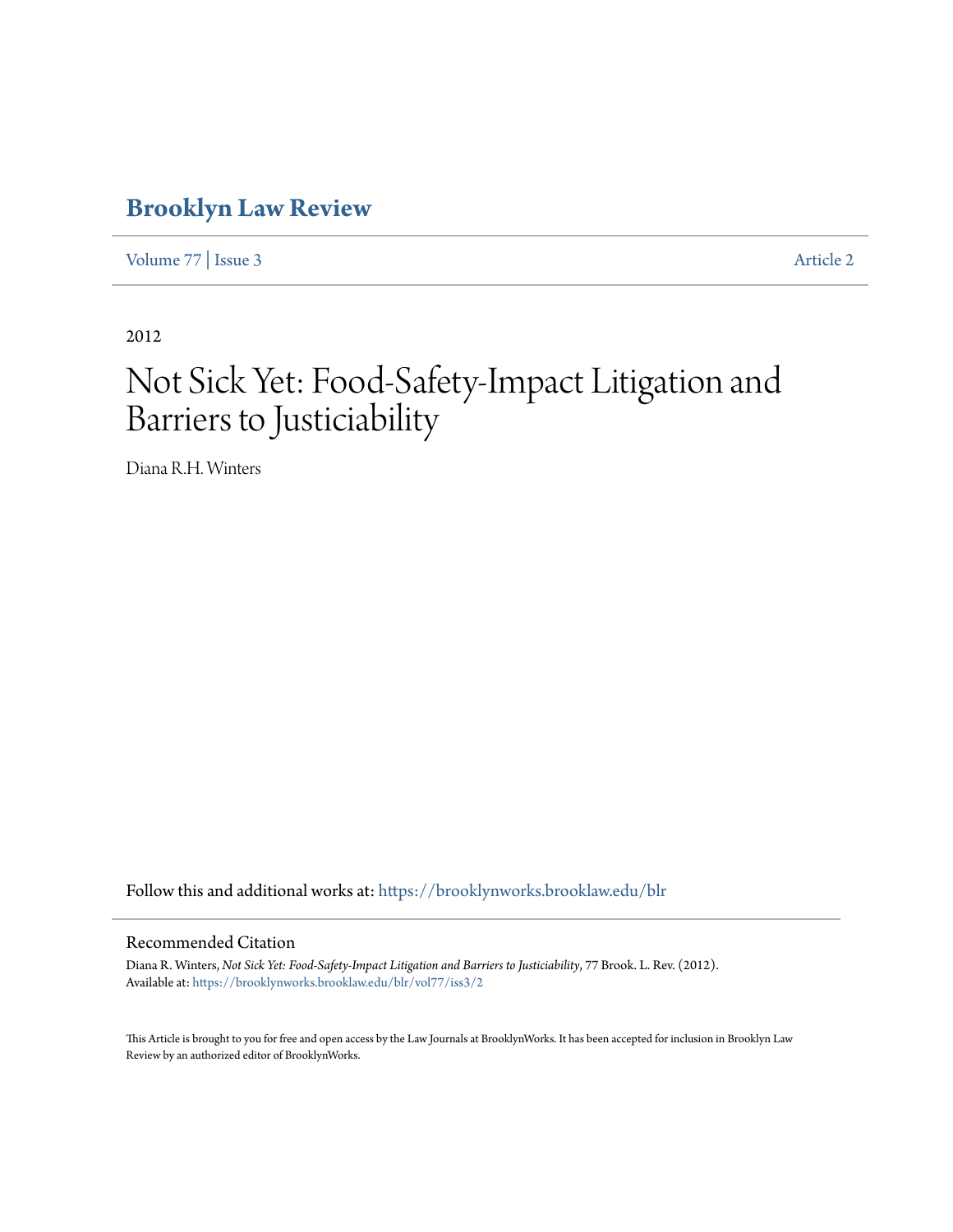# Not Sick Yet

# FOOD-SAFETY-IMPACT LITIGATION AND BARRIERS TO JUSTICIABILITY

### *Diana R. H. Winters*†

#### **INTRODUCTION**

 $\overline{a}$ 

The United States food-safety regulatory program is a behemoth. It is overseen by at least five federal agencies administering at least six statutes. Yet almost 17 percent of the American population (approximately forty-eight million people) gets sick from food each year, 128,000 of these people are hospitalized, and three thousand die.<sup>1</sup> Foodborne illness costs the United States over \$150 billion per year.<sup>2</sup> Food recalls are massive and frequent—like that of cantaloupe in 2011, which, with approximately thirty deaths from listeria, was the deadliest outbreak in almost a century;<sup>3</sup> eggs in 2010, where

 <sup>†</sup> Visiting Assistant Professor, Boston University School of Law. Associate Professor, Indiana University Robert H. McKinney School of Law, as of August 2012. J.D., New York University School of Law; Ph.D., Harvard University. I am grateful for the comments of Jack M. Beermann, Jay D. Wexler, Abigail R. Moncrieff, Stacey Dogan, William E. Nelson, Cecelia Chang, and Ben H. Winters, for the research assistance of Crystal Axelrod and Margalit Faden, and for the excellent comments of the staff of the *Brooklyn Law Review*. 1 *CDC Estimates of Foodborne Illness in the United States*, CTRS. FOR

DISEASE CONTROL & PREVENTION, http://www.cdc.gov/foodborneburden/2011 foodborne-estimates.html (last updated Feb. 7, 2012). This CDC estimate was made public in December 2010. *Id.* The previous estimate was higher—seventy-six million people a year getting sick, with five thousand dying. *See* William Neuman, *New Estimates of Food Poisoning Cases*, N.Y. TIMES, Dec. 15, 2010, at A1, *available at*  http://www.nytimes.com/2010/12/16/business/16illness.html?scp=1&sq=cdc%20food%20 poisoning&st=cse. The lowering of the numbers is a result of different calculation methods, not an improvement in food safety. *Id.* 2

ROBERT L. SCHARFF, HEALTH-RELATED COSTS FROM FOODBORNE ILLNESS IN THE UNITED STATES 1-2 (Produce Safety Project, Georgetown Univ. 2010), *available at*  http://www.pewtrusts.org/uploadedFiles/wwwpewtrustsorg/Reports/Produce\_Safety\_Proje ct/PSP-Scharff%20v9.pdf?n=1136. This study was based on the Center for Disease Control's (CDC) previous estimates of seventy-six million sick Americans a year, and therefore would be lower based on the new estimates. *Id.* The costs include medical services, deaths, and lost work and disability. *Id.* at 2.

Michael Booth, *Cantaloupe Listeria Outbreak Declared Over as One Last Death Reported*, DENVER POST (Dec. 9, 2011, 1:00 AM), http://www.denverpost.com/ news/ci\_19502146.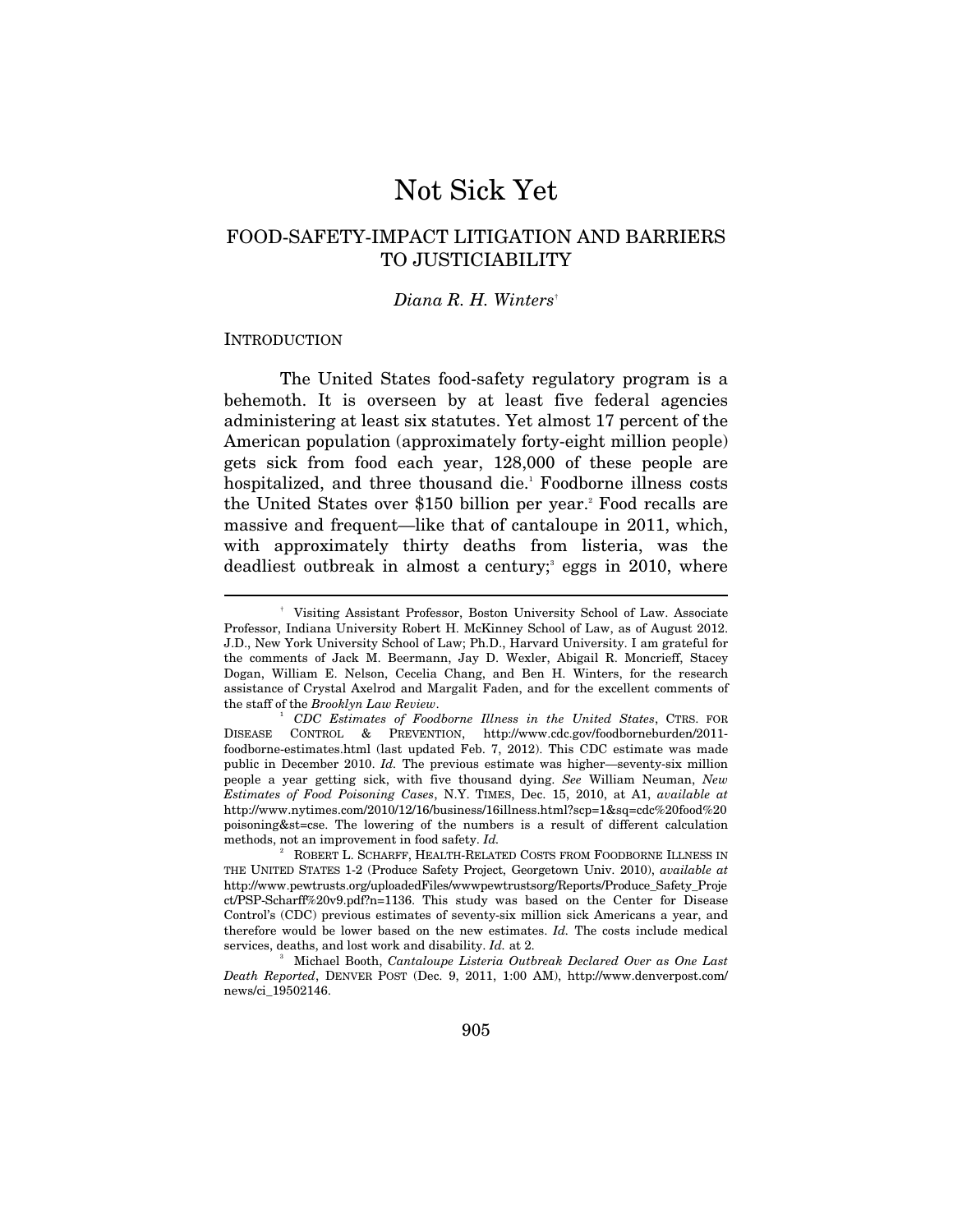more than a thousand people were sickened with salmonellosis;<sup>4</sup> peanut butter in 2009, with over four hundred hospitalizations, and at least six deaths;<sup>5</sup> and spinach in 2006, where 131 people were sickened and over sixty hospitalized.<sup>6</sup> The nation's food regulatory system is inefficient, underenforced, and underfunded.

Although multiple agencies are responsible for food safety, and have overlapping duties, there are wide gaps in oversight and regulation.<sup>7</sup> The agencies must negotiate the competing goals of protecting the public health, marketing the nation's commodities, and appeasing the interests of regulated entities. Compounding this problem is a severe shortage of resources allocated to foodsafety enforcement.<sup>8</sup> Given the regulatory failures,<sup>9</sup> and their

 *More Peanut Butter Products Recalled*, MSNBC (Jan. 18, 2009, 6:52 PM), http://www.msnbc.msn.com/id/28695782/ns/health-food\_safety/.

 Broadly conceived, food safety covers three areas: (1) the prevention of foodborne illness; (2) nutrition monitoring; and (3) the prevention of fraud in the marketplace. This article only addresses the first category, although there is overlap amongst the three. For example, I do not discuss cases regarding deceptive claims or fraudulent labeling, such as those brought in recent years by the Center for Science in the Public Interest (CSPI), although they certainly concern food safety. *See, e.g.*, Amended Complaint at 1-2, 29, Parham v. McDonald's Corp., No. CGC-10-506178 (Cal. Super. Ct. Jan. 5, 2011), *available at* http://cspinet.org/new/pdf/mcdonald\_ scomplaint.pdf (CSPI's McDonald's litigation charges McDonald's with unfair and deceptive marketing for including toys in Happy Meals); Complaint at 2-3, Ackerman v. Coca-Cola Co., No. 09-CV-0395 (E.D.N.Y. May 20, 2009), *available at* http://cspinet.org/new/pdf/vitaminwater\_filed\_complaint.pdf (CSPI's VitaminWater litigation charges Coca-Cola with fraudulent marketing for including claims of healthfulness on its VitaminWater products).

 *See, e.g.*, William Neuman, *On Food Safety, a Long List but Little Money*, N.Y. TIMES (Aug. 22, 2011), http://www.nytimes.com/2011/08/23/business/with-a-long-list-and-shorton-money-fda-tackles-food-safety.html?scp=5&sq=%22food%20safety%22%20fund&st=cse. 9

 The Food Safety Modernization Act (FSMA), signed by the President on January 4, 2011, addresses some of the problems with the regulatory system. It provides more power, and, theoretically, more funding to the Food and Drug Administration for its food-safety duties, and changes the food-safety focus of the agency from responsive to preventative. *See* Food Safety Modernization Act, Pub. L. No. 111-353, 124 Stat. 3885 (2011). It does not, however, address the inefficiencies or inconsistencies caused by the fact that multiple agencies have authority over food regulation, nor does it alter the fact that the agencies have political imperatives, *see, e.g.*, James T. O'Reilly, *Losing Deference in the FDA's Second Century: Judicial Review, Politics, and a Diminished Legacy of Expertise*, 93 CORNELL L. REV. 939, 962-72 (2008), and, in some instances, must balance the competing goals of economic viability of food production with the public health. *See, e.g.*, *Mission Statement*, U.S. DEP'T AGRIC., http://www.usda.gov/wps/portal/usda/ usdahome?navid=MISSION\_STATEMENT (last modified Oct. 29, 2009).

<sup>4</sup> Scott Hensley, *Salmonella Cases Rise as Recall of Contaminated Eggs Grows*, NPR (Aug. 20, 2010, 12:29 p.m.), http://www.npr.org/blogs/health/2010/ 08/20/129321965/salmonella-recalled-egg-contamination. Salmonellosis is an infection caused by the bacteria salmonella. 5

Drew Falkenstein, *Spinach Recall Among Huffington Post's Worst Product Recalls of All Time*, FOOD POISON J. (Feb. 24, 2010), http://www.foodpoisonjournal.com/ 2010/02/articles/foodborne-illness-outbreaks/spinach-recall-among-huffington-posts-worstproduct-recalls-of-all-time/. 7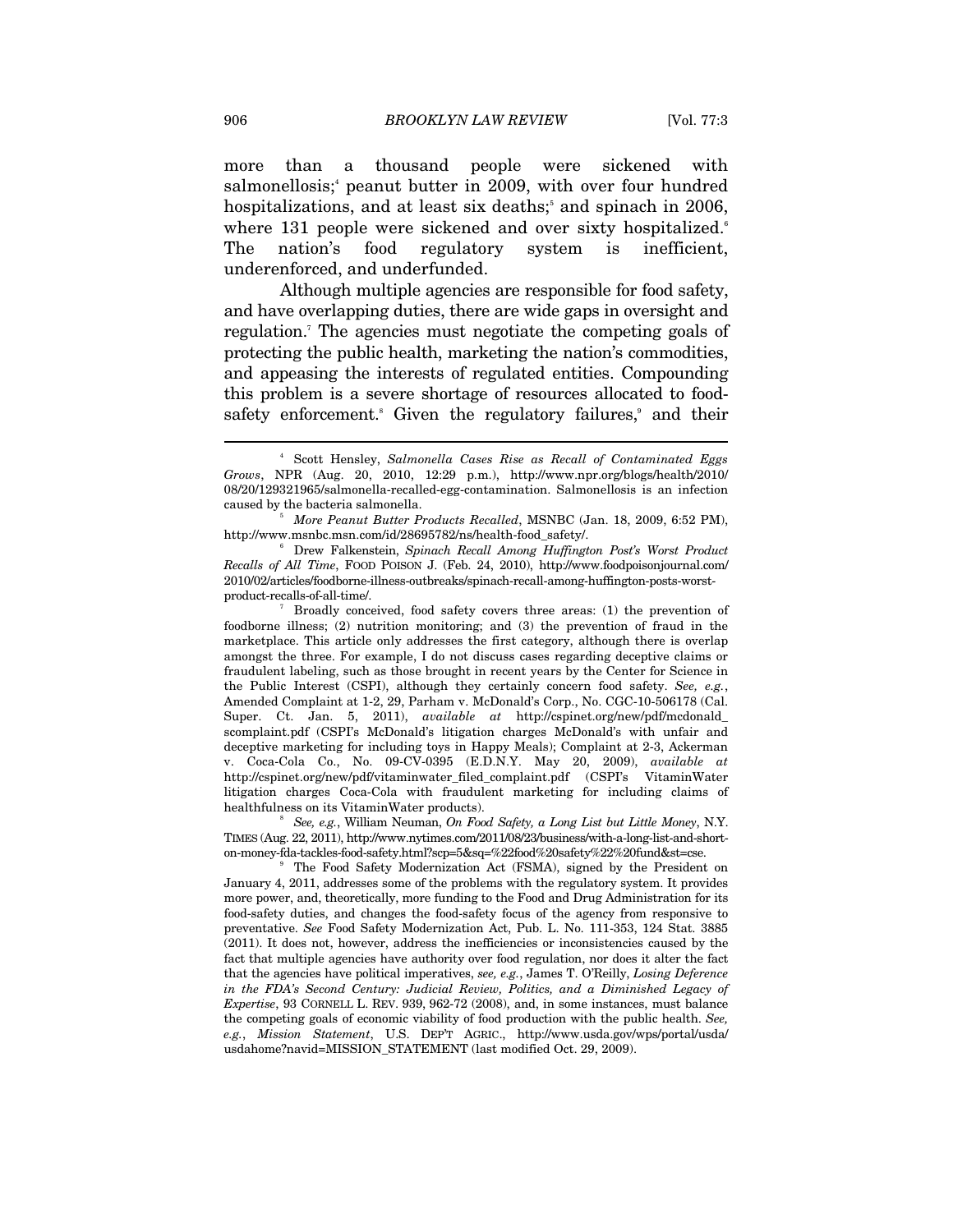significant public health consequences, it is imperative to discuss alternatives to regulation as a means to improve the food-safety system in this country.

Advocacy group litigation can complement agency regulation in the field of food safety. And, just as such litigation enhances the enforcement of environmental laws, so too can advocacy group litigation add an element of "attentive monitoring" to food-safety statutes.<sup>10</sup> This paper provides, for the first time, a comprehensive examination of advocacy group litigation, or food-safety-impact litigation, $\mathbf{u}$  in the food-safety context, assessing its viability and utility.

In evaluating the potential efficacy of food-safety-impact litigation, this paper puts particular focus on the barriers to justiciability that such litigation faces, $12$  including standing challenges and justiciability issues under the Administrative Procedure Act.<sup>13</sup> These threshold issues are particularly important here because plaintiffs in advocacy group litigation are not the direct objects of the regulation they target<sup> $14$ </sup> and because the injury to which they point is often an increased risk of future harm.<sup>15</sup> Although the environmental laws contain structural legal elements, such as citizen-suit provisions and consultative arrangements, which food-safety laws do not, the absence of such

<sup>10</sup> William H. Rodgers, Jr., *The Seven Statutory Wonders of U.S. Environmental Law: Origins and Morphology*, 27 LOY. L.A. L. REV. 1009, 1019-21 (1994). Rodgers explains that "attentive monitoring," which contributes to the success of certain seminal environmental laws, comprises "personal activities such as face-toface observation, emotions such as shame and pride, and group sanctions such as ostracism and citizen lawsuits." *Id.* at 1020. He notes that these mechanisms are encouraged by structural legal changes. *Id.* <sup>11</sup> This article defines food-safety-impact litigation as suits brought against

food-safety regulatory agencies to improve the regulatory scheme for the purpose of protecting the public health in general and the plaintiff's own health in particular. Impact litigation may be brought, for example, to contest an allegedly arbitrary and capricious denial of an administrative petition, or to argue that a final agency action was unreasonable.<br><sup>12</sup> I confine my discussion here to cases brought by individuals or entities against

regulatory agencies for the purpose of forcing the agency to comply with its statutory mandate by either passing regulation, or interpreting existing regulations differently.<br><sup>13</sup> Food-safety litigants suing private parties under state law or suing state

government to enforce or strengthen state regulation must also negotiate federal preemption doctrine. Preemption issues, however, do not arise in litigation against the federal government, for obvious reasons, and I therefore leave a discussion of

 $^{14}$  *See* Lujan v. Defenders of Wildlife, 504 U.S. 555, 562 (1992). Impact litigation in the field of food safety is brought before an outbreak of foodborne illness, and seeks stronger regulation to prevent or minimize the chance of such an outbreak. For that reason, such litigation must be based on probabilities—the plaintiffs argue that it is *x* percent more likely that an outbreak of foodborne illness will take place with the current state of regulation than with the requested regulation.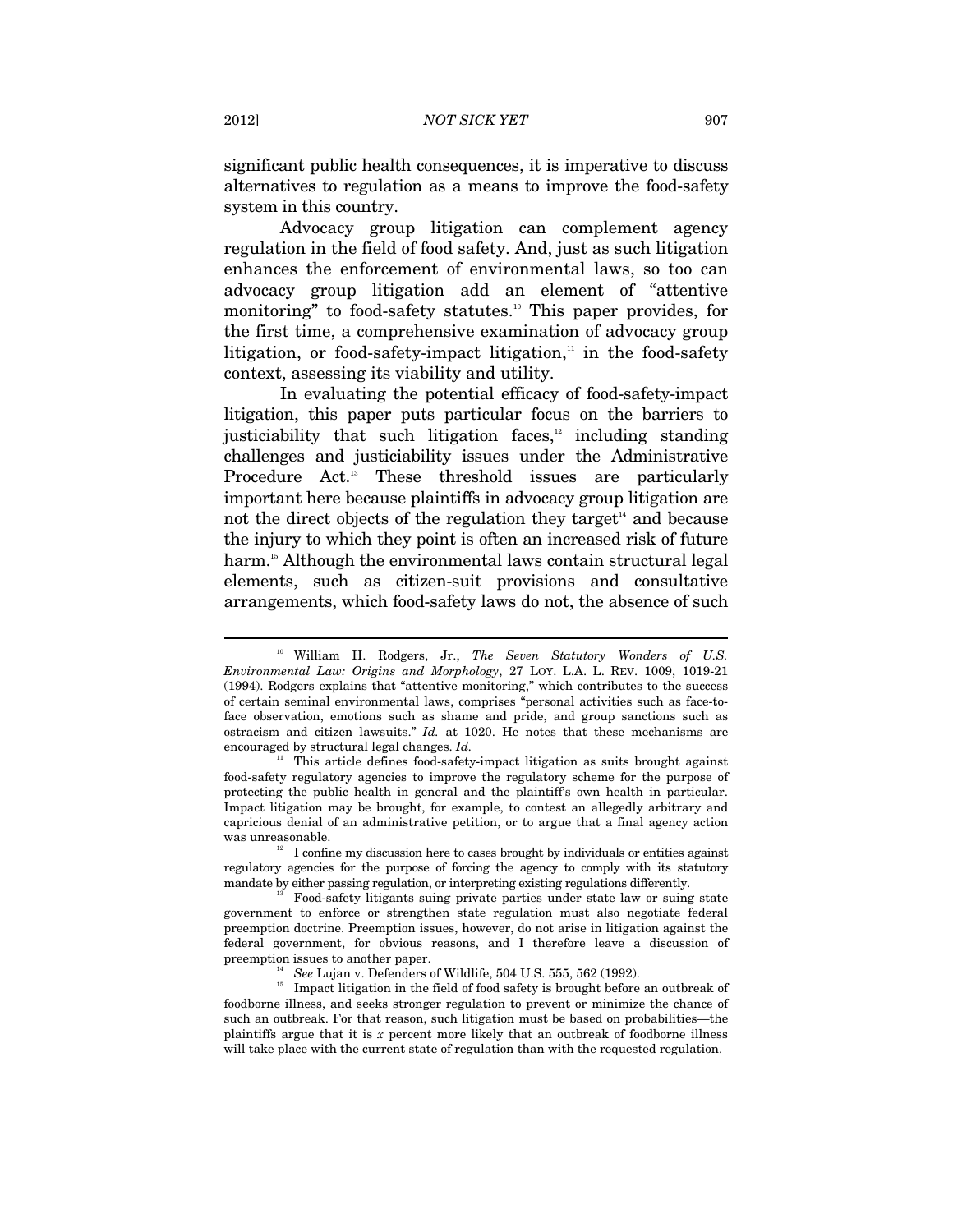provisions is not an insurmountable barrier to impact litigation.16 Thus despite these justiciability challenges, food-safety-impact suits are possible to bring, and possible to win.

Why, then, is there so little food-safety-impact litigation? Essentially, the answer is that there is no culture of citizen food-safety litigation, as there is for environmentalimpact litigation. The environmental bar has spent decades learning to litigate around the justiciability barriers discussed in this paper, and courts have adapted many of these doctrines for the environmental context.<sup>17</sup> But there is no food protection community practiced in the art of litigation against agency action and inaction.

For food-safety-impact litigation to be successful it must be modeled after environmental litigation. The doctrines developed by environmental-impact litigation provide an avenue for successful pre-illness food-safety litigation. Both food-safety and environmental-impact litigation depend on probabilities and involve great uncertainty. Governmental regulation of this uncertainty involves a negotiation of risk, cost-benefit analysis, public perception, and political reality. Both the environmental laws and the food-safety laws envision a joint state-federal system of enforcement. Moreover, the injury stemming from environmental or food-safety harms is likely to be widely shared, yet particularized. For this reason, the few courts that have actually dealt with food-safety-impact litigation look to environmental litigation as a backdrop, $^8$  and mechanisms developed by litigants to maneuver environmental  $\overline{a}$ 

 $^{16}$  I have spoken with several lawyers at public interest organizations who confirmed my inclination that food-safety cases can be successful. For example, Allison Zieve, the director of Public Citizen's Litigation Group, told me that these cases were no longer generated by anyone at her organization, and that she would be willing to consider such suits if litigable issues were brought to her attention. Telephone Interview with Allison Zieve, Dir., Pub. Citizen Litig. Grp. (Jan. 28, 2011) (notes on file with the author). I spoke with a former Associate Chief Counsel of the FDA, who asked not to be named, who told me that during his tenure at the FDA, which was during George W. Bush's administration, several of his colleagues and he wished there had been citizen litigation against the FDA. During these years, he explained, the agency was market oriented instead of food-safety oriented, and he felt that citizen litigation could have forced the agency's hand as to certain regulatory issues in the food-safety field.

Indeed the food-safety-impact litigation that does exist has a more than respectable success rate—out of thirteen cases, plaintiffs achieved at least some of their requested relief in three of the cases, and a fourth case was mooted when the

agency adopted plaintiff's position during pendency of the suit.<br><sup>17</sup> See Va. State Corp. Comm'n v. Fed. Energy Regulatory Comm'n, 468 F.3d<br>845, 847-49 (D.C. Cir. 2006).

<sup>&</sup>lt;sup>18</sup> See, e.g., Baur v. Veneman, 352 F.3d 625, 634 (2d Cir. 2003); Levine v. Johanns, No. C 05-04764 MHP, No. C 05-05346 MHP, 2006 U.S. Dist. LEXIS 63667, at \*14-31 (N.D. Cal. Sept. 6, 2006).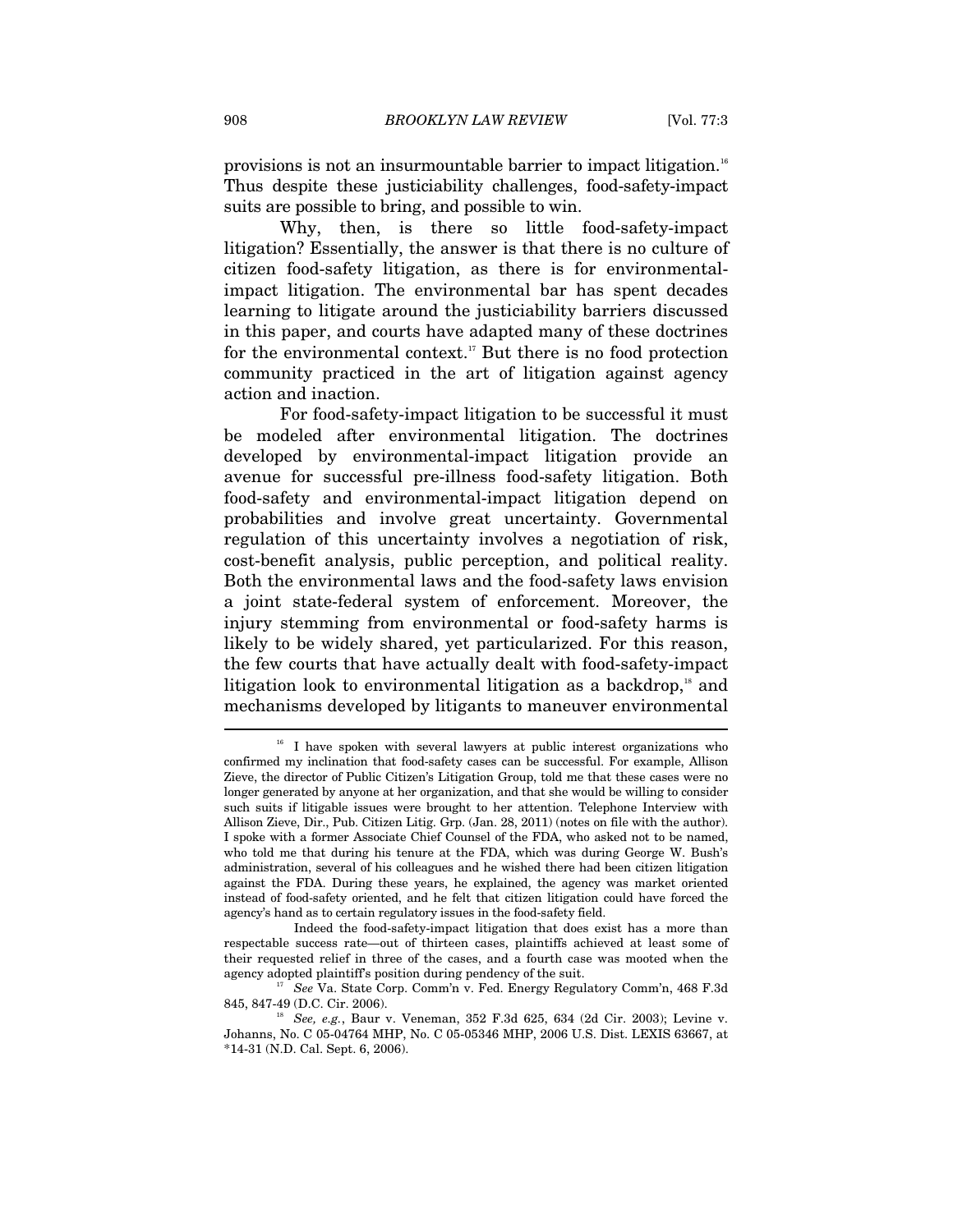litigation past justiciability barriers are both necessary and useful for food-safety litigation.

This article begins a discussion of the parameters and implications of food-safety citizen and advocacy group litigation. Moreover, this article provides an added perspective on the need for courts to adapt traditional barriers to justiciability to the realities of litigation that involves injuries based on the possibility of future harm and the increase in risk associated thereof. Food safety involves issues on the frontier of regulation, including the need to address the role of lifestyle choice in conjunction with public health, and the need to regulate a massive system involving minutely local as well as global elements. Moreover, issues about food are increasingly in the forefront of public awareness. The understanding that advocacy-group litigation is possible and can be successful may be a valuable tool for this burgeoning movement.

Any expansion of the regulatory state carries challenges to its scope and authority as a counterpart to its growth. These challenges come both from proponents and opponents of regulation.19 As noted above, public challenges to the regulatory system will confront obstacles to litigation, as courts attempt to negotiate their role vis-à-vis this public litigation. Justiciability issues will be at the forefront of much public litigation in the coming years.

This article proceeds as follows: Part I summarizes the structure of the United States food regulatory system, and looks at some of the problems with agency enforcement and nonlegal sanctions. Part II discusses the absence of a culture of food-safety-impact litigation, addressing the nature of food and the divergent paths that environmental protection and foodsafety regulation have taken in the United States. Part III turns to the justiciability barriers that food-safety-impact plaintiffs will face, and have faced in the few already litigated cases, focusing on constitutional and prudential standing issues, and reviewability challenges under the Administrative Procedure Act. This section concludes with an analysis of how food-safety citizen plaintiffs can successfully navigate the justiciability challenges they are sure to face. Finally, the

<sup>19</sup> *See, e.g.*, Pub. Citizen Health Research Grp. v. U.S. Dep't of Labor, 557 F.3d 165, 169 (3d Cir. 2009) (public interest group and union challenge Occupational Safety and Health Administration (OSHA) regulation for its underregulation of hexavalent chromium; industry group challenges the same regulation for its overregulation of same chemical).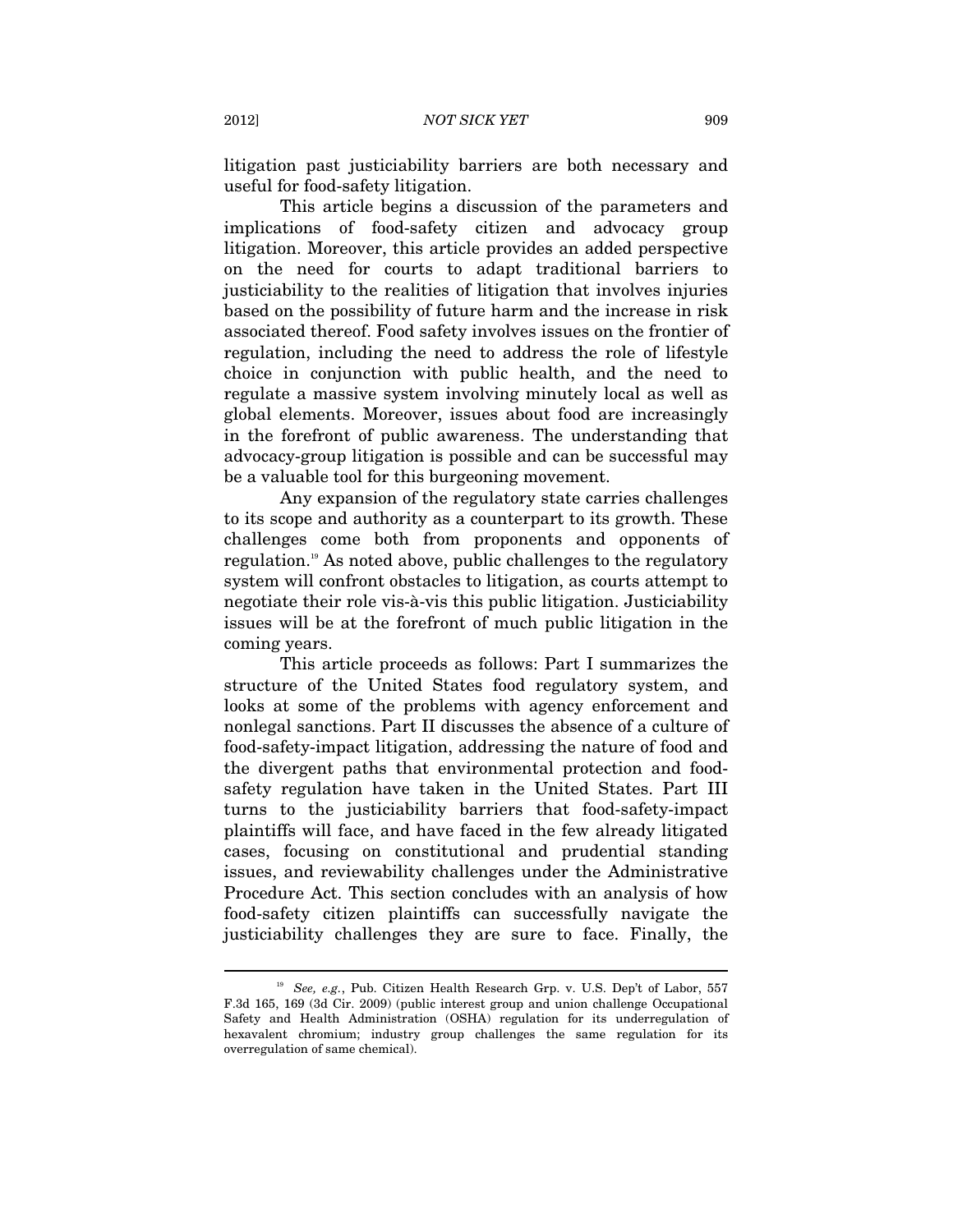article concludes that, under certain circumstances, citizen litigation can be a valuable counterpart to government regulation and spur regulatory agencies to fulfill their statutory mandates. Food-safety regulation, like environmental regulation, is a massive endeavor involving many agencies, statutes, regulated entities, and beneficiaries, and requiring vast resources. As citizen advocacy groups have acted as a counterpart to government regulation in the environmental arena, so could they be useful in the field of food safety.

# I. AN OVERVIEW OF THE UNITED STATES FOOD REGULATORY SYSTEM

# *A. The Regulatory Structure of Food Safety*

Food safety is mainly overseen by the Food and Drug Administration (FDA) and the U.S. Department of Agriculture (USDA), although several other agencies play a part as well.<sup>20</sup> Government regulation of food has historically had three main purposes: (1) to protect the integrity of the market; (2) to regulate the nutritional content of food; and (3) to protect the safety of the food supply.<sup>21</sup> Although there is overlap among the three goals, the topic of this paper—impact litigation to minimize the threat of foodborne illness—is mostly contained within the third. $22$ 

The FDA has authority under the Federal Food, Drug, and Cosmetic Act (FFDCA) over most food products except meat, poultry, and processed egg products.<sup>23</sup> The FFDCA, passed in

<sup>&</sup>lt;sup>20</sup> The Environmental Protection Agency regulates drinking water and pesticide residues; the Federal Trade Commission shares jurisdiction over advertising; the Alcohol and Tobacco Tax and Trade Bureau regulates alcohol; the Centers for Disease Control and Prevention tracks foodborne illness; the National Marine Fisheries Service helps regulate fish and seafood products; the Customs Service regulates imported foods; and the Department of Justice prosecutes individuals and companies for violations of food-safety statutes. *See* NEAL D. FORTIN, FOOD REGULATION 24-27 (John Wiley & Sons, Inc. 2009). 21 Peter Barton Hutt, *Government Regulation of the Integrity of the Food* 

*Supply*, 4 ANN. REV. NUTRITION 1, 2 (1984). <sup>2</sup><br><sup>22</sup> Protecting the food supply includes more than the prevention of foodborne

illness. It can also involve measures to prevent external security threats, for example, intentional poisoning of the food supply, which I do not discuss in this article. *See, e.g.*, Armen Keteyian, *Latest Terror Threat in U.S. Aimed to Poison Food*, CBS NEWS (Dec. 20, 2010, 11:48 PM), http://www.cbsnews.com/stories/2010/12/20/eveningnews/main7169266.shtml. Additionally, steps taken to protect the food supply may also protect the integrity of the market, and vice versa.  $^{23}$  21 U.S.C. §§ 301-2252 (2006). The FDA does have authority, however, over

imported wild game. *See Fact Sheets: Meat Preparation*, U.S. DEP'T AGRIC.,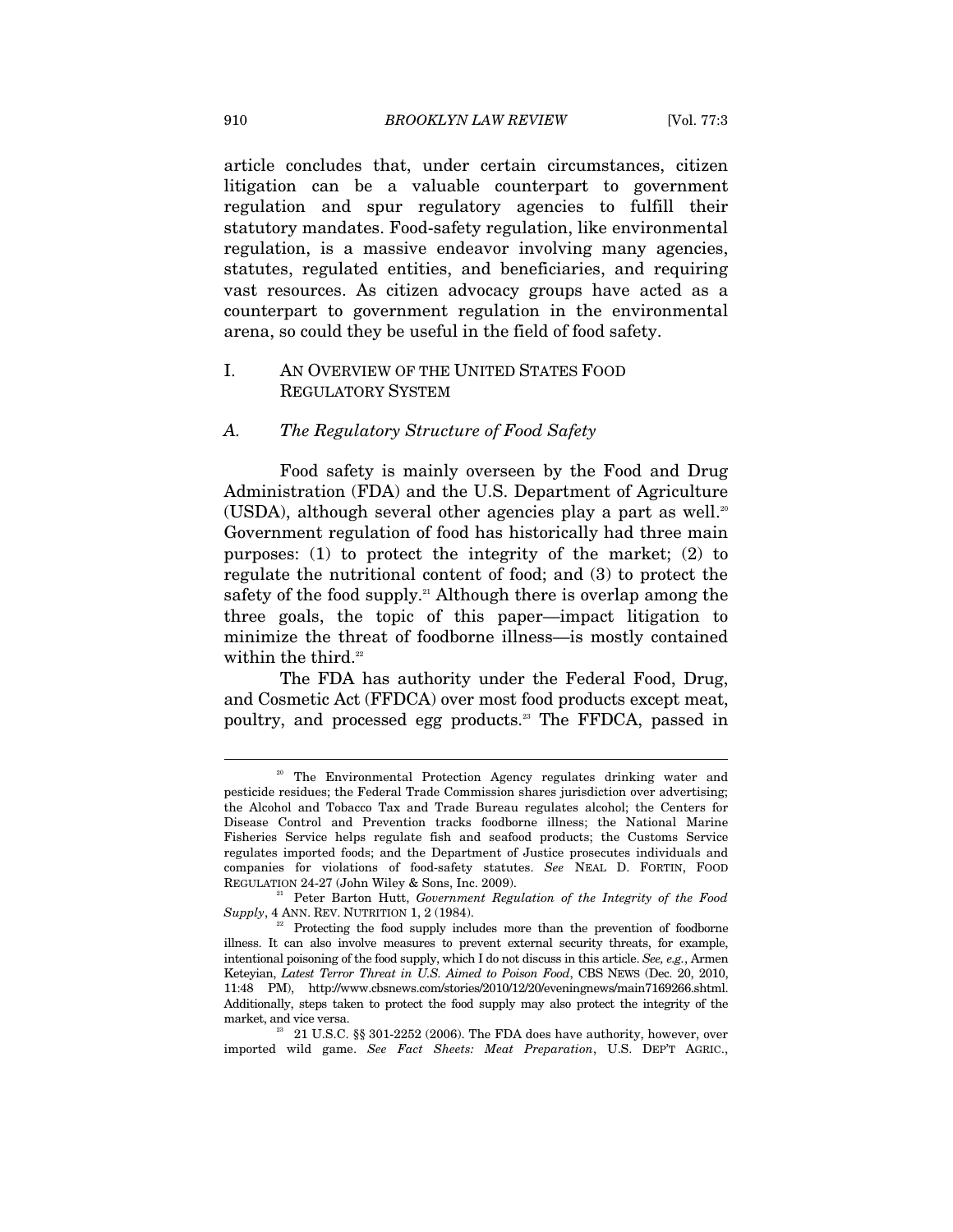1938, updated the 1906 Pure Food and Drug Act.<sup>24</sup> It has been substantially amended since 1938, but still retains its basic structure.<sup>25</sup> The 1938 FFDCA has been described as "a catalogue of definitions elaborating two basic concepts: 'adulteration' and 'misbranding.'"26 The Act specifies when a food (or drug device or cosmetic) is adulterated or misbranded, and prohibits the distribution or sale of any such food.<sup>27</sup>

To enforce the FFDCA, the FDA has authority to institute various administrative, civil, or criminal actions. It can issue warning letters, request a voluntary recall of an adulterated product, order recalls under certain circumstances, seize products that violate the Act, $2^8$  assess civil penalties, $2^9$  and work with the Department of Justice to take court action.<sup>30</sup>

The FDA Food Safety Modernization Act, signed into law in January 2011, is the biggest reform of the FDA's food regulatory powers since 1938, and its implementation will reorient the FDA to take a preventative rather than a responsive role regarding food safety.31 The Act amends the FFDCA to, among other things, give the FDA: (a) mandatory recall authority;<sup>32</sup> (b) expanded authority to inspect records;<sup>33</sup> and (c) the authority to suspend the registration of a food facility.<sup>34</sup> The Act also requires owners and operators of food

http://www.fsis.usda.gov/Factsheets/Farm\_Raised\_Game/index.asp#4 (last modified May 27, 2011). <sup>24</sup> Hutt, *supra* note 21, at 7. <br><sup>25</sup> PETER BARTON HUTT, RICHARD A. MERRILL & LEWIS A. GROSSMAN, FOOD

AND DRUG LAW 14 (Foundation Press, 3d ed. 2007). 26 *Id.* at 13. 27 21 U.S.C. §§ 331, 342, 343.

<sup>28</sup> *Id.* §§ 334, 350a(f)(2); FORTIN, *supra* note 20, at 510; *see also Inspections, Compliance, Enforcement, and Criminal Investigations*, U.S. FOOD & DRUG ADMIN., http://www.fda.gov/ICECI/EnforcementActions/WarningLetters/default.htm (last updated Feb. 8, 2012).

<sup>&</sup>lt;sup>29</sup> 21 U.S.C. § 335b.<br><sup>30</sup> *Id.* § 337.<br><sup>31</sup> Certain provisions in the Act, such as the mandatory recall provisions, take effect immediately, while the FDA must write rules to implement other provisions of the Act. *See* Helena Bottemiller, *Q & A with Michael Taylor, Part I: Implementing FSMA*, FOOD SAFETY NEWS (Jan. 23, 2012), http://www.foodsafetynews.com/2012/01/qa-with-michaeltayor-part-1-implementing-fsma/. Implementation of the Act's provisions and the FDA's expanded powers also rests on whether adequate funding is provided by Congress, an issue that is in question. *See* Lyndsey Layton, *Overhaul of Food Safety Laws May Not Be to GOP's Taste*, WASH. POST (Dec. 25, 2010), http://www.washingtonpost.com/wp-

 $^{32}$  S. 510, 111th Cong. § 206 (2010) (amending scattered sections of 21 U.S.C.).  $^{33}$   $Id.$  § 101 (amending 21 U.S.C. § 350c(a)).

<sup>&</sup>lt;sup>34</sup> Id. § 102(b) (amending 21 U.S.C. § 350d(a)).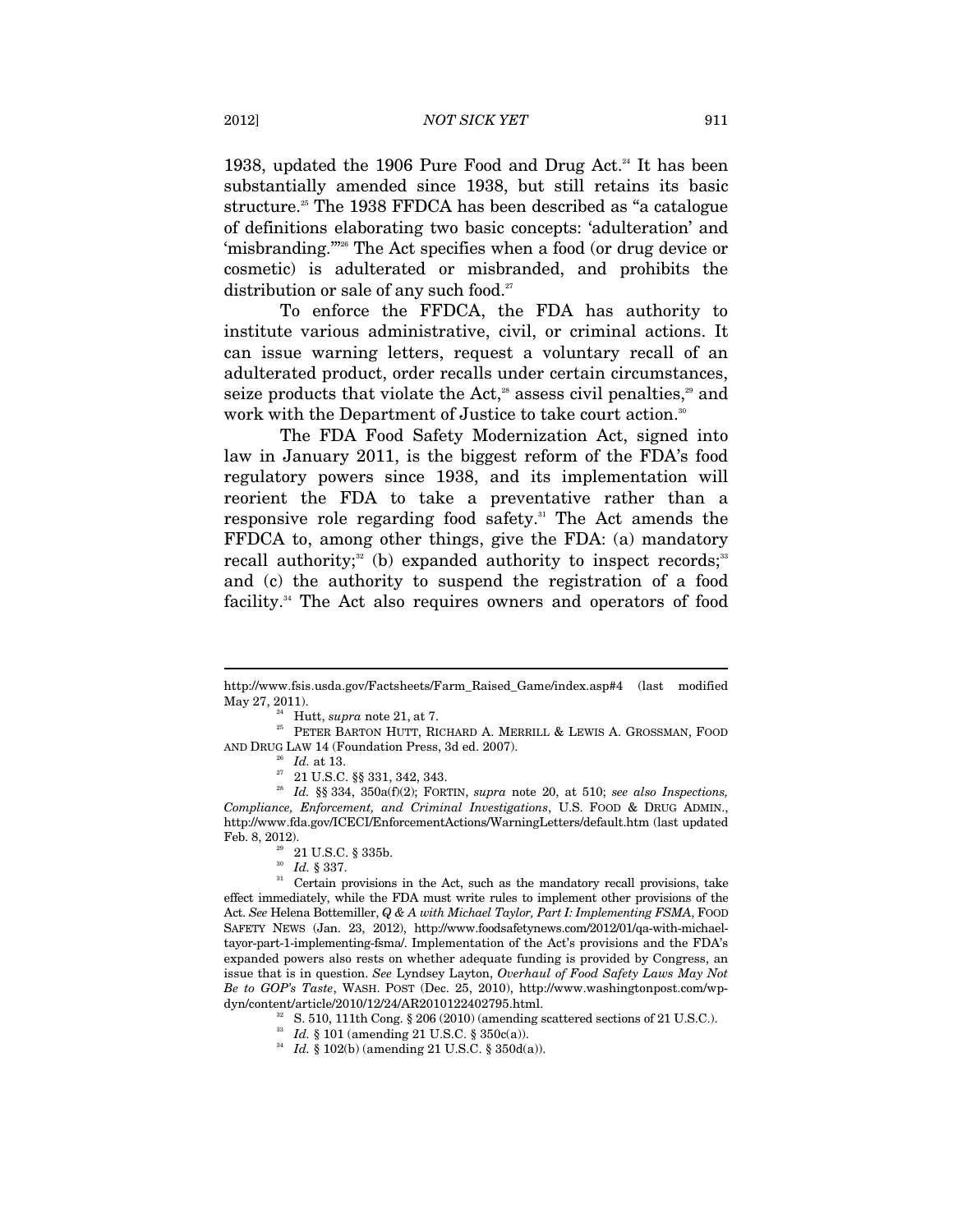facilities to evaluate the hazards that could affect food,<sup>35</sup> and implement and monitor preventative controls.<sup>36</sup> Imported food will have to meet the same standards.<sup>37</sup> The FDA is also directed to increase inspections of domestic and foreign facilities, directing resources to the riskiest facilities.<sup>38</sup>

The USDA shares authority over food safety with the FDA. Its Food Safety Inspection Service (FSIS) has authority over meat, poultry, processed egg products, and egg grading,<sup>39</sup> and it regulates products related to meat and poultry, including stews, pizzas, and frozen foods. The major food-safety statutes administered by the USDA are the Federal Meat Inspection Act (FMIA), passed in  $1906^{\text{40}}$  and amended in 1967 by the Wholesome Meat Act;<sup>41</sup> the Poultry Products Inspection Act (PPIA); $42$  and the Egg Products Inspection Act (EPIA). $43$  The FSIS, like the FDA, can issue warning letters and seize products under the FMIA and the PPIA.<sup>44</sup>

Unlike food producers under the authority of the FDA,<sup>45</sup> however, meat-and-poultry producing establishments must have a USDA inspector present whenever they are operating.<sup>46</sup> Much of the FSIS's power over the food supply for which it is responsible stems from its ability to take a regulatory control action in relation to its inspection authority. Such actions include "the retention of product, rejection of equipment or facilities, slowing or stopping of lines, or refusal to allow the processing of specifically-identified product."47 FSIS can also withhold a mark of federal inspection (without which a product

<sup>35</sup> Facilities will have to implement Hazard Analysis and Critical Control Point (HACCP) protocols, which the USDA has required of meat and poultry facilities since 2003. *See, e.g.*, Control of Listeria Monocytogenes in Ready-to-Eat Meat and Poultry Products, 9 C.F.R. § 430.4 (2003). Poultry Products, 9 C.F.R. § 430.4 (2003). 36 S. 510, 111th Cong. § 103 (2010) (amending scattered sections of 21 U.S.C.).

<sup>&</sup>lt;sup>37</sup> Id. §§ 301-309 (amending scattered sections of 21 U.S.C.).<br><sup>38</sup> Id. §§ 201-211 (amending scattered sections of 21 U.S.C.).<br><sup>39</sup> About *FSIS*, U.S. DEP'T AGRIC. FOOD SAFETY & INSPECTION SERV., http://www.fsis.usda.gov/About\_FSIS/index.asp (last visited Jan. 20, 2012). 40 FORTIN, *supra* note 20, at 6. 41 21 U.S.C. §§ 610-611 (2006); FORTIN, *supra* note 20, at 29. 42 21 U.S.C. §§ 451-472. 43 *Id.* §§ 1031-1056. 44 *Id.* §§ 673, 467b. 45 This may change, in that the FSMA directs the Secretary of the

Department of Health and Human Services (HHS) to establish regulations concerning

 $^{46}$  9 C.F.R. § 302.3 (2010); FORTIN,  $supra$  note 20, at 567 ("FSIS inspects meat and poultry under a 'continuous inspection' system, which means that an inspector is assigned to every FSIS-regulated establishment and is required to be present when the establishment is in operation."). 47 FORTIN, *supra* note 20, at 568.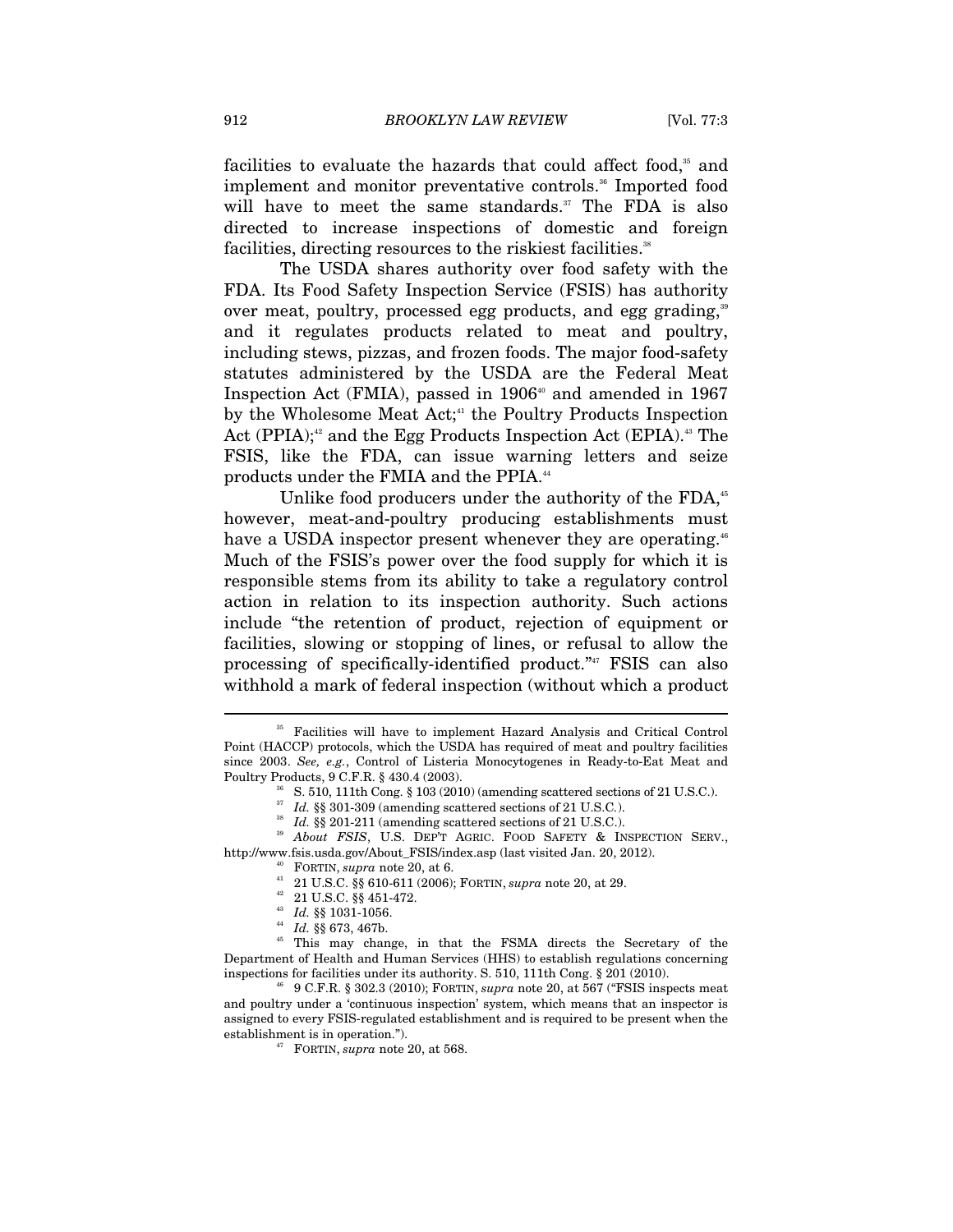cannot be distributed or sold), or suspend inspection at a certain facility.48 If inspections are suspended at a facility, the facility must stop operating until the USDA reinstitutes inspections.49 If a grant of federal inspection is withdrawn, a facility must cease operations completely.<sup>50</sup>

# *B. Enforcement Shortcomings*

Notwithstanding the imposing regulatory structure built to oversee food safety, and the recent enactment of the FSMA, our food regulatory system is falling short for several reasons. First, the bifurcation of major food regulatory duties between the FDA and the USDA results in inefficiencies, inconsistencies, and even some absurdities.<sup>51</sup> For an oftrepeated example, pizza is regulated by the FDA unless it has a topping of more than 2 percent of cooked meat or poultry, in which case the USDA is in charge.<sup>52</sup> For this reason, pizza production facilities are often regulated by both agencies.<sup>53</sup>

Redundant oversight is clearly inefficient. But more dangerous to the consuming public is the possibility of inconsistency in the agencies' regulatory regimes. For example, eggs are subject to a baffling array of regulations and regulatory oversight, the result of which leaves gaps in food-safety enforcement.<sup>54</sup> Eggs were responsible for approximately 75

 $^{48}$  9 C.F.R.  $\S$  500.1-2.  $^{49}$  FORTIN,  $supra$  note 20, at 513.

<sup>&</sup>lt;sup>50</sup> Id. at 514.<br><sup>50</sup> Id. at 514. <sup>51</sup> Consolidation of agency responsibilities, an often touted solution, is not only politically inviable at this time, but also may not actually fix the problems. *See, e.g.*, Note, *Reforming the Food Safety System: What if Consolidation Isn't Enough?*, 120 HARV. L. REV. 1345, 1347 (2007) [hereinafter *Reforming the Food Safety System*]. 52 *See Investigation Operations Manual*, FOOD & DRUG ADMIN., http://www.fda.gov/

downloads/ICECI/Inspections/IOM/ucm127390.pdf (last visited Jan. 10, 2012). 53 *Reforming the Food Safety System*, *supra* note 51, at 1350 (citing INST. OF

MED. NAT'L RESEARCH COUNCIL, ENSURING SAFE FOOD: FROM PRODUCTION TO

CONSUMPTION 85 (1998)). 54 *See* U.S. GEN. ACCOUNTING OFFICE, REPORT TO CONGRESSIONAL COMMITTEES, FEDERAL FOOD SAFETY OVERSIGHT (2011), *available at* http://www.gao.gov/ new.items/d11289.pdf ("FDA is generally responsible for ensuring that eggs in their shells—referred to as shell eggs—including eggs at farms such as those where the outbreak occurred, are safe, wholesome, and properly labeled. FSIS, on the other hand, is responsible for the safety of eggs processed into egg products. In addition, USDA's Agricultural Marketing Service (AMS) sets quality and grade standards for shell eggs, such as Grade A, but does not test the eggs for bacteria such as Salmonella. Further, while USDA's Animal and Plant Health Inspection Service manages the program that helps ensure laying hens are free from Salmonella at birth, FDA oversees the safety of the feed they eat.").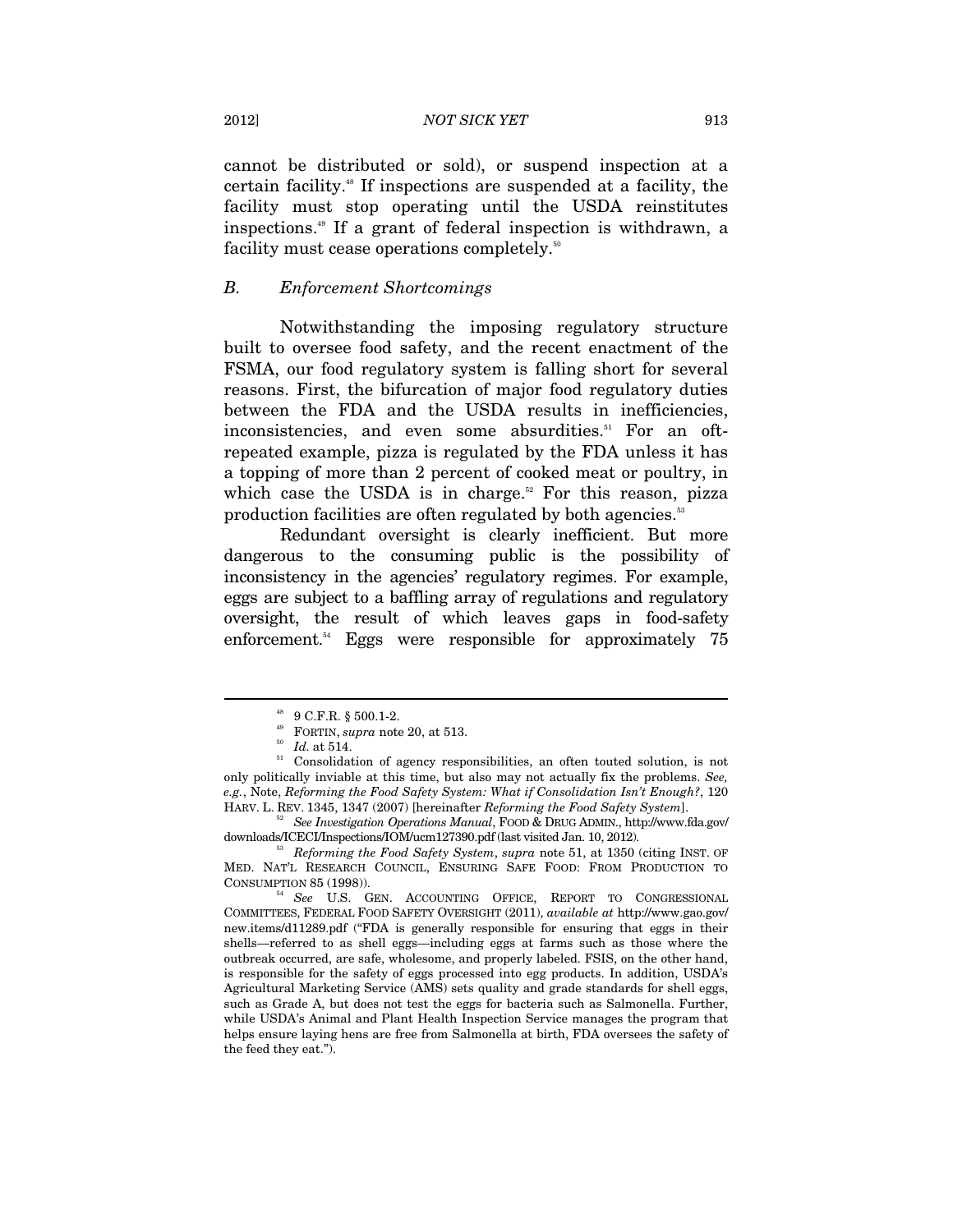percent of all salmonella outbreaks between 1985 and 1998<sup>55</sup> although this percentage may be dropping due to a new egg-safety rule promulgated by the FDA in  $2009<sup>56</sup>$ —and the country was reminded of their potential dangerousness during the massive 2010 egg recall. There is also the possibility of inconsistency within one agency's regulation of different products. For example, in one of the suits discussed below, poultry consumers sued the USDA over what they contended was irrationally inconsistent treatment of meat and poultry.<sup>57</sup>

Funding for food safety is also a problem. The Center for Science in the Public Interest has noted that "[s]ince 1972, inspections conducted by the FDA declined 81 percent. Since 2003, the number of FDA field staff dropped by 12 percent, and between 2003 and 2006 federal inspections dropped by 47 percent."58 Although meat and poultry account for less foodborne illness than do seafood and fresh produce, which are regulated by the FDA, the USDA spends significantly more money on food safety than does the FDA.<sup>59</sup> Moreover, the FDA will not be able to implement the inspections mandated by the Food Safety Modernization Act if Congress withholds funding, as it has threatened to do. $\scriptstyle{^{60}}$ 

Finally, there is a perception that both the FDA and the USDA are subject to agency capture, whereby regulated entities exert such an influence over their regulators that they essentially control the agencies, at the expense of the intended beneficiaries of the regulatory system.<sup>61</sup> The prevalence of such

 $^{55}$  U.S. GEN. ACCOUNTING OFFICE, GAO/T-RCED-99-184, FOOD SAFETY: U.S. LACKS A CONSISTENT FARM-TO-TABLE APPROACH TO EGG SAFETY 3-4 (1999), *available* 

<sup>&</sup>lt;sup>*a*</sup> Prevention of Salmonella Enteritidis in Shell Eggs During Production, Storage, and Transportation, 74 Fed. Reg. 33,030 (July 9, 2009). 57 *See infra* notes 245-47 and accompanying text. 58 *Keep America's Food Safe: The Case for Increased Funding at the FDA*,

CENTER FOR SCI. IN THE PUB. INT., http://www.cspinet.org/foodsafety/fdafunding.html (last visited Jan. 12, 2012). 59 *See* Helena Bottemiller, *Obama Boosts FDA Food Safety in FY2011* 

*Budget*, FOOD SAFETY NEWS (Feb. 23, 2010), http://www.foodsafetynews.com/2010/

<sup>&</sup>lt;sup>60</sup> See, e.g., Molly Peterson, *Food-Safety Funding Battle Looms as Obama Prepares to Sign Reform Bill*, BLOOMBERG (Jan. 4, 2011, 12:01 AM), http://www.bloomberg.com/news/2011-01-04/food-safety-funding-battle-looms-as-obamaprepares-to-sign-reform-bill.html. 61 *See, e.g.*, Nicholas Bagley, *Agency Hygiene*, 89 TEX. L. REV. SEE ALSO 1, 2, 8

n.32 (2010); William W. Buzbee, *Asymmetrical Regulation: Risk, Preemption, and the Floor/Ceiling Distinction*, 82 N.Y.U. L. REV. 1547, 1590-91 (2007) ("Agencies may be able to secure expanded budgets or even engage in outright favoritism to affected industry in exchange for the usual rewards of regulatory capture—electoral support for the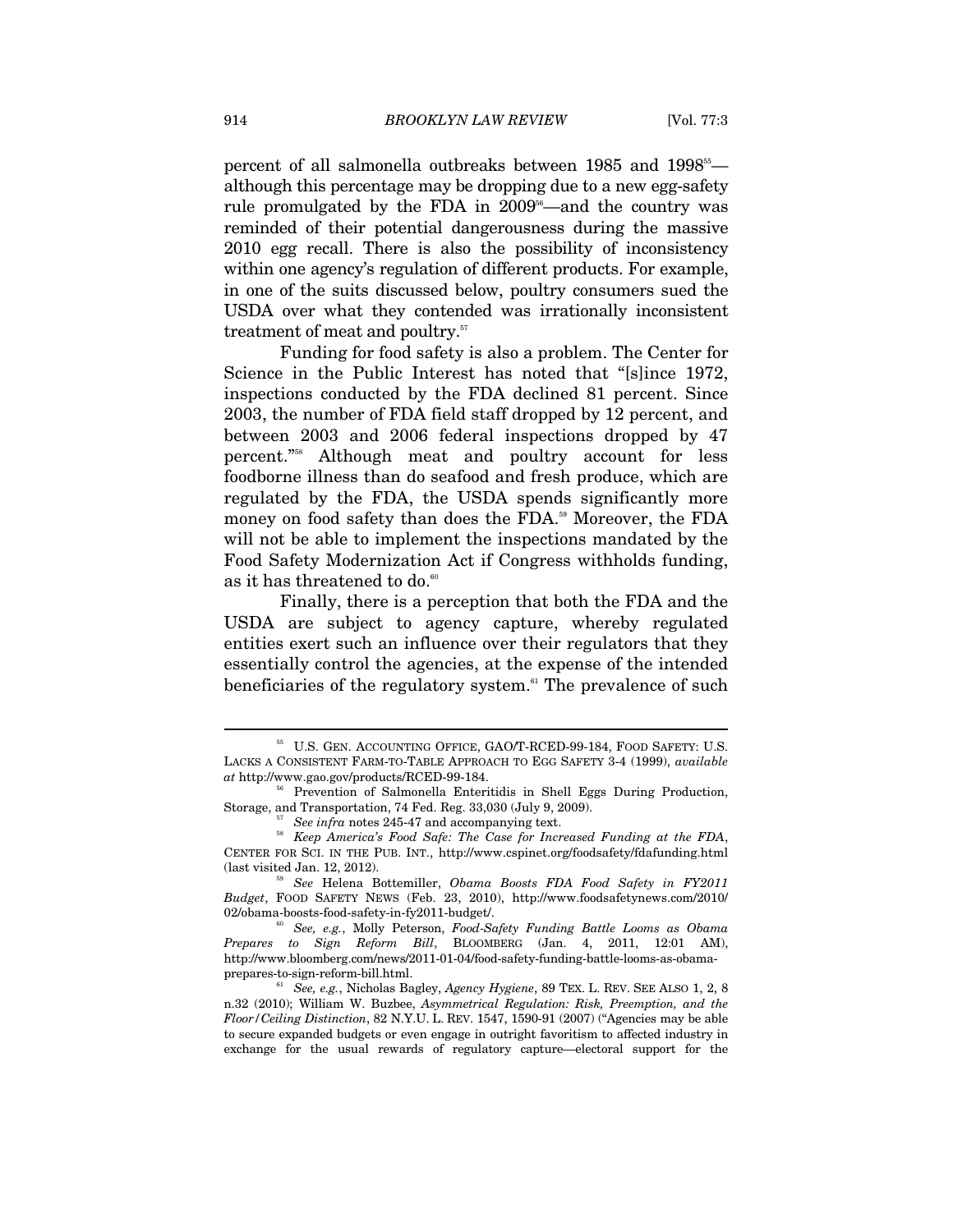an industry viewpoint in the FDA and the USDA may produce lax enforcement and a reliance on industry self-regulation, even when it may not be the best approach for the public.<sup>62</sup> This phenomenon can be explicit, where there is an actual flow of individuals between industry and decision-making regulatory positions, or implicit, which involves more attenuated but no less real connections between decision makers and industry.<sup>63</sup> Under some circumstances, citizen-impact litigation can address some of these regulatory shortcomings and be a useful counterpart to government regulation.

administration in power, revolving doors from agencies to industry, and a reduced risk of embarrassment that might result from more adversarial modes of regulatory exchange."). For example, the mission statement of the USDA contains a provision that

makes such industry pressure a mandate, rather than an eventuality—the agency is charged both with expanding and protecting agricultural markets, as well as enhancing food safety. *Mission Statement*, U.S. DEP'T AGRIC., *supra* note 9. While in theory prevention of foodborne illness is entirely consistent with improving the economics of agriculture, the USDA's main priority is split between economic development and public health. For another example, the *New York Times* recently reported that the USDA was assisting in the marketing of cheese, while simultaneously discouraging its consumption in an anti-obesity campaign. Michael Moss, *While Warning About Fat, U.S. Pushes Cheese Sales*, N.Y. TIMES, Nov. 6, 2010, at A1, *available at* http://www.nytimes.com/2010/11/07/us/07fat.html?scp=1&sq=domino+ cheese&st=nyt.

As to the FDA, there is much scholarship on the effect that industry pressure has had on the FDA's nutrition policy. *See generally* Emily J. Schaffer, *Is the Fox Guarding the Henhouse? Who Makes the Rules in American Nutrition Policy?*, 57 FOOD & DRUG L.J. 371 (2002) (collecting scholarship). And, regarding food safety, until the FSMA was passed, the FDA relied on voluntary recall for adulterated products. Market incentives support such a policy because industry is invested in the public perception of the safety of its products. Nevertheless, voluntary recall power does not remedy industry reluctance to insure the safety of its own food. *See, e.g.*, Miriam Falco, *FDA: Peanut Plant Knew Product Was Tainted with Salmonella*, CNN (Jan. 28, 2009), http://articles.cnn.com/2009-01-28/health/ salmonella.outbreak 1 peanut-corporation-salmonella-typhimurium-peanut-plant? s=

PM:HEALTH (Peanut Corporation of America shipped product it knew was tainted with salmonella). The FSMA does give the FDA mandatory recall authority, although recalls are still reactionary rather than precautionary. 63 *See* Nicholas Bagley & Richard L. Revesz, *Centralized Oversight of the* 

*Regulatory State*, 106 COLUM. L. REV. 1260, 1285 (2006). The question of whether agency capture is actually a problem, or more a perceived problem, and the effects thereof, has been amply discussed in legal scholarship. *See, e.g*., Thomas W. Merrill, *Capture Theory and the Courts*, 72 CHI.-KENT L. REV. 1039 (1997); Cass R. Sunstein, *What's Standing After* Lujan*? Of Citizen Suits, "Injuries," and Article III*, 91 MICH. L. REV. 163, 183-84 (1992-93); *see also* Bagley & Revesz, *supra*, at 1284-92 (arguing that the theory of regulatory capture does not adequately explain the reality of governmental agency processes).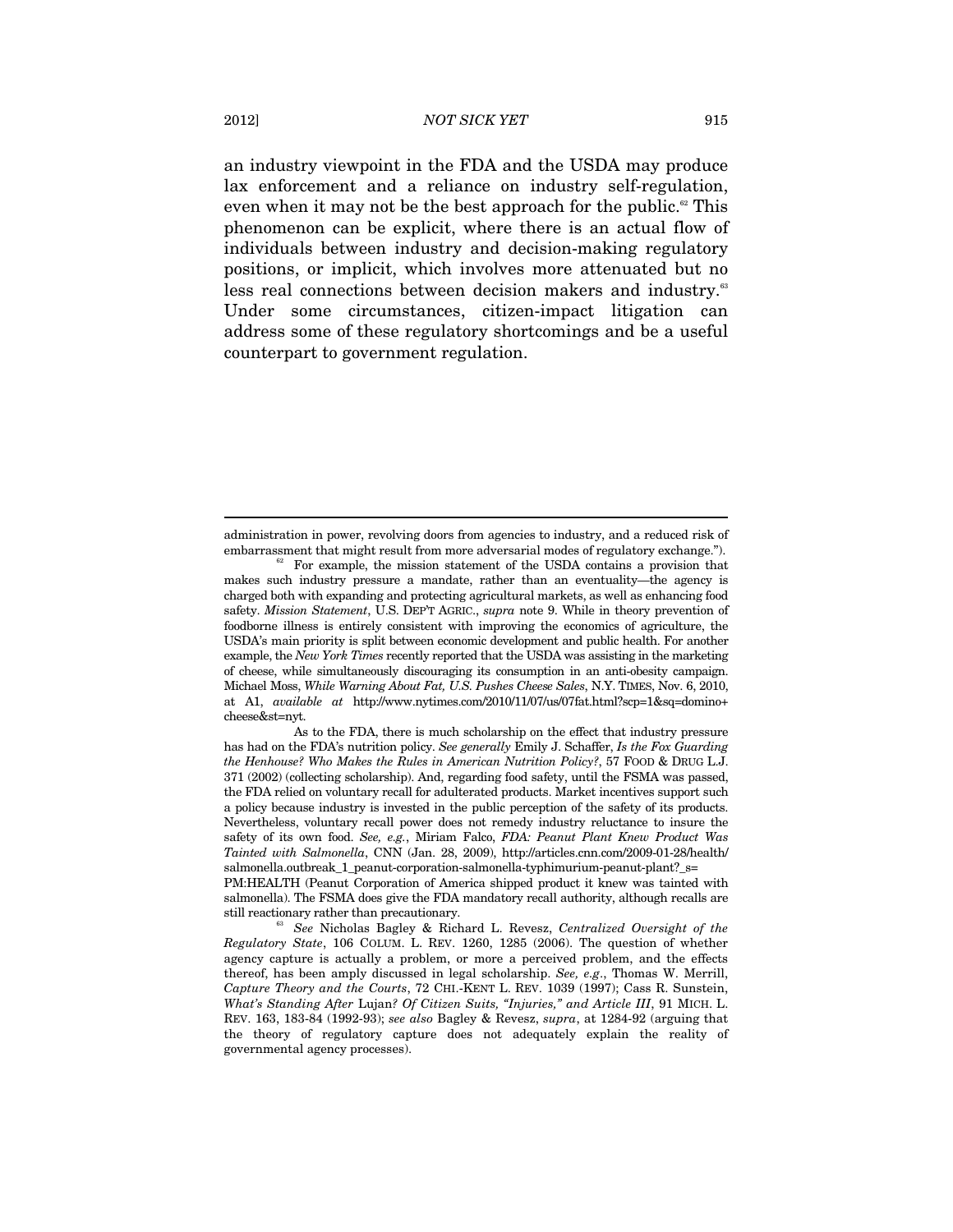# II. THE ABSENCE OF AN IMPACT LITIGATION CULTURE IN THE CONTEXT OF FOOD SAFETY

Food-safety-impact litigation, however, is rare. Over the last forty years, fewer than twenty published cases fall into this category.<sup>64</sup>  $\overline{a}$ 

 $64$  I searched for cases by citizens or organizational plaintiffs against the government seeking to change regulation for the stated purpose of improving public health, as well as state and federal cases brought against the USDA, HHS, or the FDA since 1970 that concerned food safety, and found the following fourteen cases: Levine v. Vilsack, 587 F.3d 986 (9th Cir. 2009) (citizens brought suit against Secretary of Agriculture challenging rule excluding poultry from Humane Methods of Slaughter Act; Ninth Circuit dismissed for lack of Article III standing; discussed, *infra* Part III.B.2); Ranchers Cattlemen Action Legal Fund United Stockgrowers of Am. v. USDA, 499 F.3d 1108 (9th Cir. 2007) (trade organization challenged USDA regulation of the importation of Canadian cattle; court deferred to agency; discussed, *infra* Part III.B.3); Baur v. Veneman, 352 F.3d 625 (2d Cir. 2003) (citizen sued USDA to challenge refusal to prohibit downed cattle from entering food supply; Second Circuit found standing; discussed, *infra* Part III.B.1); Am. Fed'n of Gov't Emps., AFL-CIO v. Veneman, 284 F.3d 125 (D.C. Cir. 2002) (organizations representing government employees challenged a new provisional inspection system instituted by the USDA of meat and poultry carcasses; court ultimately found that this new, but provisional and temporary system was adequate; standing not discussed); Kenney v. Glickman, 96 F.3d 1118 (8th Cir. 1996) (poultry consumers and red meat producers challenged alleged inconsistencies between regulation of meat and poultry; court found case reviewable under APA; discussed in detail, *infra* Part III.C); Arent v. Shalala, 70 F.3d 610 (D.C. Cir. 1995) (consumer and public interest groups challenged labeling of raw fish and produce; court found FDA's industry standard to be reasonable); Simpson v. Young, 854 F.2d 1429 (D.C. Cir. 1988) (consumer advocacy public interest group challenged FDA conclusion that a certain color additive was safe; court deferred to agency decision); Cmty. Nutrition Inst. v. Young, 818 F.2d 943 (D.C. Cir. 1987) (public interest groups and consumers sued the FDA for its promulgation of "action levels" instead of formal tolerance levels for aflatoxins, a carcinogen, in corn; after the United States Supreme Court decided tolerance levels were not necessary, Court of Appeals found the action levels nevertheless needed to be promulgated pursuant to notice and comment rulemaking; standing conceded "under the broad grant of standing" found in the FFDCA and the APA); Nat'l Pork Producers Council v. Bergland, 631 F.2d 1353 (8th Cir. 1980) (trade organizations representing pork producers and meat packers challenged new USDA regulations allowing certain products not cured with nitrates (such as hot dogs) to be sold under their traditional names; court found regulation valid); Pub. Citizen v. Foreman, 631 F.2d 969 (D.C. Cir. 1980) (consumer advocacy public interest group sought declaratory judgment that nitrites were an unsafe food additive; court held that nitrites fell under the prior sanction exception to FDA responsibility; discussed *infra* note 162); Am. Pub. Health Assoc. v. Butz, 511 F.2d 331 (D.C. Cir. 1975) (public health advocacy organization sued Secretary of Agriculture for allegedly violating the Wholesome Meat Act and the Wholesome Poultry Products Act by refusing to affix safe handling instructions to raw meat and poultry; court held that labels as currently written were not false and misleading); Schuck v. Butz, 500 F.2d 810 (D.C. Cir. 1974) (citizen sued the Secretary of Agriculture seeking repeal of regulations permitting the use of nitrates and nitrites in meat products; court held that appellants had to petition for a rulemaking); Pub. Citizen v. Heckler, 653 F. Supp. 1229 (D.D.C. 1987) (consumer advocacy public interest group petitioned HHS for rule banning interstate sales of raw milk; court agreed with petitioners; discussed in detail, *infra* Part III.C); Pub. Citizen v. Dep't of Health and Human Servs*.*, 632 F. Supp. 220 (D.D.C. 1986) (consumer advocacy public interest group challenged provisional listing of nine color additives as safe for use; court held the listing to be consistent with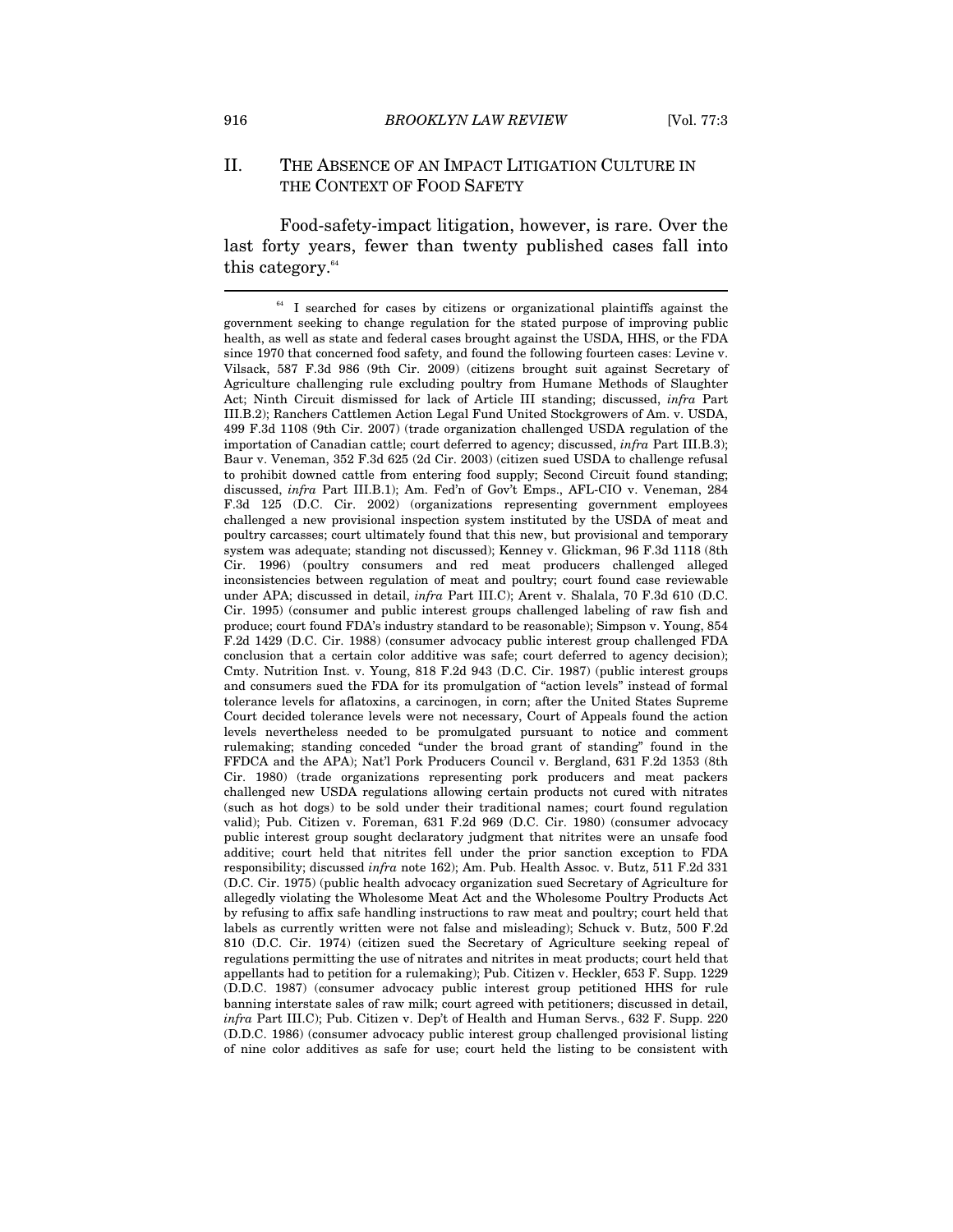#### 2012] *NOT SICK YET* 917

The paucity of citizen suits is not explained by the lack of citizen-suit provisions in the statutes regulating food safety,<sup> $55$ </sup> nor by the absence of a private right of action under the  $FFDCA$ ,<sup>66</sup> the FMIA,<sup>67</sup> or the PPIA.<sup>68</sup> A viable alternative for plaintiffs is to sue under the Administrative Procedure Act (APA), which prescribes procedural safeguards and establishes judicial review over federal regulatory agencies.<sup>69</sup> And although such litigation will, and does, confront justiciability barriers including challenges to standing and to the suits' justiciability under the APA—these barriers are surmountable. Food-safety citizen litigation can be brought, and can be won, as demonstrated by prior cases.

This is not to minimize the advantage that a statutory citizen-suit provision provides a plaintiff. Citizen-suit provisions generally permit "any person" to sue certain persons, including government officials, who violate certain legal obligations, or who fail to carry out nondiscretionary duties.70 Judicial review over agency decision making is

has been involved in, although this certainly touches on food safety.<br><sup>65</sup> See Poultry and Poultry Products Inspection Act, 21 U.S.C. §§ 451-472 (2006);<br>Federal Meat Inspection Act, Egg Products Inspection Act, 21 U.S.C. §

See, e.g., Merrell Dow Pharm., Inc. v. Thompson, 478 U.S. 804, 806-07 (1986).<br>
See Mario's Butcher Shop & Food Ctr., Inc. v. Armour & Co., 574 F. Supp.

653, 654 (N.D. Ill. 1983). 68 *See* Rogers v. Tyson Foods, Inc*.*, 308 F.3d 785, 790 (7th Cir. 2002) (Poultry

Products Inspection Act provides no private right of action).<br><sup>69</sup> Section 702 of the APA provides that "[a] person suffering legal wrong

U.S.C. § 7604 (2006); Endangered Species Act, 16 U.S.C. § 1540(g) (2006).

human health, not unreasonably delayed under the APA, and the Delaney Clause challenge to be unripe). In all probability there are other such cases I could not find, and which most likely were dismissed at an early stage for lack of final agency action, or a similar procedural problem.

I did not include here a citizen suit challenging the FDA's decision to allow the use of certain color additive dyes in external cosmetic use, because cosmetics are not food. Nevertheless this suit involved an interpretation of the Delaney Clause, which prohibits the listing of color additives, ingested or not, if they are found to induce cancer in man or animal, and thus affects food safety. The citizen suit in this case was successful, in that the court determined that the FDA's reading of the Delaney Clause to permit a *de minimis* exception was unreasonable, and that the dyes therefore needed to be delisted. Pub. Citizen v. Young, 831 F.2d 1108 (D.C. Cir. 1987). Nor did I include the private litigation that CSPI

because of agency action, or adversely affected or aggrieved by agency action within the meaning of a relevant statute, is entitled to judicial review thereof." 5 U.S.C. § 702 (2006). Suits under this provision of the APA cannot be brought for money damages, but only for declaratory or injunctive relief, and must challenge "agency action made reviewable by statute and final agency action for which there is no adequate remedy in a court." *Id.* § 704. Section 701 carves out two exceptions to judicial reviewability: (1) when "statutes preclude judicial review"; or (2) when "agency action is committed to agency discretion by law." *Id.* § 701. Litigants bringing suit under section 702 of the APA must still meet constitutional and prudential standing requirements, including demonstrating injury in fact and meeting the zone of interests test, both described below. 70 *See, e.g.*, Clean Water Act, 33 U.S.C. § 1365 (2006); Clean Air Act, 42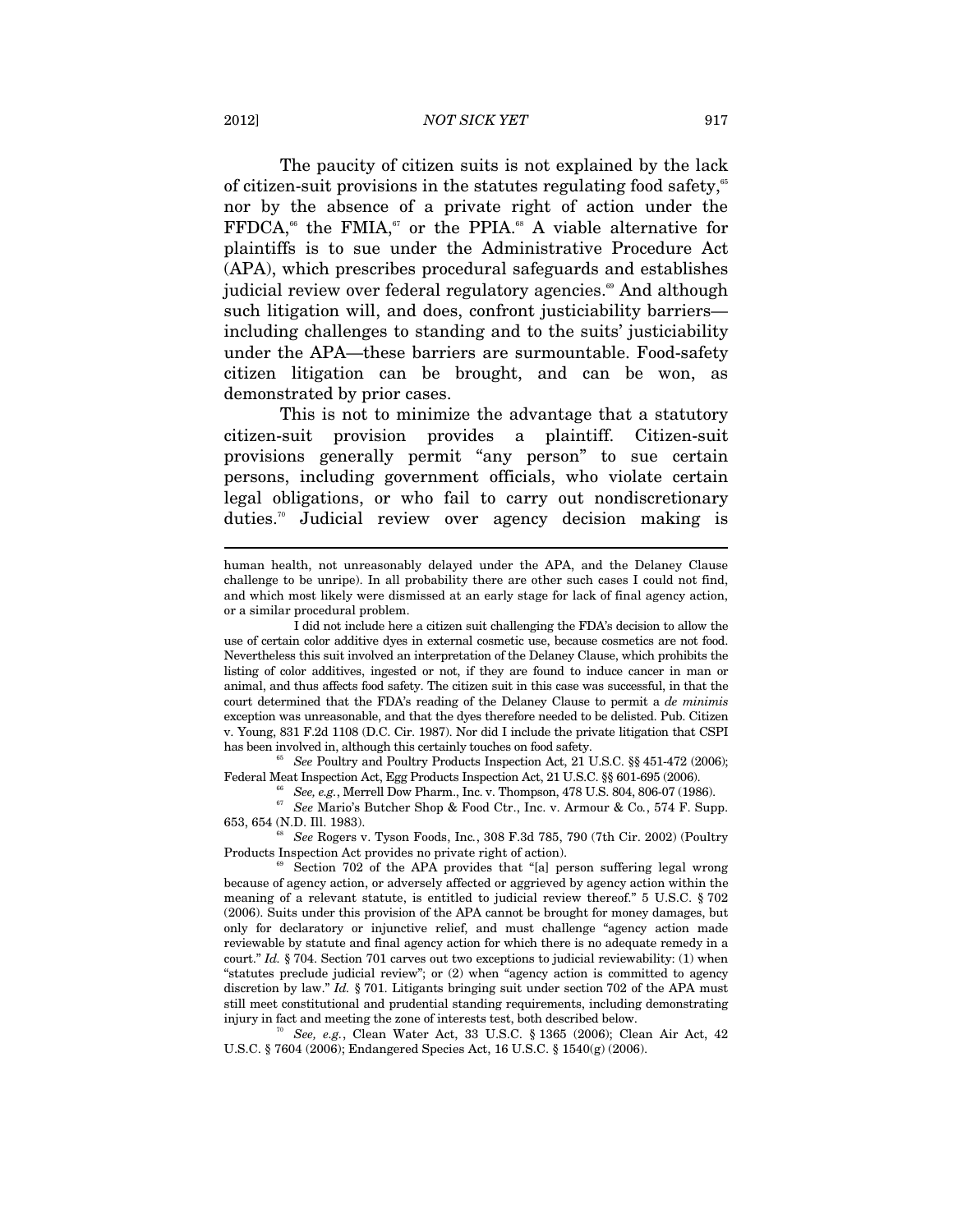limited, $\alpha$  and courts may be reluctant to delve too deeply into an agency's decision-making processes, especially if the decision at issue contains technical or scientific aspects.<sup>72</sup> Whereas a plaintiff suing under a citizen-suit provision must show a violation of legal obligations under the relevant statute to win, a plaintiff suing pursuant to the APA must show that the agency's action was arbitrary and capricious.<sup>73</sup> But, as the presence of a citizen-suit provision does not guarantee a plaintiff's ability to bring suit, in that he or she must still satisfy the constitutional and prudential requirements of Article III, neither does the absence of such a provision foreclose food-safety-impact litigation.

Citizen-suit provisions also provide for attorney's fees to the prevailing party.<sup>74</sup> Although it may be possible for litigants against the federal government to be awarded fees and costs under other statutory provisions,<sup> $5$ </sup> it is unrealistic to think that organizations dedicated to food safety and committed to impact litigation would rely on attorney-fee provisions for their survival in any event. Consider environmental organizations dedicated to impact litigation. Although the availability of attorney's fees may assist in perpetuating organizations funding environmental-impact litigation, these fees are not necessary to the survival of these groups, nor are they the focus of litigation. These organizations are instead sustained through private donations and grants.<sup>76</sup> Notably, environmental-impact litigation began before the passage of environmental legislation containing citizen-suit provisions. $77$ 

<sup>71</sup> *See* 5 U.S.C. § 706. 72 *See* Emily Hammond Meazell, *Super Deference, the Science Obsession, and Judicial Review as Translation of Agency Science*, 109 MICH. L. REV. 733, 734 (2011).<br><sup>73</sup> 5 U.S.C. § 706.<br><sup>74</sup> *See, e.g.*, 42 U.S.C. § 7604(d) (citizen suit provision of the Clean Air Act).

<sup>&</sup>lt;sup>75</sup> See Equal Access to Justice Act, 28 U.S.C. § 2412(d)(1)(A) (2006) (allowing fees against the federal government "unless the court finds that the position of the United States was substantially justified or that special circumstances make an award unjust."); *see also* Hanover Potato Prods., Inc. v. Shalala, 989 F.2d 123 (3d Cir. 1993) (holding that a coalition of fresh potato producers, which was the prevailing party in its litigation against the FDA regarding a regulation, was entitled to fees under the Equal

Access to Justice Act).<br><sup>76</sup> William W. Buzbee, *The Story of* Laidlaw, *in* ENVIRONMENTAL LAW STORIES<br>231 (Foundation Press 2005).

<sup>&</sup>lt;sup>77</sup> See, e.g., Scenic Hudson Pres. Conference v. Fed. Power Comm'n, 354 F.2d 608 (2d Cir. 1965). The Natural Resource Defense Council began its environmental litigation work before the environmental laws were passed, sometimes using centuryold statutes. *See* JOHN H. ADAMS & ET AL., A FORCE FOR NATURE 53 (Chronicle Books 2010) (describing NRDC litigation regarding stream channelization, brought pursuant to the 1899 Refuse Act).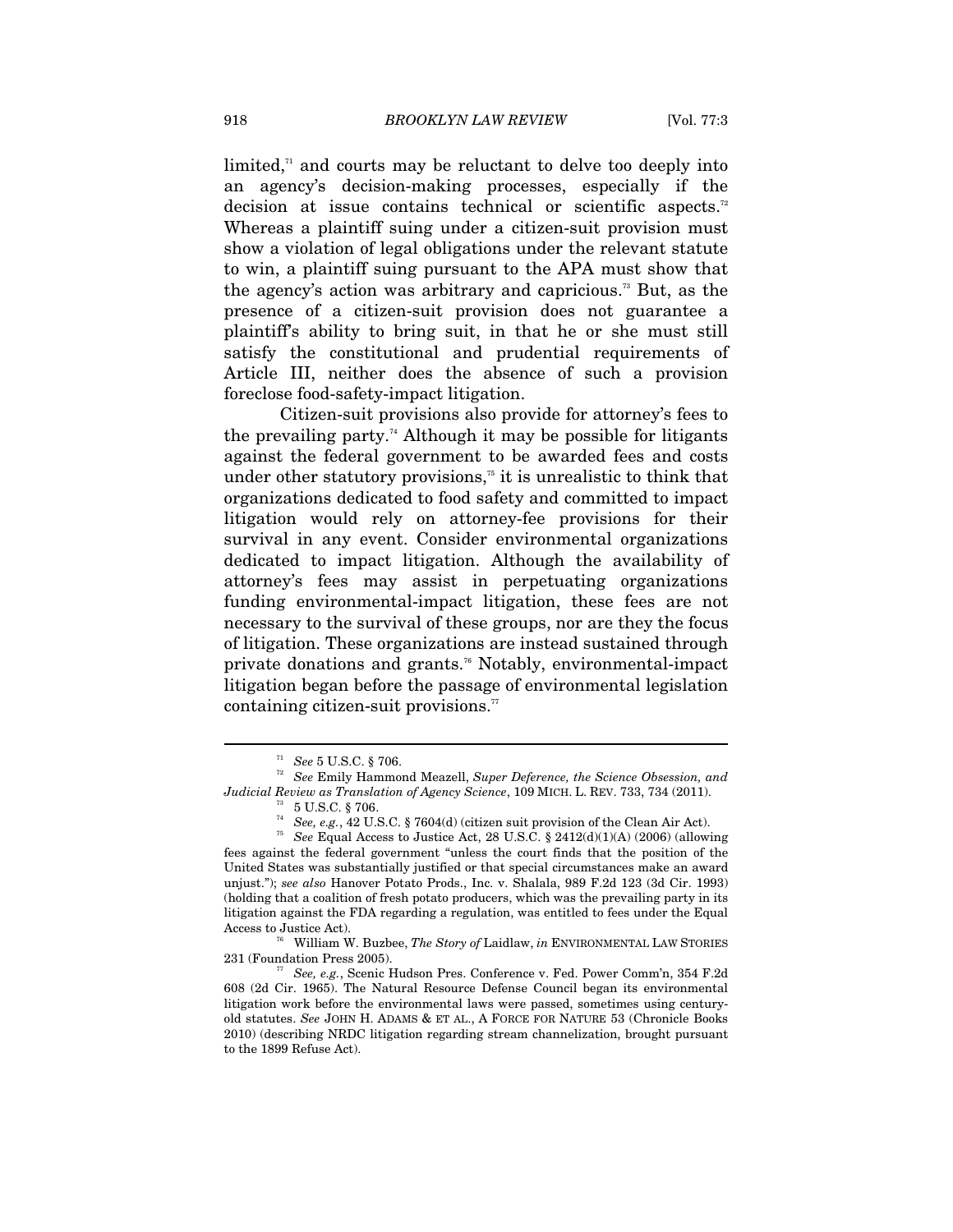# 2012] *NOT SICK YET* 919

Food safety significantly overlaps with environmental protection. Beyond the actual commonalities between the two subjects—i.e., more responsible stewardship of land will lead to a safer food supply; cleaner agriculture and husbanding practices result in cleaner land—both food safety and environmental protection involve compulsory and comprehensive participatory systems. Everyone has to breathe the air, drink the water, live on the earth, and somehow nourish themselves. Beyond that, of course, individual discretion exists as to where, how, and what, although the extent of this individual discretion varies according to numerous demographic factors.

There are certain key differences between food safety and environmental protection, however, which have led to a vigorous impact litigation culture in the context of environmental law, and a virtual absence of one in the context of food safety. These differences include: (a) the nature of food versus that of the environment, and (b) the disparate historical development of (i) the regulatory structures overlaying the food-safety system and the management of the environment, and (ii) the advocacy movements concerned with issues touching on food safety and with issues regarding environmental protection.

#### *A. The Nature of Food*

 $\overline{a}$ 

Although both food and the environment involve compulsory systems, an individual's relationship with each system is quite different. To begin with, there is no seemingly helpless entity in the food-safety context that needs an advocate on its behalf. Since its proposal in a law review article by Christopher Stone in 1972, and its citation in Justice Douglas's dissent in *Sierra Club v. Morton*, the concept of trees and rocks having standing to sue in American law is a concept that, although repeatedly mocked, has had remarkable resilience and has even been recently revived.78 It is argued that, if inanimate objects and spaces cannot protect themselves in court, it stands to reason that advocates are needed to

<sup>78</sup> Christopher D. Stone, *Should Trees Have Standing? Toward Legal Rights for Natural Objects*, 45 S. CAL. L. REV. 450 (1972); *see also* Sierra Club v. Morton, 405 U.S. 727, 741-42 (1972) (Douglas, J., dissenting). On recent revival of the idea, see Noaki Schwartz, *Effort May Give Birds, Bees, Trees Legal Standing*, SFGATE.COM (Dec. 4, 2010), http://boston.com/news/local/maine/articles/2010/12/04/effort\_may\_give\_birds\_bees\_trees\_leg al\_standing/ (describing recent community ordinances giving nature legal standing).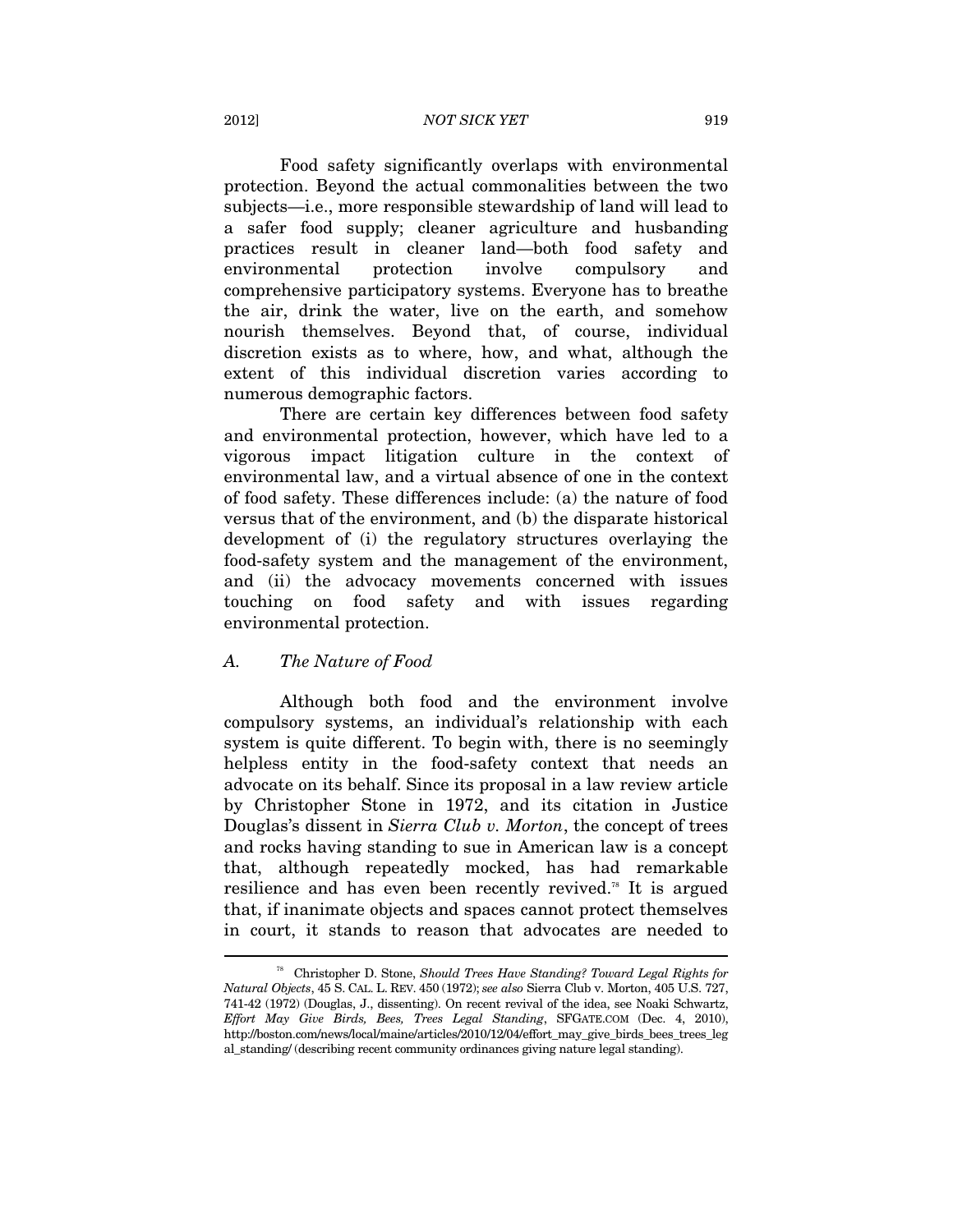represent them. No one, however, has argued that a tomato needs standing. Food itself is not perceived as requiring protection outside of its relationship to the human consumer. A consumer may choose to protect his consumption based on numerous factors—religious, cultural, economic, and health but the food supply has no independent moral content. An exception to this is the prevention of animal cruelty, which is invested with a moral value beyond the consumption of animals by humans, and there is a vigorous tradition of advocacy surrounding the prevention of animal cruelty. The American Society for Prevention of Cruelty to Animals was founded in 1866, a quarter century before the founding of the Sierra Club. Animal welfare organizations have, in fact, brought a significant amount of the small body of existing foodsafety impact cases.

Moreover, environmental protection is about the protection of physical space. Pre-harm environmental litigation is focused on protecting a particular space, whether it is an individual's home, or somewhere imbued with environmental value.79 Geographic proximity to the area at issue allows a court a measurable index to assess actual injury.<sup>80</sup>

Real property holds a unique and exalted place in American history and the American psyche, and consequently, in American law. The narrative of development in this country is one of territorial conquest, and the closing of the United States frontier in 1890 was a significant event.<sup>81</sup> Property ownership has long been an American success symbol, fostered by governmental policies supporting homeownership.<sup>82</sup> The law also

<sup>79</sup> *See, e.g.*, *Sierra Club*, 405 U.S. at 728 (action by the Sierra Club to prevent recreational development in the Sequoia National Forest); Forest Voice, LLC v. Town of Forest, Civ. Action No. 11-CV-100, U.S. Dist. Ct., Western District of Wisconsin, complaint filed Feb. 9, 2011, *available at* http://articles.law360.s3.amazonaws.com/0224000/ 224907/ee.pdf (citizens sued an energy company over plans to build a wind turbine system in their town). Even pre-harm Endangered Species Act litigation concerns habitat protection. *See Lujan v. Defenders of Wildlife, 504 U.S. 555, 562-63 (1992).* <sup>80</sup> Friends of the Earth, Inc. v. Laidlaw Envtl. Servs. (TOC), Inc., 528 U.S.

<sup>167, 181-82 (2000). 81</sup> *See, e.g.*, FREDERICK JACKSON TURNER, HISTORY, FRONTIER, AND SECTION

<sup>(</sup>University of New Mexico Press 1993). Turner claimed that the frontier was the most important force in American society, culture, and politics, and that its disappearance

<sup>&</sup>lt;sup>82</sup> See, e.g., 26 U.S.C. § 163 (2006) (provision of the Internal Revenue Code allowing a home mortgage interest deduction). Of course, the emphasis on home buying has come under scrutiny since the housing crisis. Binyamin Appelbaum, *Administration Calls for Cutting Aid to Home Buyers*, N.Y. TIMES, Feb. 11, 2011, at A1, *available at*  http://www.nytimes.com/2011/02/12/business/12housing.html?scp=2&sq=housing+crisis+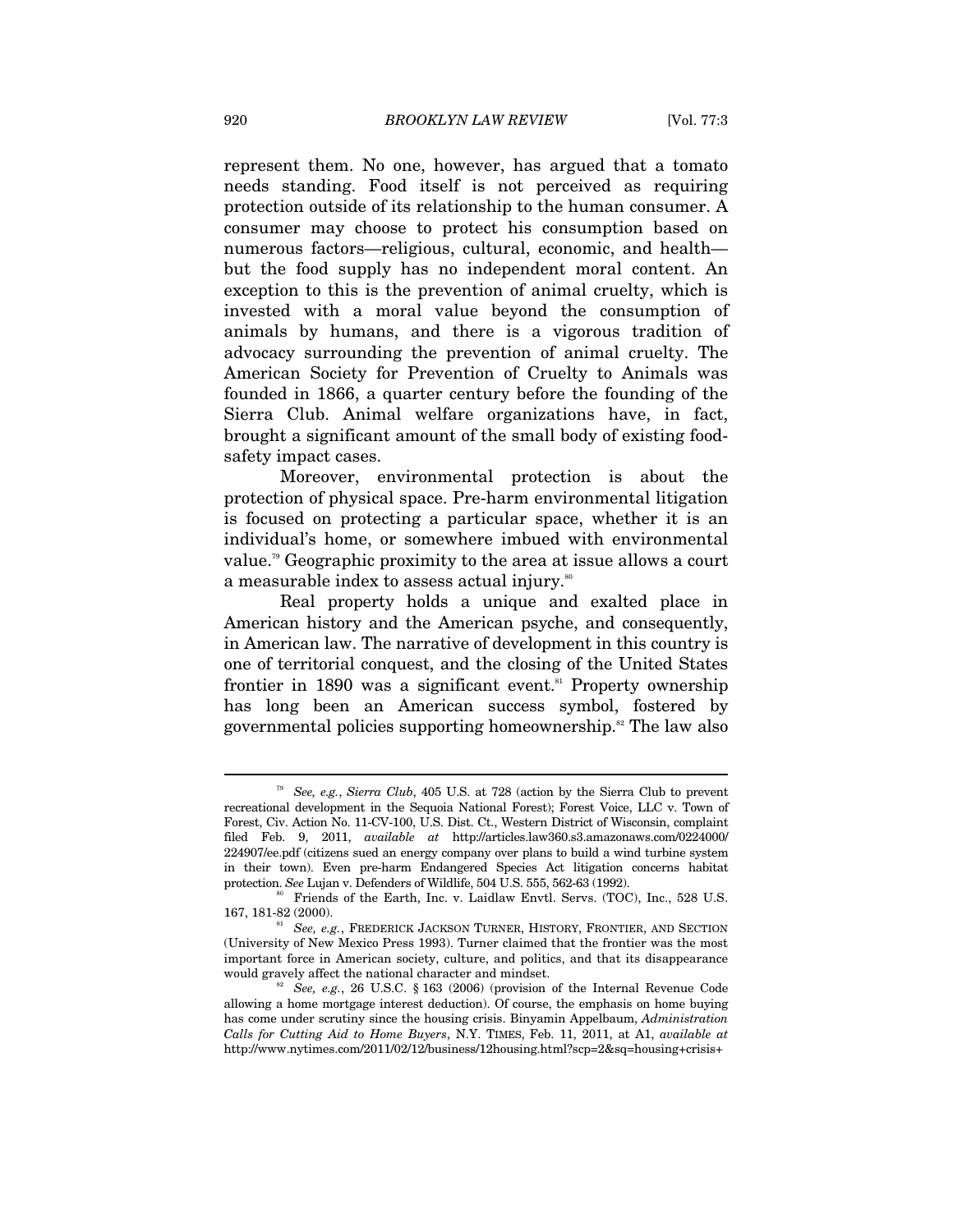treats property uniquely, above and beyond necessity. For example, if a court, either state or federal, takes jurisdiction over real property, it may be able to enjoin any other court from continuing adjudication of the same property.<sup>83</sup> Although the underlying policy reason behind this—to avoid inconsistent determinations over the same piece of property—is logical, it does not explain the absence of such safeguards over other adjudicatory subjects, such as bank accounts, where inconsistent judgments would carry the same detrimental consequences.<sup>84</sup>

On the other hand, food is largely divorced from its origin—distributed and packaged as uniformly as possible so as to disguise any indication of where it is from. One of the hallmarks of our country's food distribution system is its centralization, and the inability to trace the origins of much of the domestic food supply is one of the obstacles to minimizing the effect of foodborne illness outbreaks.<sup>85</sup> Acknowledging this, the Food Safety Modernization Act includes a provision that enhances the capacity of the Secretary of Health and Human Services to trace food items for the purpose of improving the capacity of the government to detect and respond to food-safety problems.<sup>86</sup>

The significance of food's ubiquity and non-fixedness is threefold. First, it may be difficult for courts to analogize to environmental law in finding particularized injury to fulfill Article III standing requirements for food-safety impact litigants because there is no analog to the category of geographic proximity. Second, food is seen as more fungible than pieces of land. If a consumer believes that the regulatory scheme overlaying a particular food product is unlawfully inadequate, he may choose another comestible, whereas a homeowner who believes an environmental agency is acting unlawfully may have no recourse but to sell her property. This may lead to decreased incentive to litigate for stronger

home+buying&st=nyt (discussing Obama administration's proposal to make buying

<sup>%%</sup> homes more difficult for some Americans). <br><sup>84</sup> *See, e.g.*, Mitchum v. Foster, 407 U.S. 225, 235 (1972).<br><sup>84</sup> *See* ERWIN CHEMERINSKY, FEDERAL JURISDICTION 746-47 (Wolters Kluwer, 5th ed. 2007).<br><sup>85</sup> For example, cantaloupe grown on a Colorado farm caused a multi-state

outbreak of listeria poisoning in 2011. Authorities had difficulty, however, determining to which states exactly the tainted cantaloupe were shipped, thus complicating the attempt to stem the outbreak. *See, e.g.*, Michael Booth, *More States May Have Received Listeria-Contaminated Cantaloupe*, DENVER POST (Sept. 22, 2011, 3:35 PM), http://www.denverpost.com/breakingnews/ci\_18955276.  $^{\rm 86}$  21 U.S.C. § 2223 (2006).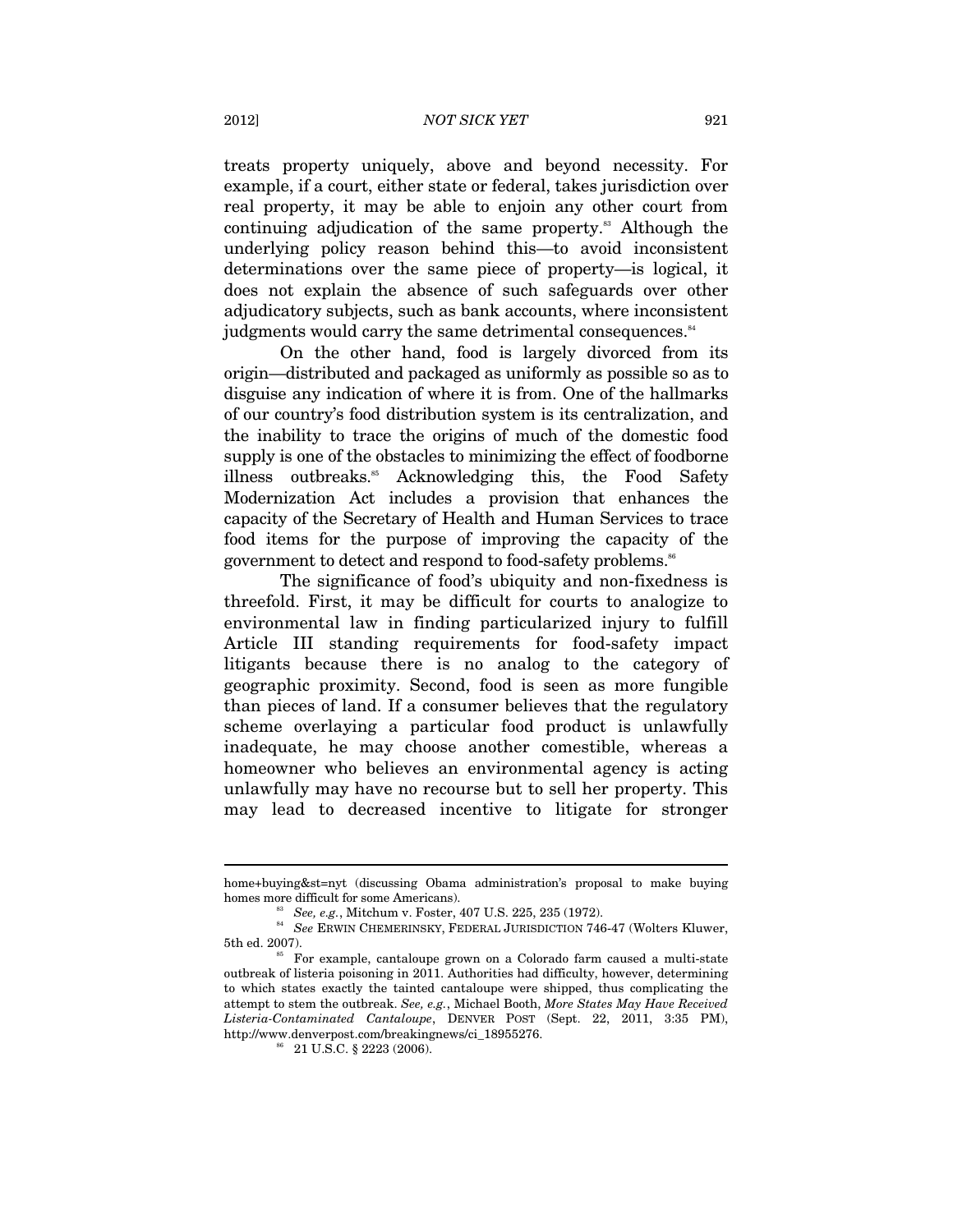regulation, because if an individual thinks chicken inspection is inadequate, that individual can choose not to buy chicken. $\mathbf{S}^{\text{r}}$ 

Third, because of the difficulty of knowing where one's food comes from, and the invisibility of the processes that led to its packaging in its current consumable form, citizens have less personal control over determining the source of any foodborne illness. One cannot see the pathogens that spread foodborne illness, nor is the consumer exposed to the production facility where the pathogen originated. By contrast, even if the pollutant itself targeted by environmental litigants is invisible, it is most likely that its origin is not.<sup>88</sup> This inability to selftrace in the food-safety context leads to the necessity for a reliance on experts and scientific evidence at an early stage of litigation, and is compounded in the case of impact litigation.

# *B. The Disparate Historical Development of Food Safety and Environmental Protection*

Major milestones in American environmentalism, including developments in the governmental management of natural resources, as well as the ferment of citizen activity, coincide roughly with major milestones in the developments of a national food-safety regulatory regime. These milestones generally took place at times of urbanization and technological advancement, which led to actual threats on the country's natural resources and food supply, as well as to national anxiety regarding threats to traditional ways of life, and consequentially, to human health.

However, the regulatory and legislative structures developed very differently in the two fields. In the context of environmental protection, the government organized entities to manage natural resources but major environmental legislation was not passed until the early 1970s, whereas in the context of food-safety regulation, we see the amendment and supplementation of several major statutes that originated at the beginning of the twentieth century. We also see that, in environmental protection, citizen advocacy groups were always an important counterpart to governmental regulation, a situation that did not exist in the context of food safety.

 $87$  Of course, consumer choice is constrained by numerous factors, including cultural norms, economic realities, and governmental policy.<br><sup>88</sup> See, e.g., Friends of the Earth, Inc. v. Laidlaw Envtl. Servs. (TOC), Inc.,

<sup>528</sup> U.S. 167, 182-83 (2000).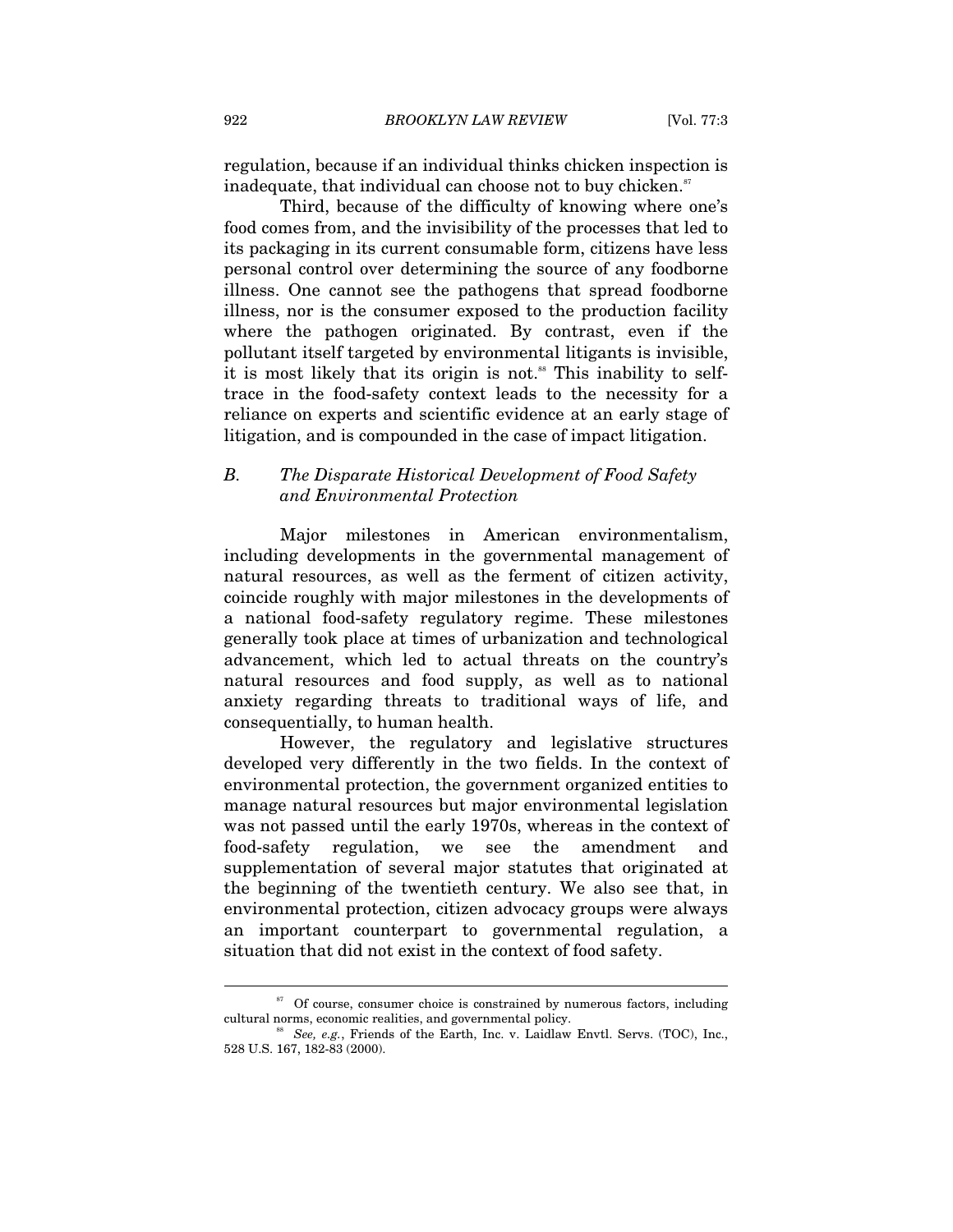# 1. A Brief History of Environmental Protection in the United States

The first wave of American environmentalism took place at the turn of the twentieth century in reaction to a massive increase in immigration and urbanization.<sup>89</sup> From 1860 to 1890 the United States population increased from thirty-one million to seventy-five million people, and between 1860 and 1900 the number of people living in urban areas doubled from 20 percent to 40 percent.<sup>90</sup> In 1890, the United States Census Bureau declared the United States frontier officially closed, and in 1893, Frederick Jackson Turner articulated his famous thesis as to the effect of the frontier, and its closing, on American history.<sup>91</sup> Urbanization resulted in the need for the American people to refashion their relationship with the natural resources of the country.

A small group of prominent intellectuals and public figures brought the perceived necessity for the conservation of the American wilderness to the nation's attention.<sup>92</sup> The Sierra Club was founded in 1892, and the National Audubon Society in 1905. Theodore Roosevelt's administration embarked on a concerted campaign to forward the regulated use of resources towards the goal of the fullest use for the present generation.<sup>33</sup> Before Roosevelt left office in 1909, he worked with the head of the Forest Service and the secretary of the interior to withdraw over four million acres of the public domain from consideration for private sale.<sup>94</sup>

In the 1930s, a series of natural disasters began to make apparent the consequences that could ensue from the unregulated exploitation of the nation's resources. For

<sup>89</sup> *See* MARK DOWIE, LOSING GROUND: AMERICAN ENVIRONMENTALISM AT THE CLOSE OF THE TWENTIETH CENTURY 8 (MIT Press 1995).<br><sup>90</sup> ROBERT L. DORMAN, A WORD FOR NATURE: FOUR PIONEERING ENVIRONMENTAL

ADVOCATES, 1845-1913, at 130 (University of North Carolina Press 1998). <br><sup>91</sup> *See* TURNER, *supra* note 81. <sup>92</sup> *See* STEPHEN FOX, THE AMERICAN CONSERVATION MOVEMENT: JOHN MUIR

AND HIS LEGACY 110 (University of Wisconsin Press 1981). Historians of the American environmental protection movement divide the early twentieth century environmental movement into two strains, the conservationist—which measured nature's value according to its worth for mankind—and the preservationist—which was ecologic and biocentric. *See id.* at 108; JOSEPH M. PETULLA, AMERICAN ENVIRONMENTALISM: VALUES, TACTICS, PRIORITIES 26 (Texas A & M Press 1980).<br><sup>93</sup> M. NELSON MCGEARY, GIFFORD PINCHOT: FORESTER-POLITICIAN 98

<sup>(</sup>Princeton University Press 1960); MICHAEL L. SMITH, PACIFIC VISIONS: CALIFORNIA SCIENTISTS AND THE ENVIRONMENT 1850-1915, at 174-82 (Yale University Press 1987). MCGEARY, *supra* note 93, at 116-17.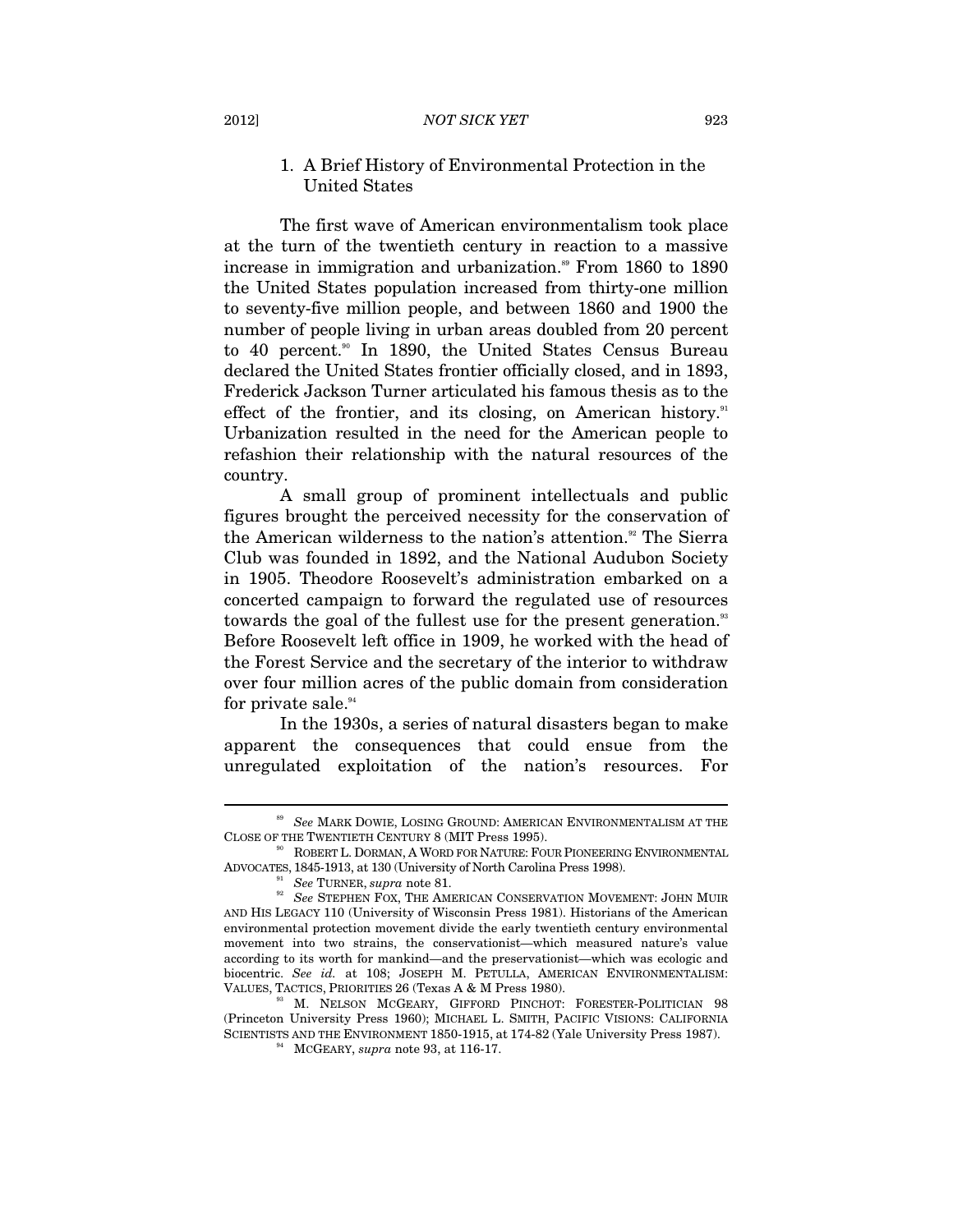example, the dust storms of the 1930s, which rendered nine million acres of formerly arable land unusable by 1938, were partly the result of haphazard farming practices.<sup>55</sup> After World War II, several organizations concerned with conserving the country's natural resources became involved in major, and public, environmental battles,<sup>96</sup> and these organizations, including the Sierra Club and the Wilderness Society, had over three hundred thousand members by 1960.<sup>97</sup>

It was not until the publication of Rachel Carson's monumentally influential book *Silent Spring* in 1962, however, that the American populace was galvanized to the cause of environmental protection. *Silent Spring* addressed the effects of DDT and other pesticides on human health and the environment.<sup>38</sup> The book was on the *New York Times* bestseller list for thirty-one weeks and sold over a half million hardcover copies.<sup>99</sup>

The 1960s also saw the advent of strategic environmental litigation brought by public interest groups as administrative law challenges. Beginning with the 1965 case *Scenic Hudson Preservation Conference v. Federal Power Commission*, in which the Second Circuit allowed citizens standing to sue under the Federal Power Act to overturn three orders of the Federal Power Commission based on their "interest in the aesthetic, conservational, and recreational aspects of power development,"100 newly formed environmental groups aggressively sought judicial review of administrative action.101 The organizations bringing these challenges faced hurdles, especially regarding their standing to sue (although *Scenic Hudson* was a milestone in that regard), but pursued suits nonetheless.<sup>102</sup>

Inspired by this movement, a flood of environmental legislation was passed in the early 1970s.103 Congress intended

 $^{95}$  DONALD WORSTER, NATURE'S ECONOMY: A HISTORY OF ECOLOGICAL IDEAS 221-53 (Cambridge University Press 2d ed. 1994).<br><sup>96</sup> KIRKPATRICK SALE, THE GREEN REVOLUTION: THE AMERICAN

ENVIRONMENTAL MOVEMENT, 1962-1992, at 5 (Hill & Wang 1993).<br>
<sup>97</sup> Id. at 5-6.<br>
<sup>98</sup> RACHEL CARSON, SILENT SPRING (Houghton Mifflin Co. 1994) (1962).<br>
<sup>99</sup> SALE, *supra* note 96, at 4.<br>
<sup>99</sup> SALE, *supra* note 96, at 4.<br>
<sup></sup>

*Law* (1995 Garrison Lecture), 19 PACE ENVTL. L. REV. 727, 731 & n.20 (2002) (listing pre-NEPA environmental cases). 102 A. Dan Tarlock, *The Story of Calvert Cliffs*, *in* ENVIRONMENTAL LAW

STORIES 81 (Foundation Press 2005).<br><sup>103</sup> This legislation includes the National Environmental Policy Act of 1969, 42

U.S.C. §§ 4321-4370f (2006); the Clean Air Act of 1970, 42 U.S.C. §§ 7401-7671q (2006);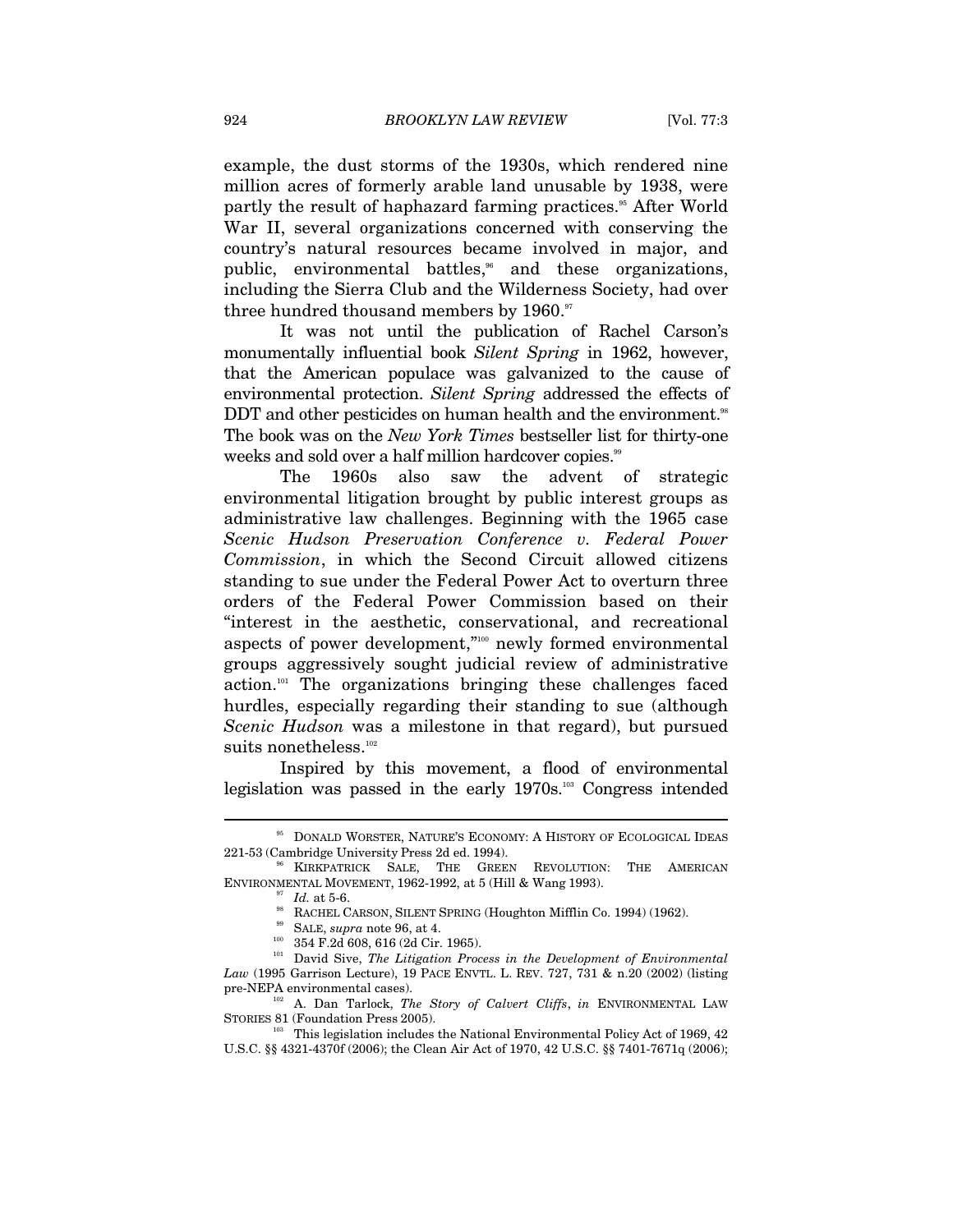citizens and advocacy groups to have a role in enforcing the new environmental legislation, $104$  and these statutes contain citizensuit provisions, a legal mechanism encouraging citizen actions against polluters. These powerful provisions permit "any person" to sue certain persons, including government officials, who violate certain legal obligations, or who fail to carry out nondiscretionary duties.105 The remedies available in such suits are injunctive relief, civil penalties—which go to the federal treasury, and the recovery of attorney's fees and costs.106 The citizen-suit provisions were written into environmental laws partly to encourage the very litigation that was already taking place. $107$ 

# 2. A Brief History of Food-Safety Regulation in the United States

The urbanization of the country that took place at the turn of the twentieth century also resulted in massive changes to the relationship between individuals and the food supply. Consolidation of the food supply and the creation of distribution networks became necessary to feed large populations of people who could not grow their own food. The end of the nineteenth century also saw extensive development in food science, especially in the creation of new food additives.108 At that time, only certain imported foods were subject to federal regulation—all other food regulation was state and local. $^{109}$ 

Public awareness of the need for national regulation was raised during the late nineteenth century by the head of the U.S. Bureau of Chemistry, Harvey W. Wiley, M.D., who campaigned

the Federal Water Pollution Control Act of 1972, 33 U.S.C. §§ 1251-1387 (2006); the Resource Conservation and Recovery Act of 1972, 42 U.S.C. §§ 6901-6992k (2006); and the Endangered Species Act of 1973, 16 U.S.C. §§ 1531-1544 (2006).<br><sup>104</sup> Indeed, environmental organizations assisted in the drafting of certain of

the new statutes. *See* ADAMS ET AL., *supra* note 77, at 51, 53 (explaining how two members of the Natural Resources Defense Council helped to draft the 1977 amendments to the Clean Air Act); Tarlock, *supra* note 102, at 92 n.51 (recounting the influence of Myron Cherry, an important anti-nuclear lawyer in the 1970s, on the

drafting of NEPA and its legislative history).<br><sup>105</sup> *See, e.g.*, Clean Water Act, 33 U.S.C. § 1365 (2006); Clean Air Act, 42<br>U.S.C. § 7604; Endangered Species Act, 16 U.S.C. § 1540(g).

 $106$  It is important to keep in mind, however, that the existence of a citizensuit provision does not satisfy Article III standing requirements; a litigant must still show injury-in-fact, causation, and redressability before her suit may proceed. Lujan v.

<sup>&</sup>lt;sup>107</sup> ADAMS ET AL., *supra* note 77, at 27.<br><sup>108</sup> FORTIN, *supra* note 20, at 5.<br><sup>109</sup> Hutt, *supra* note 21, at 6.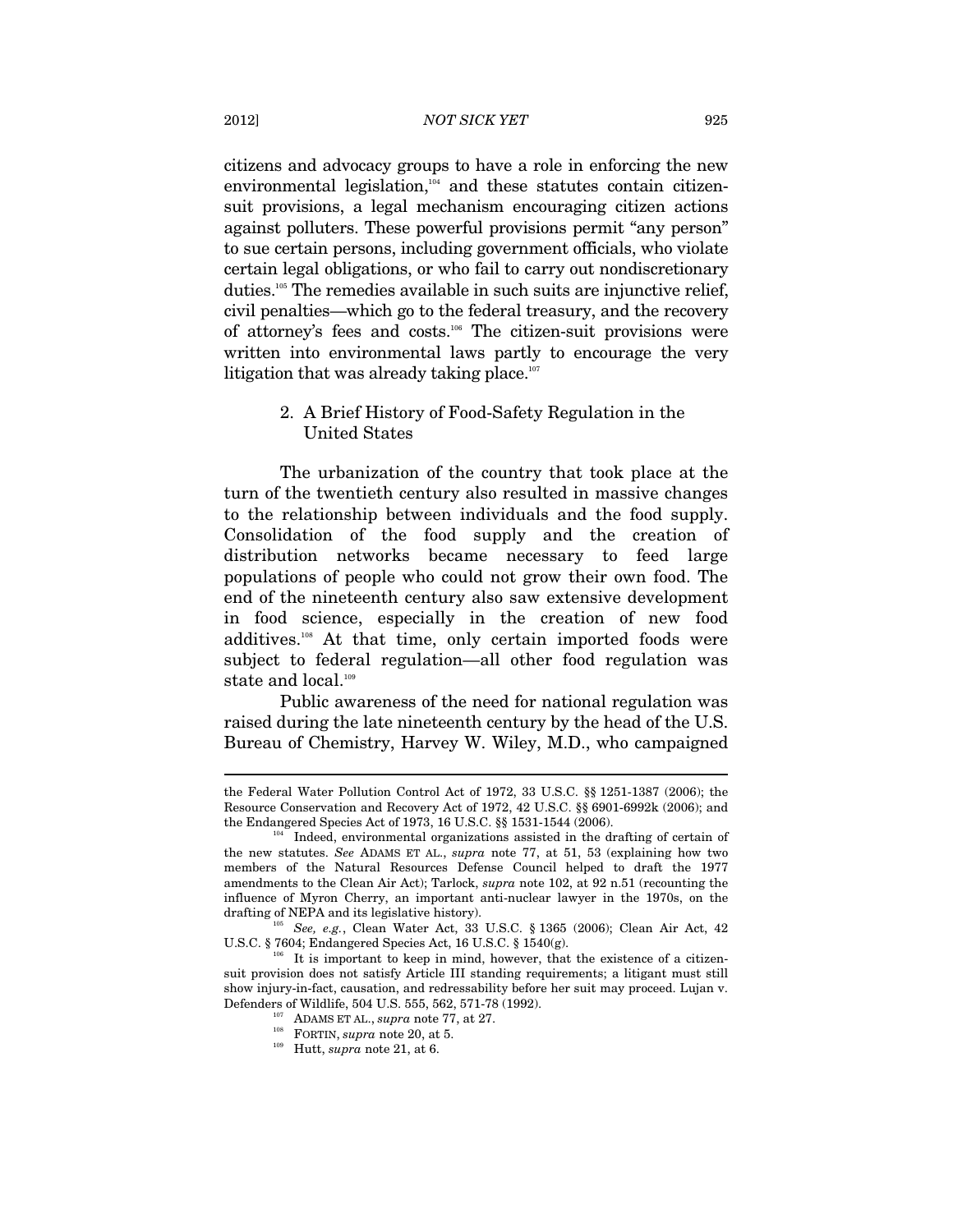for a federal food and drug law. The press also began to expose some safety problems with commonly used food preservatives and dyes.110 A series of damaging newspaper articles about the food industry as well as the publication in 1905 of Upton Sinclair's *The Jungle* garnered public support for the national regulation of the food supply, and in 1906, Congress passed the Pure Food and Drug Act and the Meat Inspection Act.<sup>111</sup> The Food and Drug Act was to be administered by the Bureau of Chemistry within the USDA, and the FMIA by the Bureau of Animal Industry, also within the USDA.<sup>112</sup>

The focus of each of the 1906 acts was to prevent the adulteration of food, and the Food and Drugs Act included the prohibition of additives that would be deleterious to human health as well as of substances that would dilute the product for the purpose of making the food cheaper to produce.<sup>113</sup> The Meat Inspection Act prohibited adulterated or misbranded livestock products to be sold as food, and also mandated the improvement of sanitation at slaughtering facilities, in response to Sinclair's book.<sup>114</sup>

The Bureau of Chemistry was split in 1927, with regulatory functions, including responsibility for the 1906 Act, taken over by the Food, Drug, and Insecticide Administration (which became the FDA in 1930).<sup>115</sup> Responsibility for the Meat Inspection Act was not transferred, however, and authority for its enforcement remained within the Department of Agriculture. FDA officials began advocating for the modernization of the 1906 Act in 1933, $116$  but passage of a new bill was stalled until 1938.<sup>117</sup> Precipitating passage of the 1938 Federal Food, Drug, and Cosmetics Act (FFDCA) was the death of over one hundred people in 1937 who had taken an antibiotic that had been mixed with a sweet substance to improve its

<sup>&</sup>lt;sup>110</sup> FORTIN, *supra* note 20, at 5-6. Wiley established a "Poison Squad"—a group of volunteers who consumed food additives, including boric acid and formaldehyde, to assess their effects on the human body. *Id*. at 5; *see also About FDA: Milestones in U.S. Food and Drug Law History*, U.S. FOOD & DRUG ADMIN., www.fda.gov/AboutFDA/

WhatWeDo/History/Milestones/default.htm (last visited Jan. 13, 2012).<br>
<sup>111</sup> FORTIN, *supra* note 20, at 6.<br>
<sup>112</sup> Richard A. Merrill & Jeffrey K. Francer, *Organizing Federal Food Safety Regulation*, 31 SETON HALL L. RE

<sup>&</sup>lt;sup>113</sup> Hutt, *supra* note 21, at 6.<br><sup>114</sup> FORTIN, *supra* note 20, at 6. 115 *U.S. Food and Drug Law History*, U.S. 115 *About FDA: Significant Dates in U.S. Food and Drug Law History*, U.S. FOOD & DRUG ADMIN., http://www.fda.gov/AboutFDA/WhatWeDo/History/Milestones/<br>ucm128305.htm (last visited Jan. 13, 2012).

<sup>&</sup>lt;sup>116</sup> Hutt, *supra* note 21, at 7.<br><sup>117</sup> HUTT, MERRILL & GROSSMAN, *supra* note 25, at 13.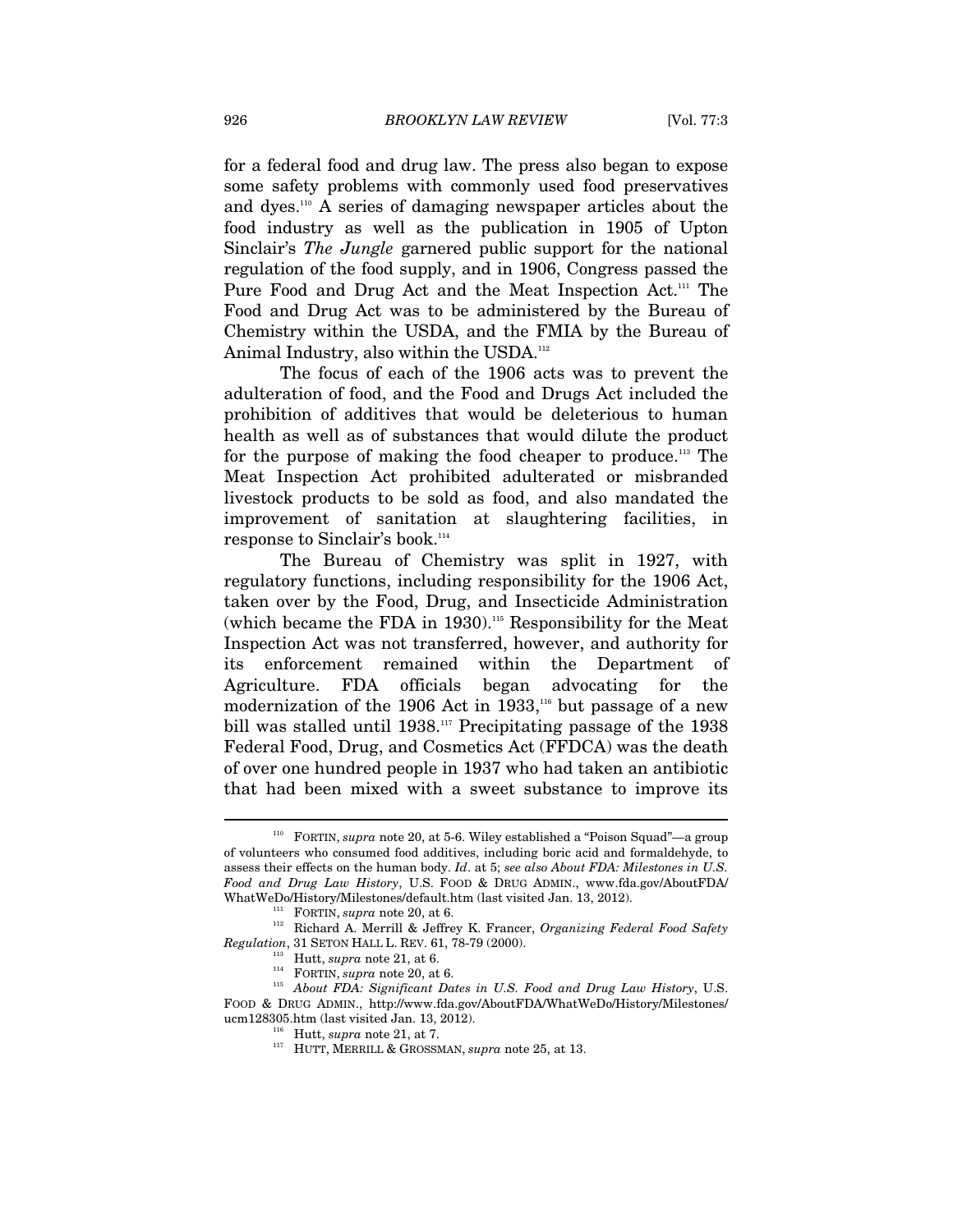taste, but had never been tested for safety.118 In 1940, the FDA was transferred from the USDA to the Federal Security Agency, and in 1988, to the Department of Health and Human Services, with a commissioner of food and drugs appointed by the President with the advice and consent of the Senate.<sup>119</sup>

Since 1938, the FFDCA has been amended hundreds of times.120 Significantly, during World War II, food processing technology was developed to preserve and transport food for war, and this massive alteration in the general food supply led to public concern about the addition of synthetic ingredients and potential carcinogens to the food supply.121 The FDA reacted by passing the 1958 Food Additives Amendment and the 1960 Color Additive Amendment. The 1970s and 1980s saw such food-safety amendments to the FFDCA as the Low-Acid Food Processing Regulations (1973).<sup>122</sup> The Nutritional Labeling and Education Act was passed in 1990.<sup>123</sup>

As to meat and poultry, the Poultry Products Inspection Act (PPIA) was passed by Congress in 1957 in response to a rapidly expanding poultry industry, which was also developing poultry processing techniques. In 1967, the FMIA was amended as the Wholesome Meat Act, which requires the inspection of all meat, and the PPIA was amended in 1968. In 1971, the Animal and Plant Health Inspection Service, a division of the USDA, was charged with meat and poultry inspection, and this was assigned to the Food Safety and Quality Service in 1977. The Food Safety and Quality Service became the Food Safety and Inspection Service (FSIS) in  $1981.^{^{124}}$ 

Food-safety advocates have never embraced impact litigation as a way to achieve food-safety goals. Even foodsafety organizations claiming to use litigation as a strategy to achieve their goals use it sparingly. For example, the Center for Food Safety, which was established in 1997, and is a "nonprofit public interest and environmental advocacy membership

<sup>118</sup> *Id.*; FORTIN, *supra* note 20, at 6. 119 *About FDA: Significant Dates in U.S. Food and Drug Law History*, *supra* 

note 115. 120 *See* HUTT, MERRILL & GROSSMAN, *supra* note 25, at 14-15. 121 FORTIN, *supra* note 20, at 7; HUTT, MERRILL & GROSSMAN, *supra* note 25, at 393-94. Concern about carcinogens and pesticides was also, at this time, galvanizing

the environmental movement.<br><sup>122</sup> Low Acid Regulations, 21 C.F.R. §§ 108.25, 108.35 (2010).<br><sup>123</sup> FORTIN, *supra* note 20, at 8.<br>*1*<sup>24</sup> About FSIS: Agency History, U.S. DEP'T AGRIC. FOOD SAFETY & INSPECTION SERV., http://www.fsis.usda.gov/About\_Fsis/Agency\_History/index.asp (last modified Nov. 7, 2011).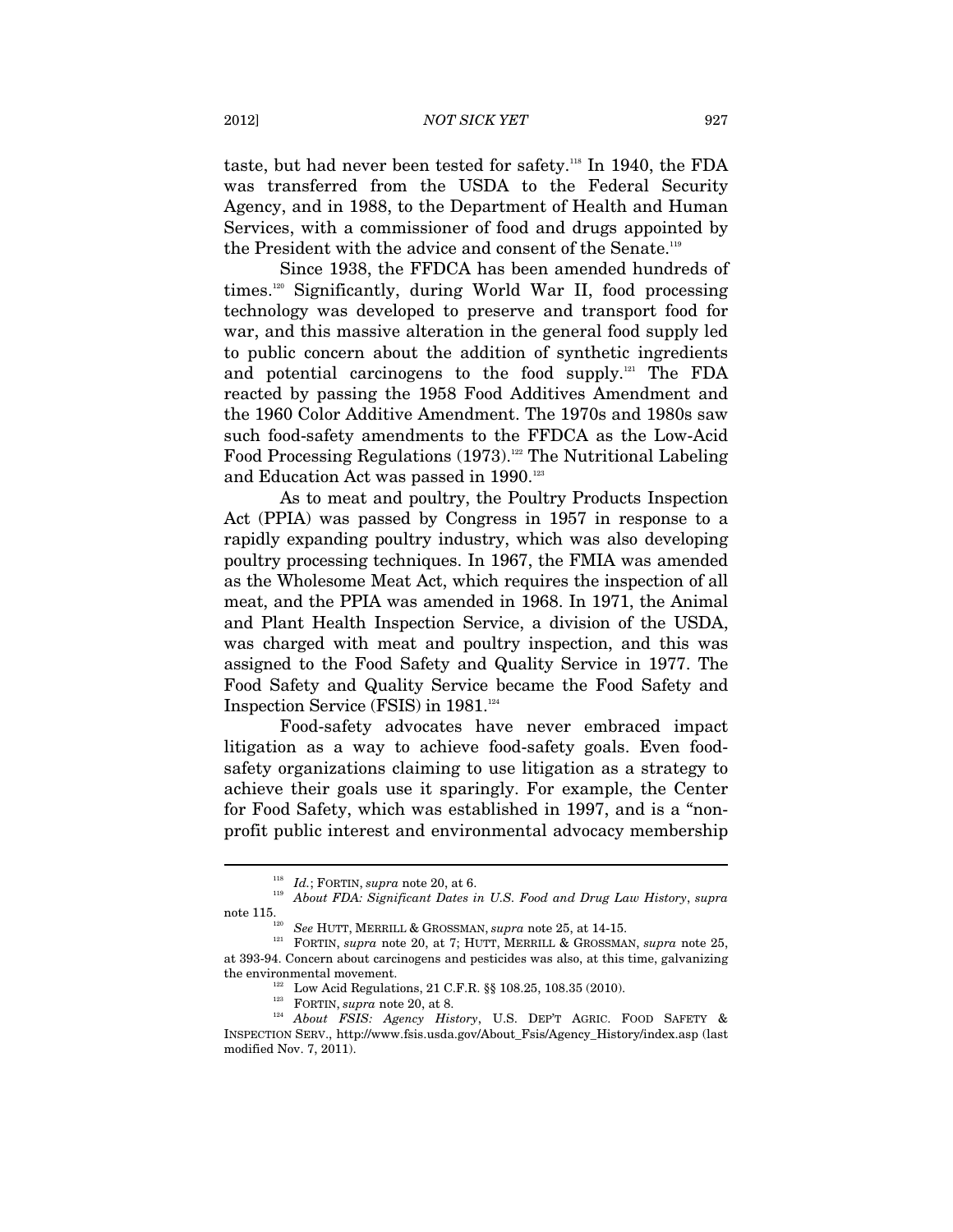organization [that] combines multiple tools and strategies in pursuing its goals, including litigation and legal petitions for rulemaking,"125 is listed as a party in fewer than forty cases since its founding.<sup>126</sup> The Center for Science in the Public Interest, an influential consumer advocacy organization focused on improving public health, nutrition, and food safety, is listed as a party in under twenty cases since its founding in 1971.<sup>127</sup> By comparison, since its founding in 1967, the Environmental Defense Fund is listed as a party in approximately 280, and since 1970, the year of its founding, NRDC is listed as a party in over 750 cases. Since 1997, when the Center for Food Safety was founded, the NRDC is listed as a party in over 400 cases.<sup>128</sup>

This comparison of impact litigation in the realms of environmental protection and food safety serves to illustrate how environmental advocates and food-safety advocates have different approaches to advocacy and effective means of change.129 It is crucial to emphasize that the difference cannot be explained by the lack of citizen-suit provisions in the foodsafety laws. As mentioned above, the passage of environmental legislation in the 1970s was not the beginning of environmental-impact litigation. Although environmentalimpact litigation accelerated greatly after the passage of environmental legislation, strategic litigation had been imagined and implemented in the decade prior, as environmental advocacy organizations, both old and new, began to litigate to protect the environment.<sup>130</sup>

<sup>125</sup> *About Us*, CENTER FOR FOOD SAFETY, http://www.centerforfoodsafety.org/ about (last visited Apr. 14, 2012). 126 Result yielded from a Westlaw search performed on April 14, 2012. *See* 

WESTLAW, http://westlaw.com (search "ti('Center for Food Safety')" in the "allcases" database "after 1/1/1997").<br><sup>127</sup> In 2005, CSPI hired Stephen Gardner to direct its food-safety litigation,

which is focused on private litigation against companies that refuse to take action to improve food safety. This strategy has been remarkably successful in improving the food safety of market-leading companies, as well as improving relationships between these companies and advocacy organizations, such as CSPI. Telephone Interview with Stephen Gardner (Jan. 5, 2011).<br><sup>128</sup> Results yielded from a Westlaw search performed on April 14, 2012. *See* 

WESTLAW, http://westlaw.com (search "ti('Environmental Defense Fund')" in the "allcases" database "after 1/1/1967"; "ti('Natural Resources Defense Council')" in the "allcases" database "after 1/1/1970"; and "ti('Natural Resources Defense Council')" in the "allcases" database "after 1/1/1997").<br><sup>129</sup> See, e.g., Sive, *supra* note 101, at 729 ("In no other political and social

movement has litigation played such an important and dominant role [as in the environmental movement]." (citation omitted)). 130 ADAMS & ET AL., *supra* note 77, at 53; Tarlock, *supra* note 102, at 82 n.15;

Sive, *supra* note 101, at 731.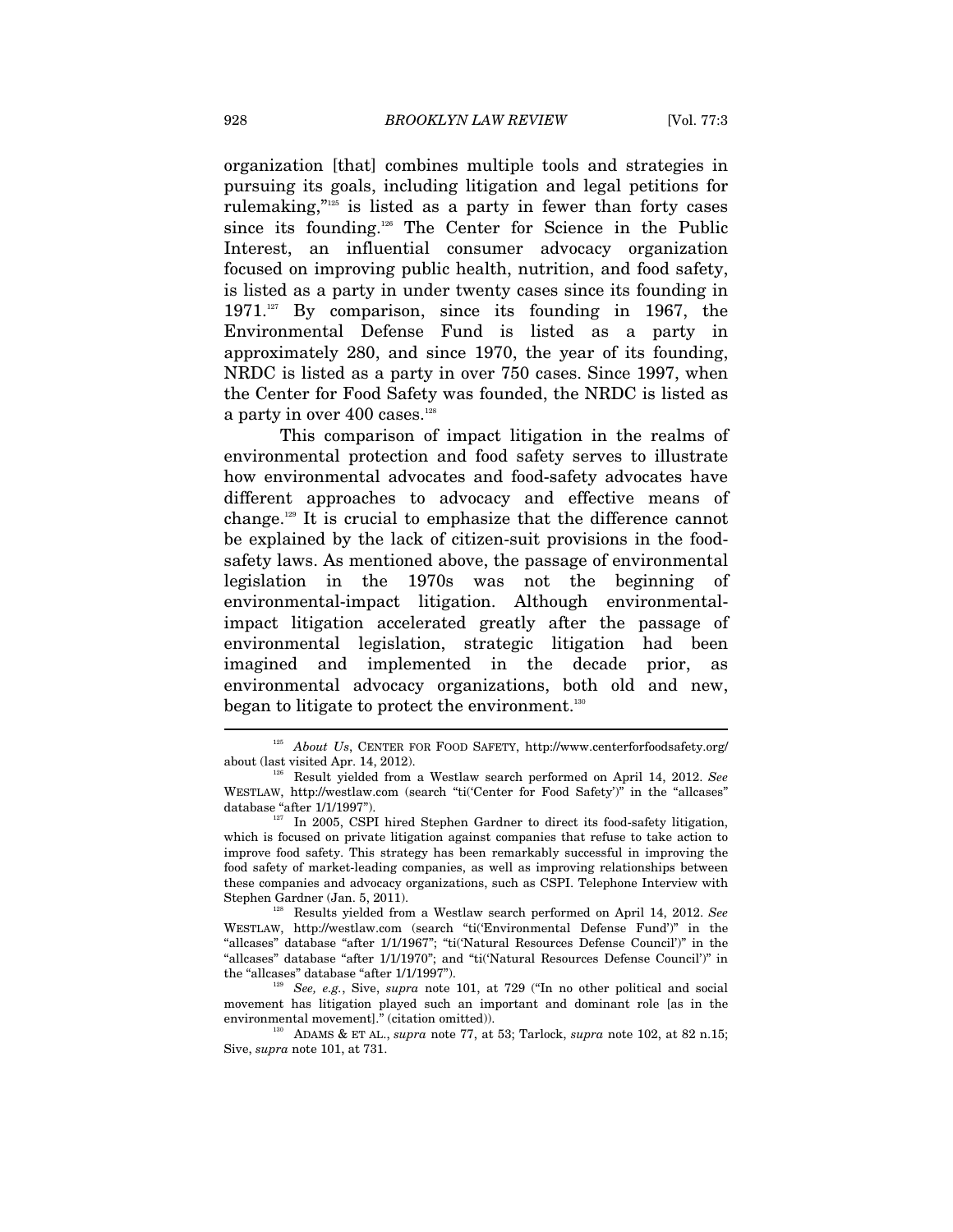# 2012] *NOT SICK YET* 929

Nor can the disparity be explained by pointing to the superior funding of the environmental advocacy groups although the NRDC was founded in part with money from the Ford Foundation, this money was granted after the idea to focus on litigation was formed, not before.131 It may be impossible to actually identify why food-safety litigation is not a prevalent form of advocacy and activism, but it is important to note that the absence of the development of such a tradition was not dictated by legal constraints, nor prescribed by social circumstances.

# III. JUSTICIABILITY BARRIERS TO FOOD-SAFETY-IMPACT **LITIGATION**

Food-safety-impact litigation faces difficulties getting into court because it involves multiple—including associational—parties, probabilistic harms, widely-shared harms, and requests for prospective relief. The judicial system is still struggling to adapt traditional doctrines of justiciability to such litigation, even though such litigation has been ongoing in various contexts since at least the middle of last century.<sup>132</sup> Although it is relatively uncontroversial that suits based on uncertain injury *can* be heard by federal courts,<sup>133</sup> the questions of who can bring such suits, when they are ready for suit, and where the suits can be brought are still vigorously contested, with the answers changing by jurisdiction, and over time. These questions of who, when, and where must be determined before courts can reach the merits.

The justiciability barriers most likely to be faced by food-safety impact litigants are standing challenges and challenges to justiciability under the APA.134

# *A. Standing*

 $\overline{a}$ 

Standing determines whether a federal court litigant is the proper party to bring the suit before the court.<sup>135</sup> The notion

<sup>&</sup>lt;sup>131</sup> ADAMS & ET AL., *supra* note 77, at 17-24.<br><sup>132</sup> All social justice litigation falls into this model, including litigation in the fields of civil rights and environmental protection. 133 Abbott Labs. v. Gardner, 387 U.S. 136 (1967); Brandt v. Vill. of Winnetka,

<sup>612</sup> F.3d 647 (7th Cir. 2010). 134 Although ripeness and mootness challenges in this context are conceivable,

indeed likely, I focus here on the actual cases and the barriers with which courts have actually grappled when dealing with this type of litigation.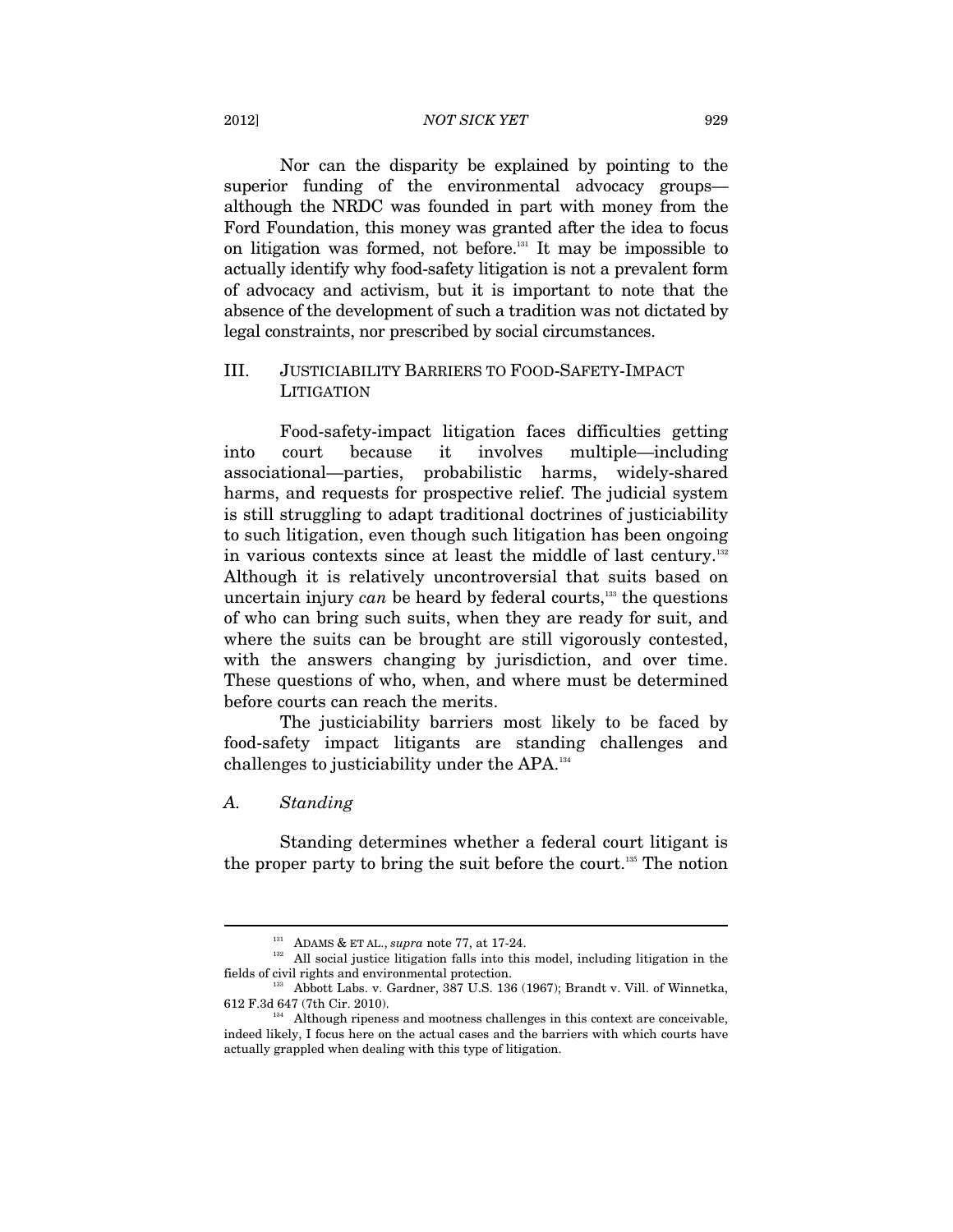of standing has both constitutional and prudential dimensions. A court must first determine if the litigant meets the criteria of Article III: (1) whether the litigant has suffered an injury-infact, which must be "concrete and particularized," and "actual or imminent"; (2) whether the alleged injury is fairly traceable to the harm targeted; and (3) whether the remedy sought is likely to redress the alleged injury.<sup>136</sup> Prudential concerns include prohibitions against the litigation of generalized grievances and litigating the rights of third parties, and determining whether the litigant is within the zone of interests of the statute at issue.<sup>137</sup>

In 1992, the Supreme Court made it more difficult for impact plaintiffs to establish standing, even when they are suing pursuant to a citizen-suit provision. In *Lujan v. Defenders of Wildlife*, the Court denied standing to several environmental organizations challenging a regulation as violating the Endangered Species Act.138 The Court found that the organizations did not adequately allege injury in fact.139 Justice Scalia, writing for the majority, wrote, "when the plaintiff is not himself the object of the government action or inaction he challenges, standing is not precluded, but it is ordinarily 'substantially more difficult' to establish."140

Most significantly, the decision prohibited Congress from statutorily creating a legal injury and thereby bestowing standing upon citizens.141 The Court held that a citizen-suit provision did not eliminate the need for a plaintiff to show that she has sustained direct and personal injury.142 In *Lujan*, the

For a comprehensive discussion and critique of the separation of powers rationale for the standing doctrine, see Heather Elliott, *The Functions of Standing*, 61 STAN. L. REV. 459 (2008).

See, e.g., Lujan v. Defenders of Wildlife, 504 U.S. 555, 560 (1992). Whether these three criteria actually stem directly from Article III, or are themselves judgemade and perhaps misguided, is a matter of discussion among commentators. *See, e.g.*, William A. Fletcher, *The Structure of Standing*, 98 YALE L.J. 221, 229 (1988); Sunstein, *supra* note 63, at 185-86. Nevertheless, used as they have been as Article III criteria for

the last four decades, they are, at this point, accepted as constitutional.<br>
<sup>137</sup> See, e.g., Allen v. Wright, 468 U.S. 737, 751 (1984).<br>
<sup>138</sup> Lujan, 504 U.S. at 578.<br>
<sup>139</sup> A plurality of the Court also found that the p

<sup>&</sup>lt;sup>140</sup>  $\dot{I}d$ . at 562 (citation omitted). <sup>141</sup> The Court explained that Congress could still create legally cognizable injuries, i.e., it could "elevat[e] to the status of legally cognizable injuries concrete, *de facto* injuries that were previously inadequate in law." *Id.* at 578. What Congress could not do was "abandon . . . the requirement that the party seeking review must himself have suffered an injury."  $Id$ . (citation omitted).<br><sup>142</sup>  $Id$ . at 573.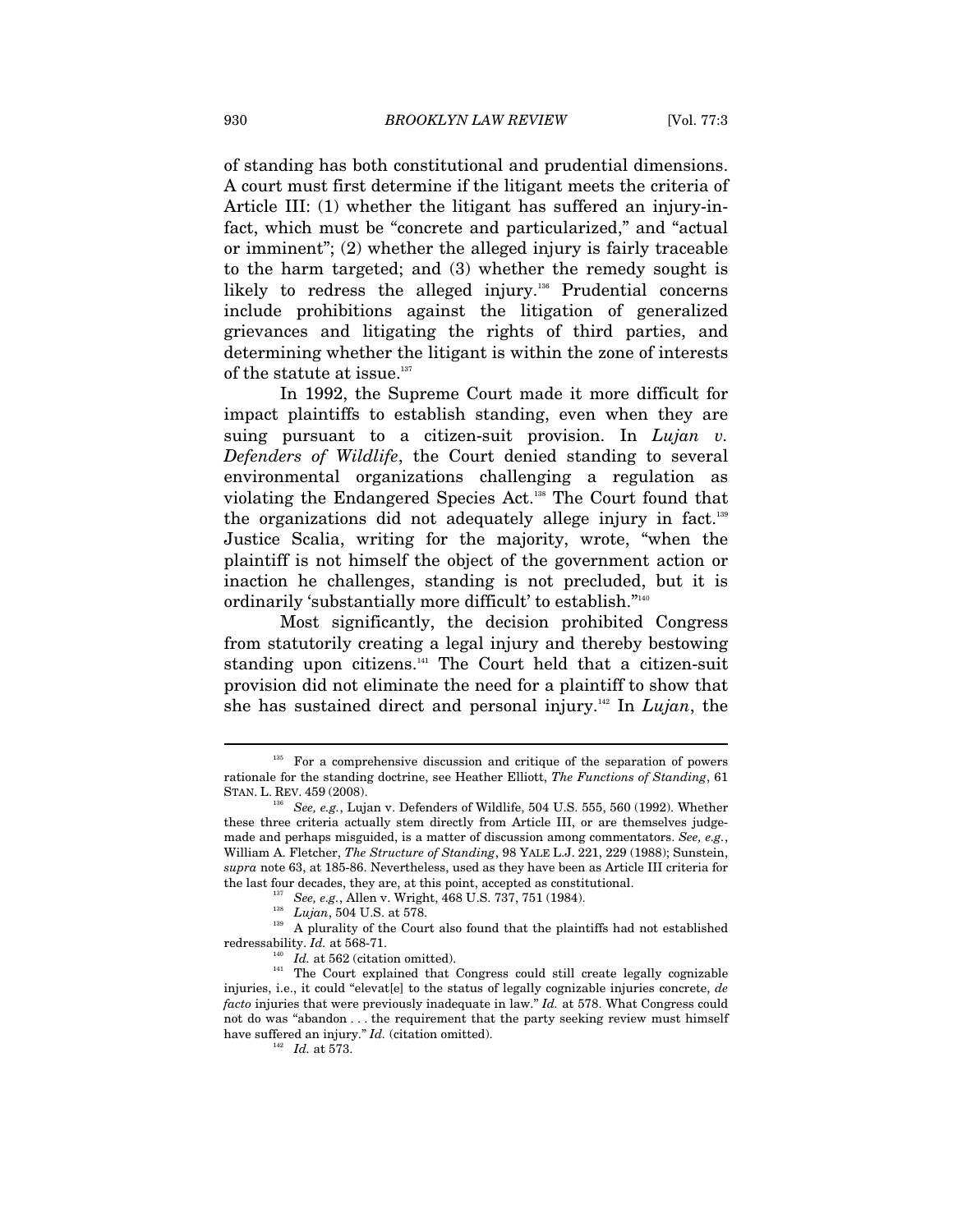Court of Appeals had held that the organizational petitioners had adequately alleged injury in fact because they alleged a procedural injury—that the Secretary of the Interior had failed to consult as required by the ESA—and that this procedural injury was adequate because of the citizen-suit provision, even if the petitioners failed to allege a personal injury.143 The *Lujan*  Court rejected this view, explaining that

[t]o permit Congress to convert the undifferentiated public interest in executive officers' compliance with the law into an "individual right" vindicable in the courts is to permit Congress to transfer from the president to the courts the Chief Executive's most important constitutional duty, to "take Care that the Laws be faithfully executed."144

The Court held that a litigant must show that she herself had suffered "injury in fact," and had a tangible and concrete stake, beyond the vindication of a right as a citizen, in the outcome of the case. $^{\scriptscriptstyle 145}$ 

By requiring a showing of personalized injury-in-fact even when alleging procedural injury, the Court in *Lujan* made it significantly more difficult for the beneficiaries of regulation to protect their interests. Commentators predicted that citizensuit environmental litigation would be severely restricted, or even eliminated, and the environmental advocacy community began to plan different tactical routes toward the enforcement and strengthening of environmental litigation.<sup>146</sup> The Court reinforced its strict interpretation of Article III standing in *Steel Co. v. Citizens for a Better Environment*, which held that plaintiffs did not have Article III standing based on a lack of redressability when the violations for which the plaintiffs sued had occurred solely in the past.<sup>147</sup>

The standing cases of the late 1980s and early 1990s demonstrate a general tightening of standing law and a trend toward the restriction of access to courts for regulatory beneficiaries in public law litigation. This trend did not, however, reflect a unified court, nor consensus among the justices, and in the late 1990s the Court began to relax its approach to standing.

<sup>&</sup>lt;sup>143</sup> *Id.* at 571, 572.<br><sup>145</sup> *Id.* at 575-78.<br><sup>146</sup> Buzbee, *supra* note 76, at 214-20.<br><sup>147</sup> Steel Co. v. Citizens for a Better Env't, 523 U.S. 83, 109-10 (1998).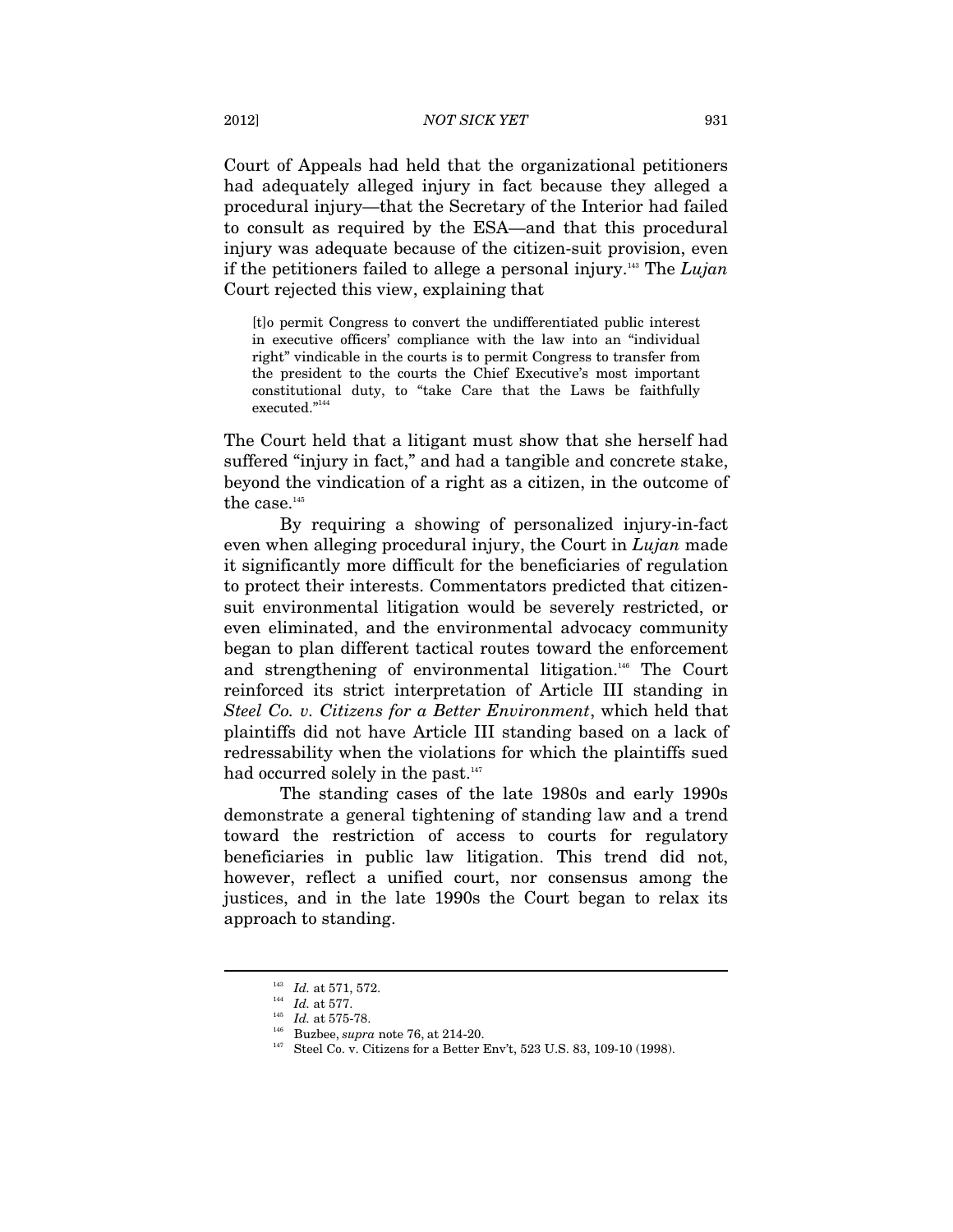In *Friends of the Earth, Inc. v. Laidlaw Environmental Services*, the Court, with a vigorous dissent by Justice Scalia, the author of the *Lujan* and *Steel Co.* decisions, backed away from the broadest implications of the *Lujan* decision, and granted standing to several environmental organizations that had instituted a citizen suit against a company for alleged Clean Water Act violations.148 The Court held that the availability of civil penalties against the company was adequate to provide redressability for the citizen plaintiffs because of the potential that such penalties would deter future violations, although injunctive relief against the company was not available because the company had ceased violations since the commencement of the litigation.149 Distinguishing *Steel Co*., the Court explained that in *Laidlaw* the violations had not ceased prior to suit as in *Steel Co.*, but had been ongoing at the time suit was commenced.150 Moreover, the Court found that the absence of evidence of injury to the environment was irrelevant to the injury-in-fact analysis because the plaintiffs were harmed by the lessening of the aesthetic and recreational values of the area. $^{151}$ 

After the Court's movement away from its extremely restrictive standing decisions of the early 1990s, it appears that citizen suits were once again viable. *Laidlaw* and other  $contemporaneous cases<sup>152</sup> signaled the Court's return to deference$ to legislatively defined injuries, and thereby wedged the doors to the courtroom back open for legislative beneficiaries.<sup>153</sup>

The Court's decision in *Massachusetts v. EPA* further affirmed this trend. In *Massachusetts v. EPA*, the Court found that Massachusetts had standing to challenge the EPA's refusal to regulate greenhouse gas emissions from motor

<sup>&</sup>lt;sup>148</sup> 528 U.S. 167 (2000).<br><sup>149</sup> *Id.* at 173-74.<br><sup>150</sup> *Id.* at 187-88.<br><sup>151</sup> *Id.* at 181.<br><sup>152</sup> *See* Fed. Election Comm'n v. Akins, 524 U.S. 11 (1998).<br><sup>153</sup> In *Akins*, a group of voters had challenged a Federal Elec determination that the American Israel Public Affairs Committee (AIPAC) was not a "political committee" as defined by statute, and, consequentially, that AIPAC did not have to disclose certain information. *See id.* at 13-14. The Court held that the petitioners had standing to challenge the FEC's determination because Congress had specifically granted such parties the right to sue; the statute in question contained a provision that "any person who believes a violation of this Act . . . has occurred, may file a Complaint with the Commission." *Id.* at 19 (citing 2 U.S.C. §  $437g(a)(1)$  (1971)). The Court wrote that "[t]he 'injury in fact' that respondents have suffered consists of their inability to obtain information . . . that, on respondents' view of the law, the statute requires that AIPAC make public." *Id.* at 21.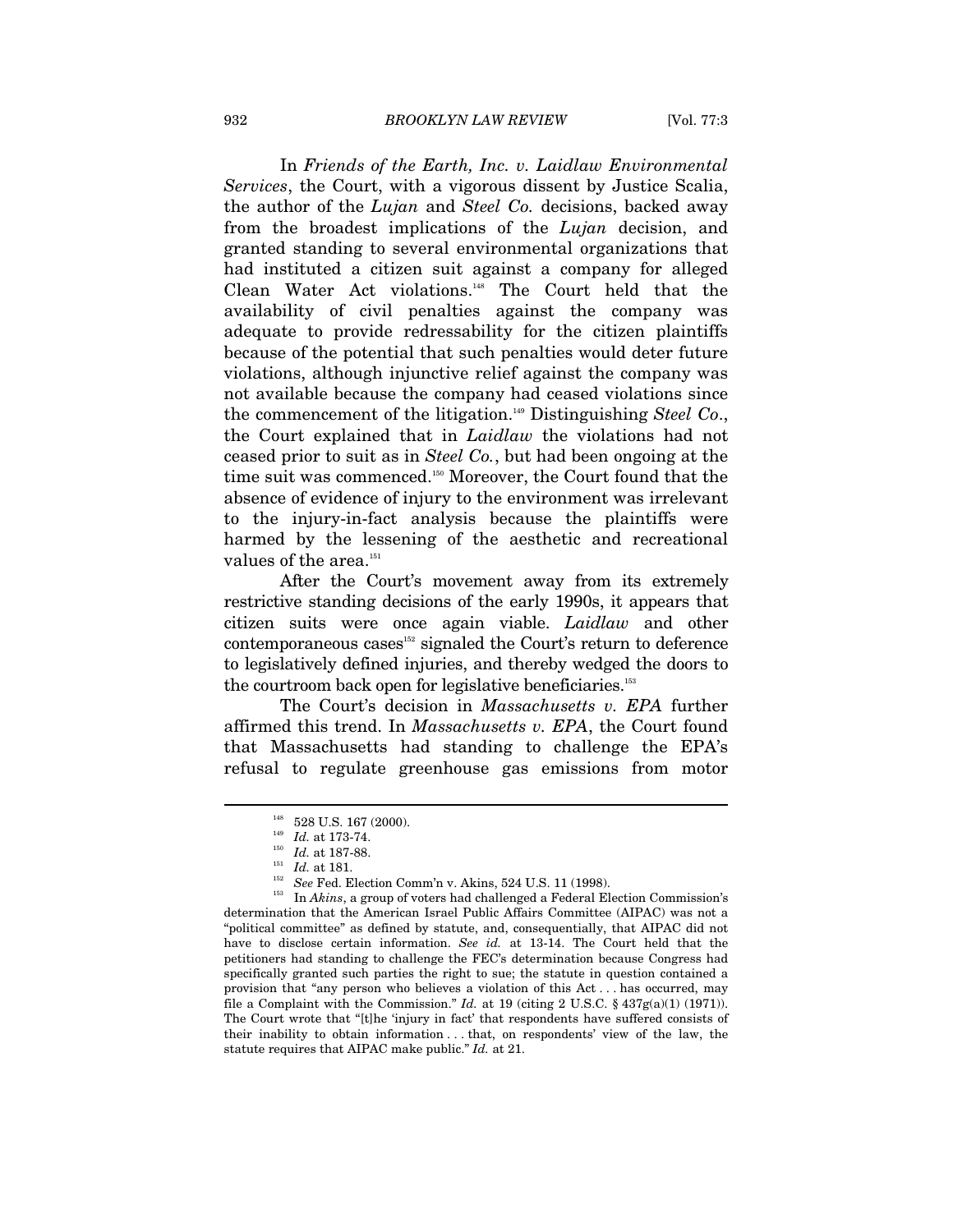vehicles under the Clean Air Act.154 The Court provided Massachusetts with "special solicitude in [the] standing analysis" based on its sovereign status,<sup>155</sup> but also found, with a potentially wide reach, that climate-change risks pose a concrete and particularized injury to Massachusetts as a landowner, even though the harm may be widely shared, and that the alleged injury (global warming) would be lessened by the requested remedy (a reduction in motor vehicles emissions), if not eliminated.156 The full reach of the Court's standing and redressability analyses remains to be seen.<sup>157</sup>

The zone-of-interests test is also significant in any discussion of food-safety-impact litigation. This test is a prudential standing requirement fashioned by the Supreme Court providing that the interest alleged by the plaintiff must arguably be within the zone of interests protected by the statute or constitutional provision at issue.158 To satisfy this test, congressional intent to benefit the plaintiff is not required.159 In 1997, the Supreme Court found that the citizen-suit provision of the Endangered Species Act negated the zone-of-interests test in relation to that statute.160 In the same case, the Court also noted the "generous review provisions" of the APA, and clarified that the zone-of-interests test should be assessed, not in relation to the overall purpose of the statute at issue, but rather in relation to the specific provision relied upon. $161$ 

#### *B. Standing in Food-Safety-Impact Litigation*

Standing is a critical issue in food-safety-impact cases. Three of the six post-1992 decisions in food-safety impact cases

<sup>&</sup>lt;sup>154</sup> Massachusetts v. E.P.A, 549 U.S. 497 (2007).<br><sup>155</sup> For a discussion of the potential implications of the Court's reliance on Massachusetts' sovereign status in its standing analysis, see Amy J. Wildermuth, *Why State*   $\label{thm:standing} \begin{array}{ll} \textit{Standarding in Massachusetts} \text{~v. EPA}\ \textit{Matters}, 27 \text{~J.} \text{ LAND RESOURCES} \ \& \text{ENVTL.}\ \text{L.}\ 273 \ (2007).\\ \textit{Massachusetts}, 549 \ \text{U.S.}\ \text{at}\ 518\text{-}23, 525.\\ \textit{157} \quad \text{Maxwell}\ \text{L.} \text{Stearns argues that the Roberts Court will continue to expand} \end{array}$ 

standing doctrine in *Standing at the Crossroads: The Roberts Court in Historical Perspective*, 83 NOTRE DAME L. REV. 875 (2008). <br><sup>158</sup> See, e.g., Allen v. Wright, 468 U.S. 737, 751 (1984). <br><sup>159</sup> Nat'l Credit Union Admin. v. First Nat'l Bank & Trust Co., 522 U.S. 479,

<sup>492 (1998).&</sup>lt;br><sup>160</sup> Bennett v. Spear, 520 U.S. 154, 166 (1997). It is unclear whether this

holding applies to all statutes with citizen-suit provisions or is confined to the ESA. *See, e.g.*, Ranchers Cattlemen Action Legal Fund United Stockgrowers of Am. v. Dep't of Agric., 415 F.3d 1078, 1102 n.17 (9th Cir. 2005). 161 *Bennett*, 520 U.S. at 163 (citation omitted).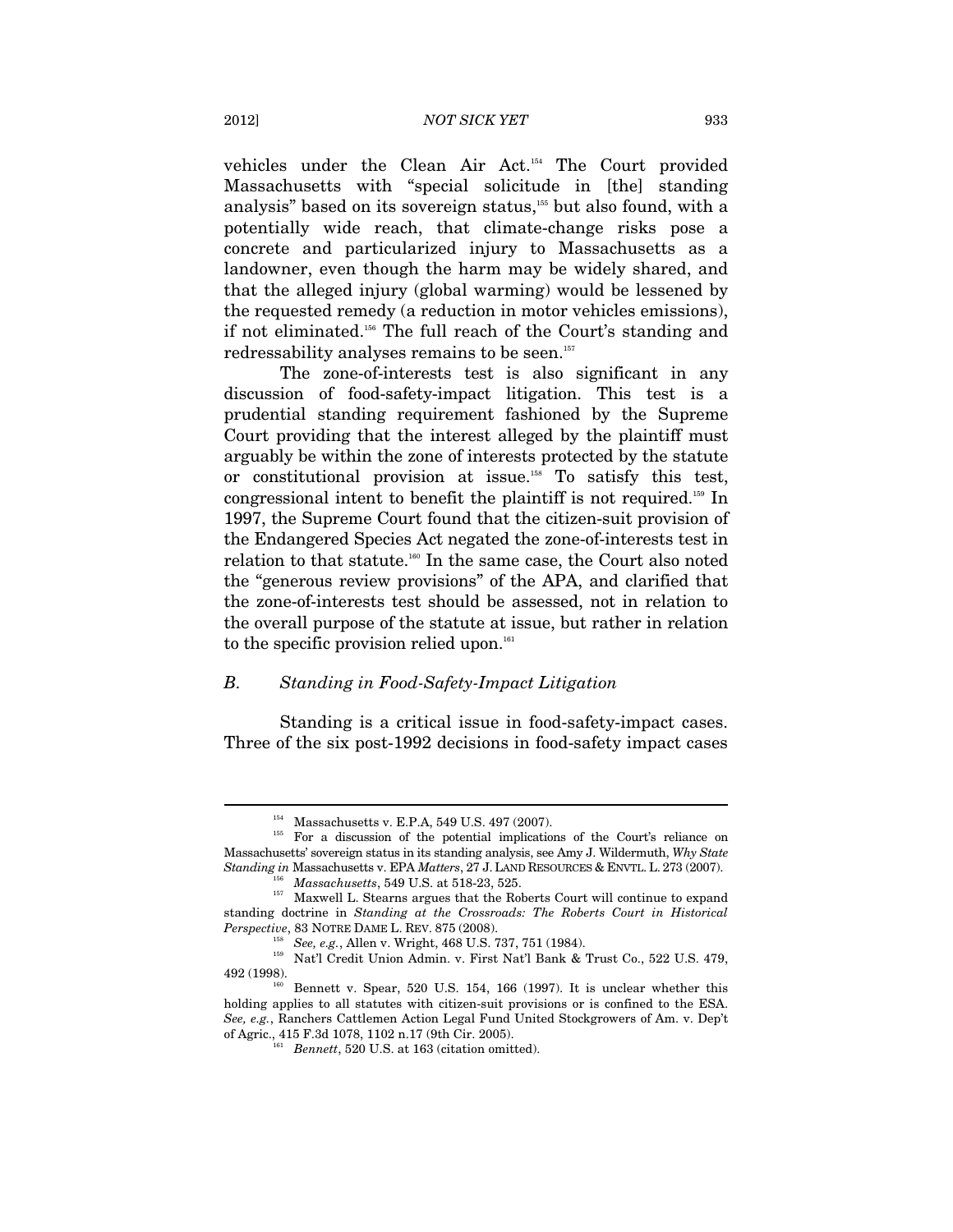that I found involved standing issues.<sup>162</sup> Each of these cases was a challenge to agency action or inaction brought for the ostensible purpose of minimizing the risk of foodborne illness in the United States. One survived a motion to dismiss by demonstrating injury in fact, the second survived an injury in fact challenge only to be dismissed for a lack of redressability, and the third had one of its claims dismissed because the plaintiffs failed to show that they were within the zone of interests protected by the statute.

# 1. Using Increased Risk of Harm as a Means to Show Injury-in-Fact in Food-Safety-Impact Cases

Plaintiffs in food-safety-impact suits must find a way to show that they have suffered concrete and particularized injury from the challenged regulation although they have not contracted a foodborne illness.<sup>163</sup> Although they may represent themselves as a consumer of the regulated food, they must show that their grievance is more than a generalized one.<sup>164</sup> Several courts have held that an allegation of increased risk of injury due to a challenged agency action suffices to show such a concrete and particularized injury, but this trend has mainly, although not always, been confined to the environmental context. In *Baur v. Veneman*, however, a 2003 case regarding mad cow disease, the Second Circuit reversed the district court's dismissal of the case for lack of Article III standing, finding that increased risk of harm—based on the increased

See supra note 64. I confined my discussion to post-1992 cases because cases involving a standing analysis but decided pre-1992 are less useful in determining whether food-safety-impact litigation is currently viable. For example, in *Public Citizen v. Foreman*, a 1980 case, a public interest organization and several of its members sought a declaratory judgment from both the FDA and the USDA that nitrites were an unsafe food additive, especially in bacon, but faced a standing challenge. The D.C. Circuit found plaintiffs' allegation that nitrite-free bacon was not available at a reasonable price to be an adequate injury-in-fact. 631 F.2d 969, 974 n.12 (D.C. Cir. 1980). Post *Lujan*, the court may have more strictly analyzed plaintiffs' standing. Whether such an injury would be sufficiently concrete or particularized is unclear. Moreover, whether such an injury is the type protected by the relevant statutes is also ambiguous, and the plaintiffs may have failed the prudential zone-of-interests standing test.

Particularized means that "the injury must affect the plaintiff in a personal and individual way." Lujan v. Defenders of Wildlife, 504 U.S. 555, 560 n.1 (1992).<br><sup>164</sup> This is not to say that the asserted injury may not be widely shared. A

widely shared harm may still be a particularized one. *See, e.g.*, Fed. Election Comm'n v. Akins, 524 U.S. 11, 24 (1998) ("[W]here a harm is concrete, though widely shared, the Court has found 'injury in fact.'").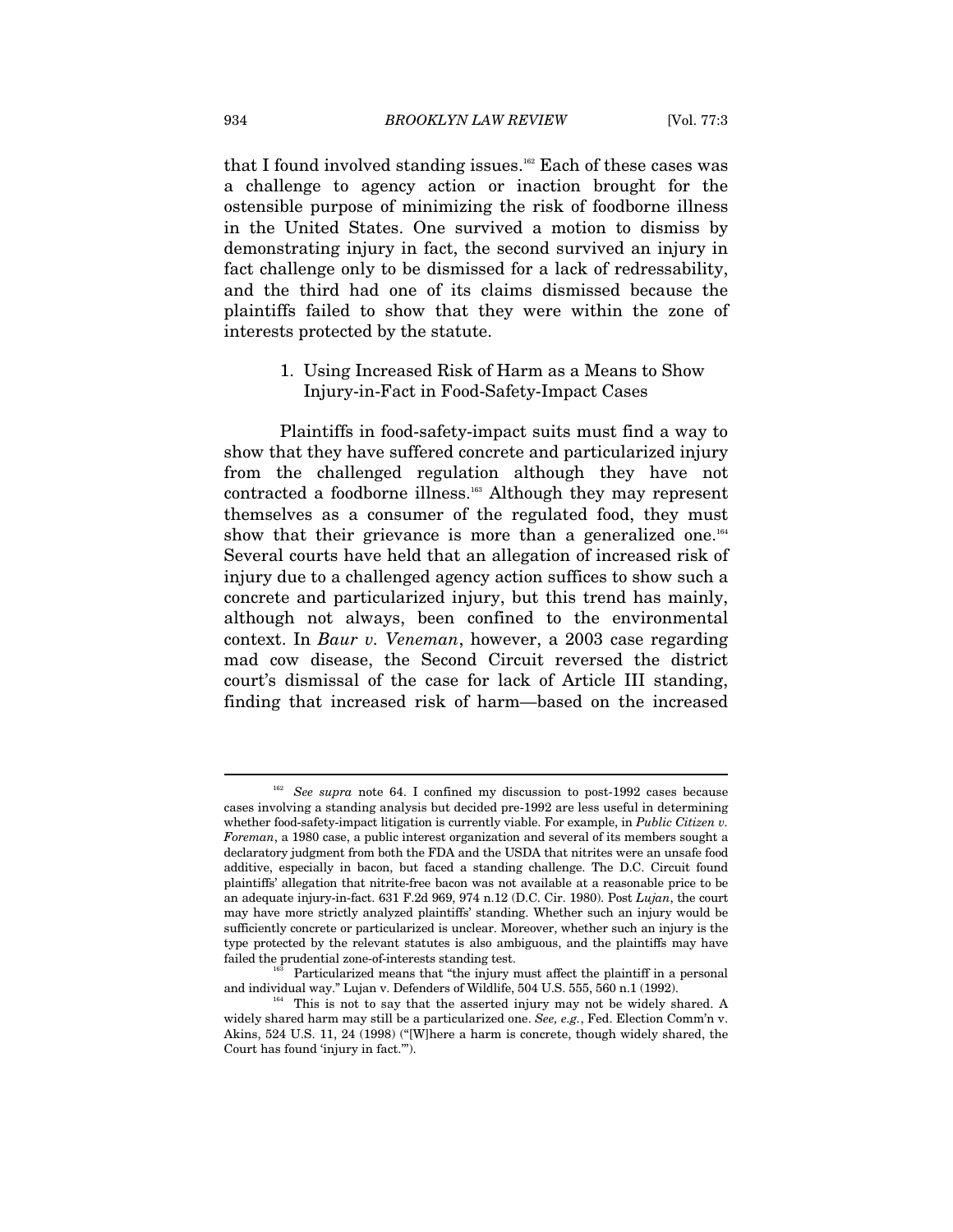risk of contracting a foodborne disease—satisfied the injury in fact requirement in the context of food and drug safety suits.<sup>165</sup>

The plaintiff in this case, Michael Baur, challenged the USDA's and the FDA's allowance of "downed" cattle into the food supply.166 "Downed" cattle are cattle that are too sick to stand or walk before slaughter, and, at the time, USDA regulations allowed downed cattle to enter the food supply after inspection. Baur alleged that downed cattle were more likely to carry transmissible spongiform encephalopathies (TSEs), which are progressive neurological diseases.<sup>167</sup> The most common of these is bovine spongiform encephalopathy (BSE), which is known as "mad cow disease."<sup>168</sup> Baur claimed that the downed cattle policy violated both the FMIA and the FFDCA.

After Baur's petition to the USDA and the FDA was denied, he brought suit in district court under the APA seeking judicial review of the FSIS's decision.<sup>169</sup> Baur claimed standing

introduction of adulterated food "into interstate commerce." *Id.* § 331.<br><sup>167</sup> Baur, 352 F.3d at 627-28.<br><sup>168</sup> *Id.* at 627. Michael Baur originally brought suit with Farm Sanctuary, Inc., an animal welfare organization. Farm Sanctuary claimed that its members were injured when they observed the treatment of animals at slaughterhouses. The district court dismissed Farm Sanctuary's claims because it had failed to state an interest within the zone of interests of the FMIA. Farm Sanctuary did not appeal its dismissal on standing grounds, and the Second Circuit opinion only discusses Baur. For that reason, I refer only to Baur, although he was joined by Farm Sanctuary at early stages of the litigation. *See* Farm Sanctuary, Inc. v. Veneman, 221 F. Supp. 2d 280, 284-85 (S.D.N.Y. 2002).

 Note that there is no requirement in the Article III injury-in-fact standing inquiry that the plaintiff's alleged reason for bringing suit is genuine. The court does not address whether Baur's alleged injury—increased risk of foodborne illness—is genuine, or, in other words, if that is Baur's real motive for being before the court, which in this case, was open to question. Farm Sanctuary is a prominent animal protection organization, founded in 1986 by Gene Baur "to combat the abuses of factory farming and to encourage a new awareness and understanding about 'farm animals.'" *About Us*, FARM SANCTUARY, http://farmsanctuary.org/about/ (last visited Jan. 13, 2012). The organization opposed what it saw as the unusually cruel practice of dragging a cow that has collapsed on the way to the slaughterhouse to be killed. Robert Terenzi, Jr., *When Cows Fly: Expanding Cognizable Injury-in-Fact and Interest Group Litigation*, 78 FORDHAM L. REV. 1559, 1561 (2009). Many of the members of Farm Sanctuary, however, were vegan. For this reason, Michael Baur, Gene Baur's brother and a Fordham Law professor, joined the case to provide a meat-eating plaintiff. *Id.* A court may delve deeper into a plaintiff's asserted reason for bringing suit if there is a disjunction between an association's stated reason and the main purposes for the association's existence. If the association's purpose for existence does not fall into the zone of interests protected by the statute at issue, the association's suit may be

<sup>&</sup>lt;sup>165</sup> Baur v. Veneman, 352 F.3d 625, 628 (2d Cir. 2003).<br><sup>166</sup> In 1998, Michael Baur and Farm Sanctuary, Inc., an animal protection organization, filed a petition with the USDA and the FDA requesting that the agencies "label all downed cattle as adulterated," under the Federal Food, Drug, and Cosmetic Act (FFDCA), Section 342(a)(5). *Baur*, 352 F.3d at 628. This section of the FFDCA provides that any food that is "the product of a diseased animal" is adulterated. 21 U.S.C. § 342 (a)(5) (2006). The FFDCA prohibits the manufacture, delivery, receipt, or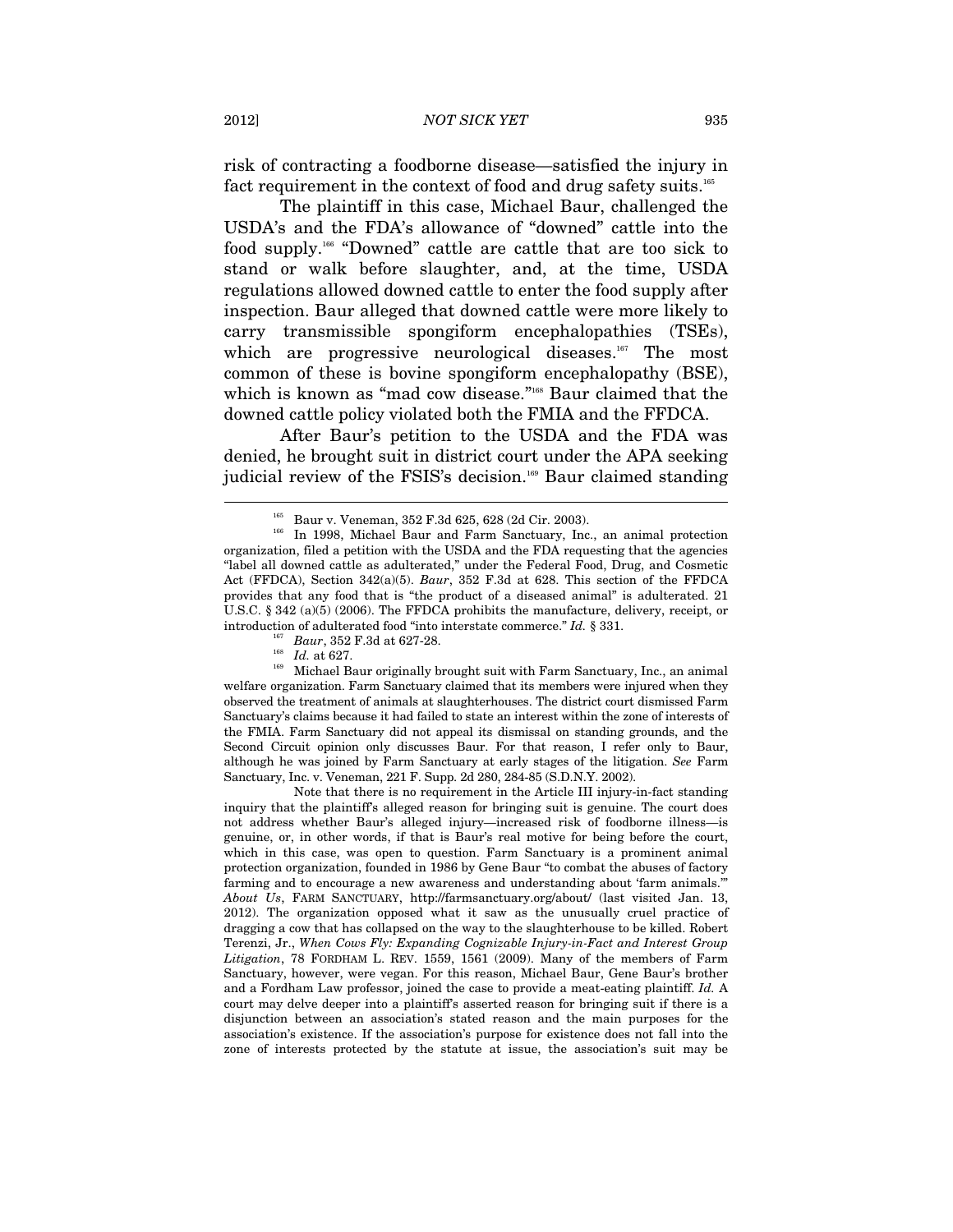based on his status as a consumer of meat who was at increased risk of contracting a foodborne illness because of the USDA's policies regarding downed cattle.170 The district court dismissed Baur's claims for lack of Article III standing, finding that because there was, as yet, no evidence of BSE in the United States, the harm that he alleged was too speculative and not sufficiently particularized to support standing.<sup>171</sup>

The Second Circuit reversed. First, the court held that Baur's increased risk of harm claim was capable of satisfying the injury in fact requirement.<sup>172</sup> Baur sued under the FMIA and the FFDCA, and the court recognized that the purpose of these statutes is, in part, to protect the nation's food supply and minimize the risk from dangerous food.173 There was a "tight connection" between the injury alleged and the allegedly violated statutes.174 The court explained that

[a]lthough this type of injury has been most commonly recognized in environmental cases, the reasons for treating enhanced risk as sufficient injury-in-fact in the environmental context extend by analogy to consumer food and drug safety suits. Like threatened environmental harm, the potential harm from exposure to dangerous food products or drugs "is by nature probabilistic," yet an unreasonable exposure to risk may itself cause cognizable injury.<sup>175</sup>

The court also found that Baur had shown that he himself faced a credible harm because "the probability of harm which a plaintiff must demonstrate in order to allege a cognizable injury-in-fact logically varies with the severity of the probable harm."176 Thus because of the severity of contracting

<sup>175</sup> Baur, 352 F.3d at 634 (citing Friends of the Earth, Inc. v. Gaston Copper Recycling, Corp., 204 F.3d 149, 160 (4th Cir. 2000)).

Id. at 637. The court explained that although the standard was lenient at the pleading stage, the plaintiff could still not rely on conclusory allegations to show standing. *Id.* This analysis may have been different had the case been decided after the

dismissed for lack of standing. *See* Ranchers Cattlemen Action Legal Fund United

Stockgrowers of Am. v. Dep't of Agric., 415 F.3d 1078, 1103-04 (9th Cir. 2005).<br>
<sup>170</sup> *Baur*, 352 F.3d at 630.<br>
<sup>171</sup> *Id.* at 631.<br>
<sup>172</sup> *Id.* at 636.<br>
<sup>173</sup> *Id.* at 634-35.<br>
<sup>174</sup> *See* William A. Fletcher, *The Stru* (1988). Fletcher advocates a return to the "legal interest" test for standing, which asks only whether the plaintiff has a legal right bestowed by the legal provision under which he is suing, and if so, does not require an injury in fact. He writes that the APA was meant to provide a flexible standing rule, and that if a litigant bases suit on a statute, the court should look to the relevant statute to determine whether the litigant should have standing, not whether the litigant has suffered an "injury in fact." *Id.* at 255-65. Although not throwing over the injury in fact requirement, the Second Circuit's decision in *Baur* incorporates Fletcher's viewpoint by looking at the degree of connection between the injury alleged and the statutes implicated.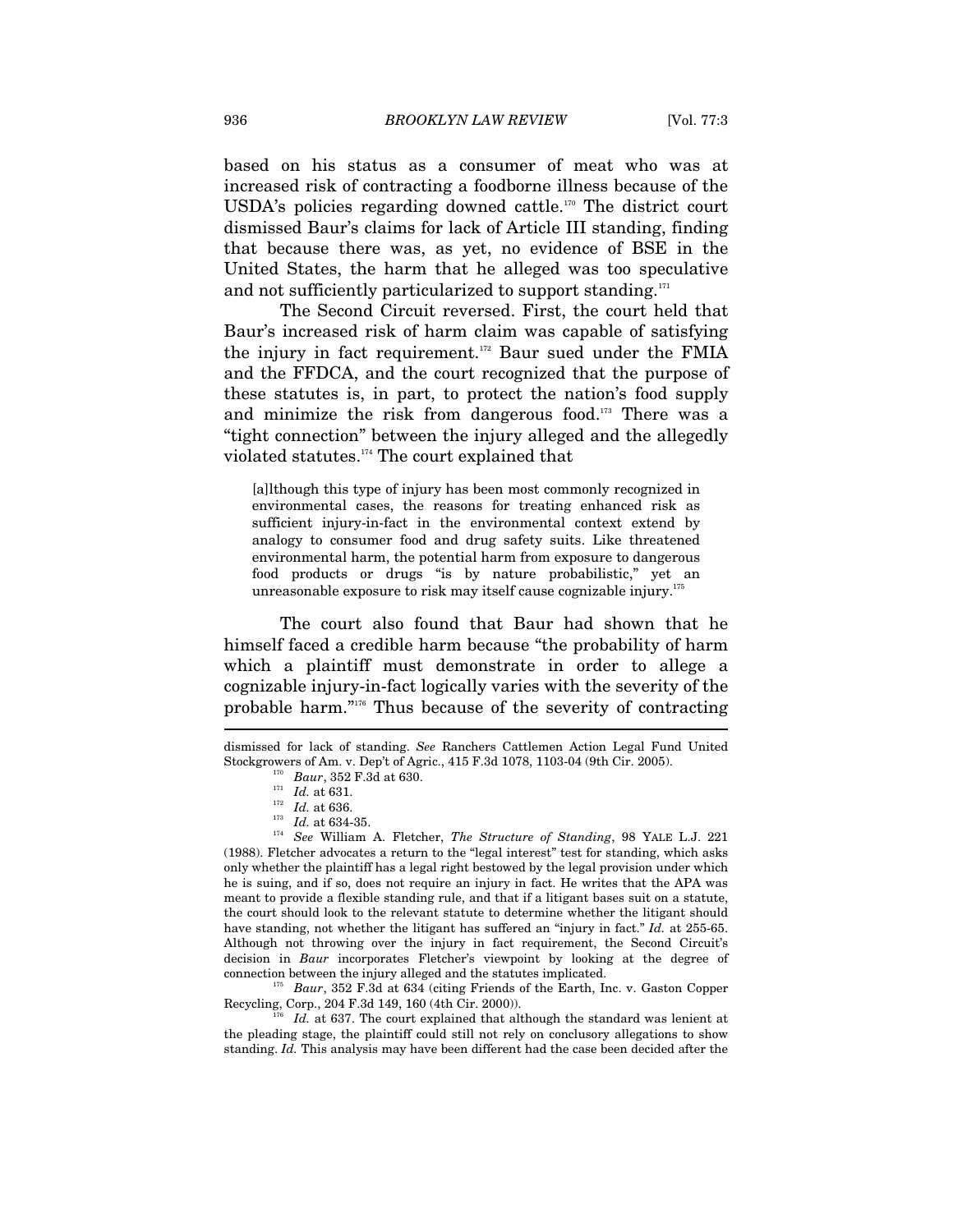mad cow disease, which is fatal and has no known cure, the court held that the increase in risk may be moderate for standing purposes. The court found the fact that Baur's allegations were supported by government studies supported his claim for standing, as did the fact that his alleged increased risk of harm resulted from an "established governmental policy."177 Incidentally, after the Second Circuit decision in *Baur* was filed, on December 23, 2003, a cow in Washington State was diagnosed with BSE.<sup>178</sup> Soon thereafter, the USDA passed a regulation banning downed cattle from the food supply, $179$  and the case became moot.

While increased risk of harm is a widely recognized basis for injury in fact, it is not entirely uncontroversial.<sup>180</sup> The *Baur* Court commented that "the courts of appeals have generally recognized that threatened harm in the form of an increased risk of future injury may serve as injury-in-fact for Article III standing purposes," and that "[w]ithout questioning standing, the Supreme Court has decided cases in which it appeared to assume that enhanced risk may cause real injury."181 However, as mentioned above, increased risk of harm has rarely been used outside of environmental law cases. Indeed, the Second Circuit refused to sanction the doctrine generally, but instead held only that "[i]n the specific context of

United States Supreme Court's decisions in *Ashcroft v. Iqbal*, 556 U.S. 662 (2009), and *Bell Atlantic Corp. v. Twombly*, 550 U.S. 544 (2007), which instructed district courts that a plaintiff needed factual allegations that "raise a right to relief above the speculative level," and must "state a claim to relief that is plausible on its face." *Twombly*, 550 U.S. at 555, 570. Lower courts are now grappling with the implications of applying the "plausibility standard," to determinations regarding challenges to subject matter jurisdiction, including standing challenges. *See, e.g.*, Coal. for a Sustainable Delta v. Fed. Emergency Mgmt. Agency, 711 F. Supp. 2d 1152 (E.D. Cal. 2010); Eugster v. Wash. State Bar Ass'n, No. CV 09-357-SMM, 2010 WL 2926237 (W.D. Wash. July 23, 2010). 177 *Baur*, 352 F.3d at 637. The dissent in *Baur* argued that Baur had not

shown that he himself faced a credible harm of contracting BSE. The dissenting Judge found the absence of evidence of BSE in the United States to be particularly significant, and wrote that although Baur may be correct in his allegations that the USDA should act differently to prevent an outbreak of BSE in the country, he "cannot

properly use this Court as vehicle to advance the claims to proper policy." *Id.* at 652.<br><sup>178</sup> Ranchers Cattlemen Action Legal Fund United Stockgrowers of Am. v. Dep't<br>of Agric., No. 05-35264, 2005 U.S. App. LEXIS 17360,

 $^{179}$  9 C.F.R. § 309.2(b) (2010). For a discussion of the USDA's regulatory response to mad cow disease, and an argument that the agency has acted incompetently and inefficiently, see Jason R. Odeshoo, *No Brainer? The USDA's Regulatory Response to the Discovery of Mad Cow Disease in the United States*, 16

<sup>&</sup>lt;sup>180</sup> For a discussion of whether risk itself is a harm, see Claire Finkelstein, *Is Risk a Harm*?, 151 U. PA. L. REV. 963 (2003).

<sup>&</sup>lt;sup>181</sup> *See Baur*, 352 F.3d at 633 & n.7 (listing cases).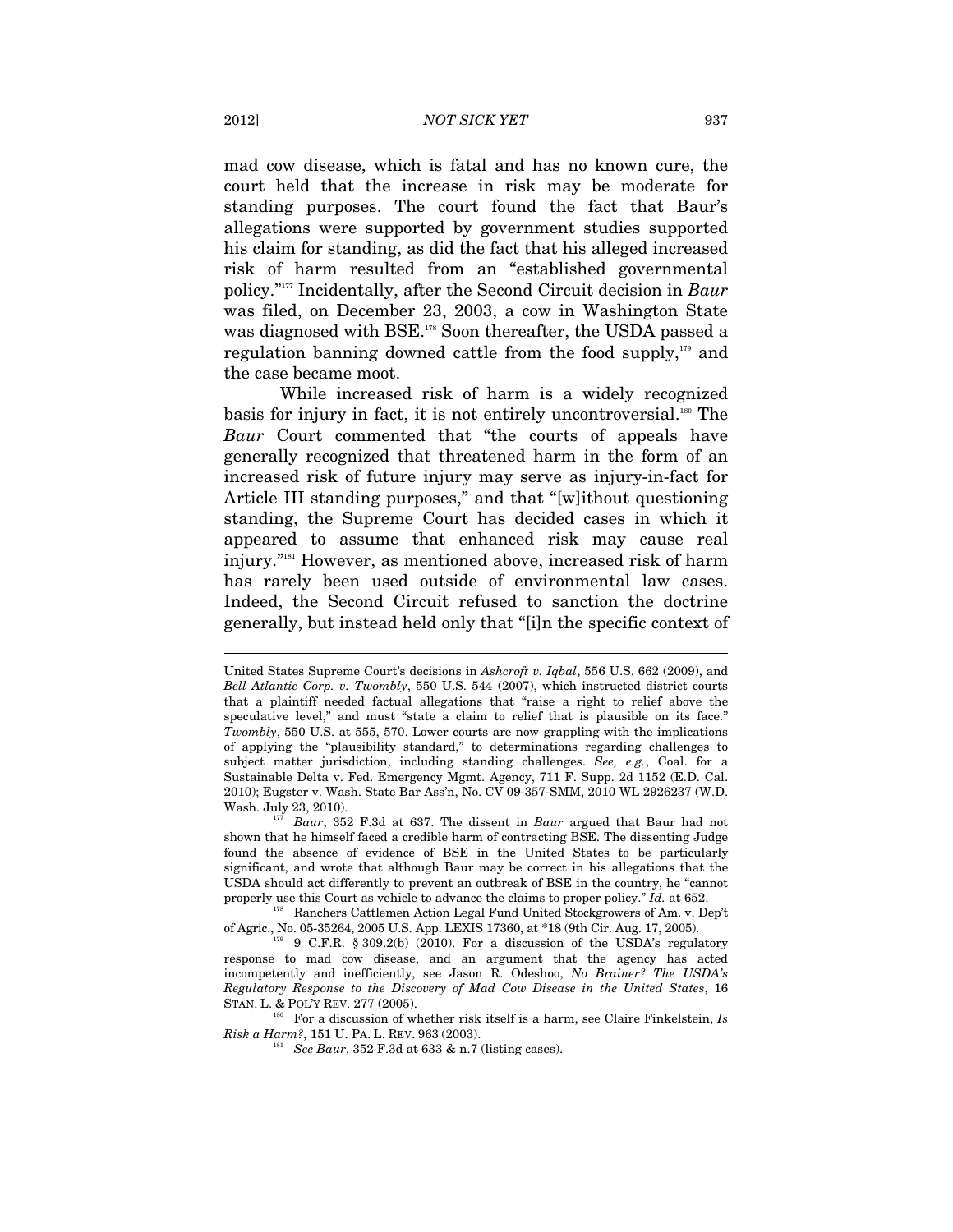food and drug safety suits ... we conclude that such injuries are cognizable for standing purposes, where the plaintiff alleges exposure to potentially harmful products."<sup>182</sup>

The Second Circuit cited cases from the Fourth Circuit, the Seventh Circuit, the Ninth Circuit, and the D.C. Circuit to show the general acceptance of increased risk of harm as a basis for Article III standing. All of the cited cases, except those in the Seventh Circuit, were in the environmental context.<sup>183</sup> And although it has recognized that increased risk can be a basis for standing, the D.C. Circuit has taken a strict view of whether increased risk of harm constitutes injury in fact. In *Natural Resources Defense Council v. Environmental Protection Agency*, the court vacated its earlier decision which had dismissed NRDC's petition for lack of standing.184 In this case, NRDC sued the EPA, charging that the agency's issuance of a rule establishing exemptions from an international treaty that mandated the reduction of the use of methyl bromide—a substance that degrades the ozone layer—violated both the treaty and the Clean Air Act.185 The court initially held that NRDC's claim that its members faced a greater chance of contracting skin cancer and other illnesses under the EPA rule was too hypothetical to constitute injury-in-fact.<sup>186</sup> NRDC moved for rehearing, and both NRDC and EPA, in its opposition to the petition for rehearing, presented new

 $182\;\;Id.$  at 634. <br><sup>183</sup> *Id.* at 633. Courts have occasionally recognized increased risk of harm as a basis for Article III standing in contexts outside of environmental law. For example, in *Sutton v. St. Jude Medical S.C., Inc.*, 419 F.3d 568 (6th Cir. 2005), the Sixth Circuit permitted a plaintiff's allegation of an increased risk of harm from the implantation of a medical device that required current medical monitoring to constitute injury in fact. The court accepted plaintiff's analogy to cases where plaintiffs have been exposed to toxins (i.e., nuclear emissions or asbestos) and have an increased risk of disease. *Id.* at 571. Courts in the Second Circuit have also permitted an allegation of increased risk of harm to satisfy the injury in fact requirement when a plaintiff claims an "increased future risk of identity theft," *see* Caudle v. Towers, Perrin, Forster & Crosby, Inc., 580 F. Supp. 2d 273, 279 (S.D.N.Y. 2008), an increased risk of being assessed penalties because of reliance on fraudulent tax advice, *see* Denney v. Deutsche Bank AG, 443 F.3d 253, 264-65 (2d Cir. 2006) ("An injury-in-fact may simply be the fear or anxiety of future harm. For example, exposure to toxic or harmful substances has been held sufficient to satisfy the Article III injury-in-fact requirement even without physical symptoms of injury caused by the exposure, and even though exposure alone may not provide sufficient grounds for a claim under state tort law."), and an increased risk of injury based on the defendant's failure to secure plaintiff prisoner's wheelchair properly when he was being transported. Shariff v. Goord, 04-CV-6621 CJS(F), 2006 U.S. Dist. LEXIS 49957, at  $*10, *20$  (W.D.N.Y. July 20, 2006).

<sup>&</sup>lt;sup>184</sup> 464 F.3d 1 (D.C. Cir. 2006), vacating 440 F.3d 476 (D.C. Cir. 2006).<br><sup>185</sup> Natural Res. Def. Council v. EPA, 440 F.3d 476 (D.C. Cir. 2006).<br><sup>186</sup> Id. at 484.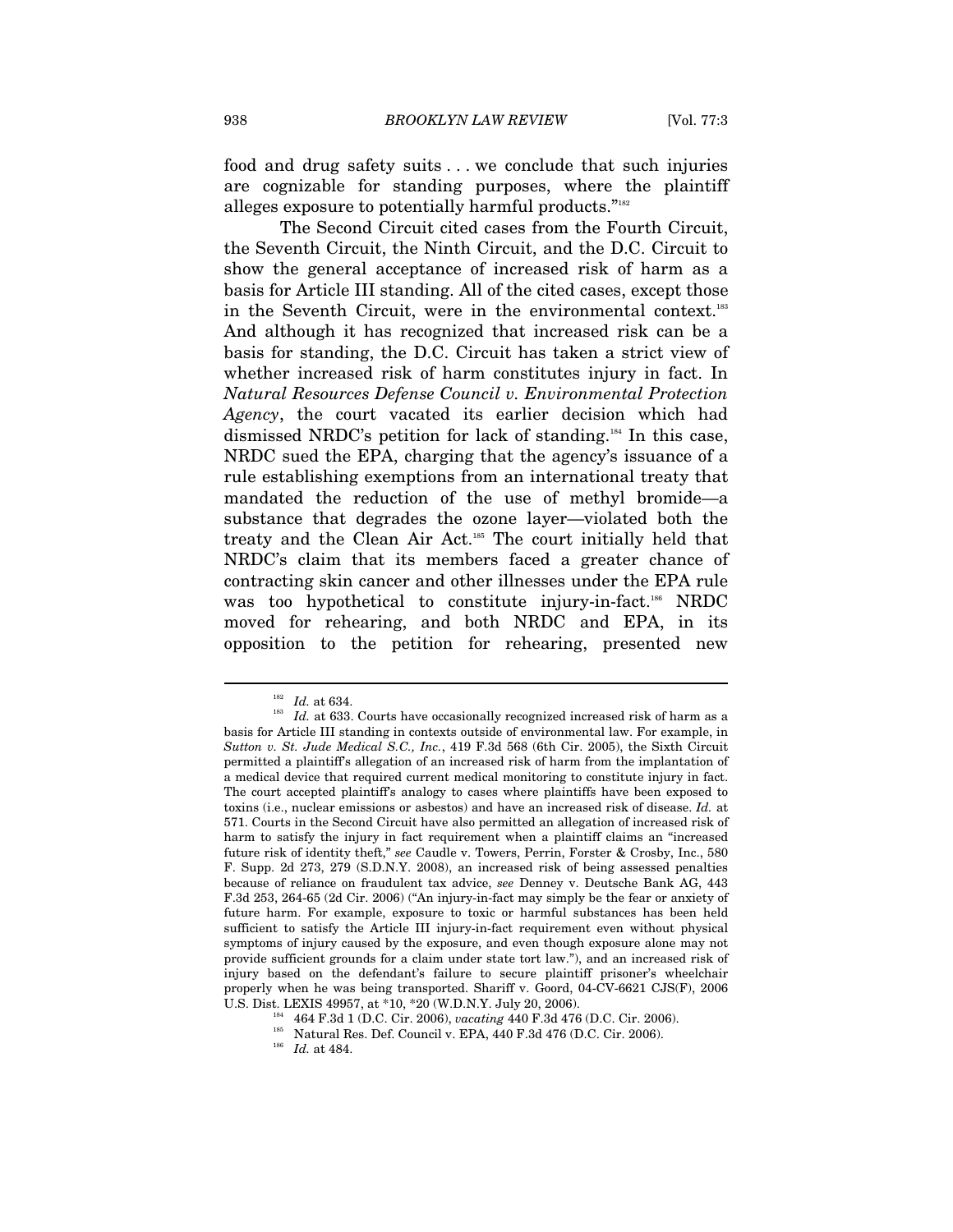information regarding the risk to NRDC's members from the EPA's rule.<sup>187</sup> In response to this new information, the D.C. Circuit found that NRDC did have standing.188 Based on the EPA's own expert estimate, the court calculated that two to four of NRDC's five hundred thousand members would develop cancer as a result of the rule—a risk the court considered sufficient to support standing.<sup>189</sup>

In *NRDC*, the court expressly did not decide whether it was appropriate to take a quantitative approach to determining whether an increased risk of injury constituted injury in fact.190 The court repeated its refusal to decide whether any increase in risk was enough for standing shortly thereafter in *Virginia State Corp. Commission v. Federal Energy Regulatory Commission*, but cabined this open question to environmental disputes, stating that "[o]utside the realm of environmental disputes . . . we have suggested that a claim of increased risk or probability cannot suffice."<sup>191</sup>

The D.C. Circuit clarified its position on increased risk in the non-environmental context a year later, in 2007, in *Public Citizen, Inc. v. National Highway Traffic Safety Administration*. 192 In *Public Citizen*, petitioners—including a citizens group, tire makers, and a tire industry association challenged a federal motor vehicle safety standard requiring cars to contain tire pressure monitors that lit up when the tire pressure fell below a set standard.193 The court asked for supplemental briefing on whether the challenged standard "creates a substantial increase in the risk of death, physical injury, or property loss," over the alternative interpretation, and whether the risk of harm, including the alleged increase, was substantial.<sup>194</sup> The court noted that it had only allowed standing in increased risk of harm cases when both of these factors were present, noting that there were several reasons

<sup>&</sup>lt;sup>187</sup> *Natural Res. Def. Council*, 464 F.3d at 3.<br><sup>188</sup> *Id.* at 7.<br>*<sup>189</sup> Id.* 

 $^{190}$   $\,Id.$  at 6-7. After deciding NRDC had standing, the court dismissed the case on the merits.  $Id.$  at 11.

<sup>&</sup>lt;sup>191</sup> Va. State Corp. Comm'n v. Fed. Energy Regulatory Comm'n, 468 F.3d 845, 848 (D.C. Cir. 2006). In this case the court found that it "need not face those issues here," because petitioner, who had argued that its investors faced an increased risk of incorrectly evaluating the company's financial health, made no showing adequate to

explain their position. *Id*. 192 Pub. Citizen, Inc. v. Nat'l Highway Traffic Safety Admin., 489 F.3d 1279 (D.C. Cir. 2007).

 $\frac{193}{194}$  *Id.* at 1284.<br> *Id.* at 1297.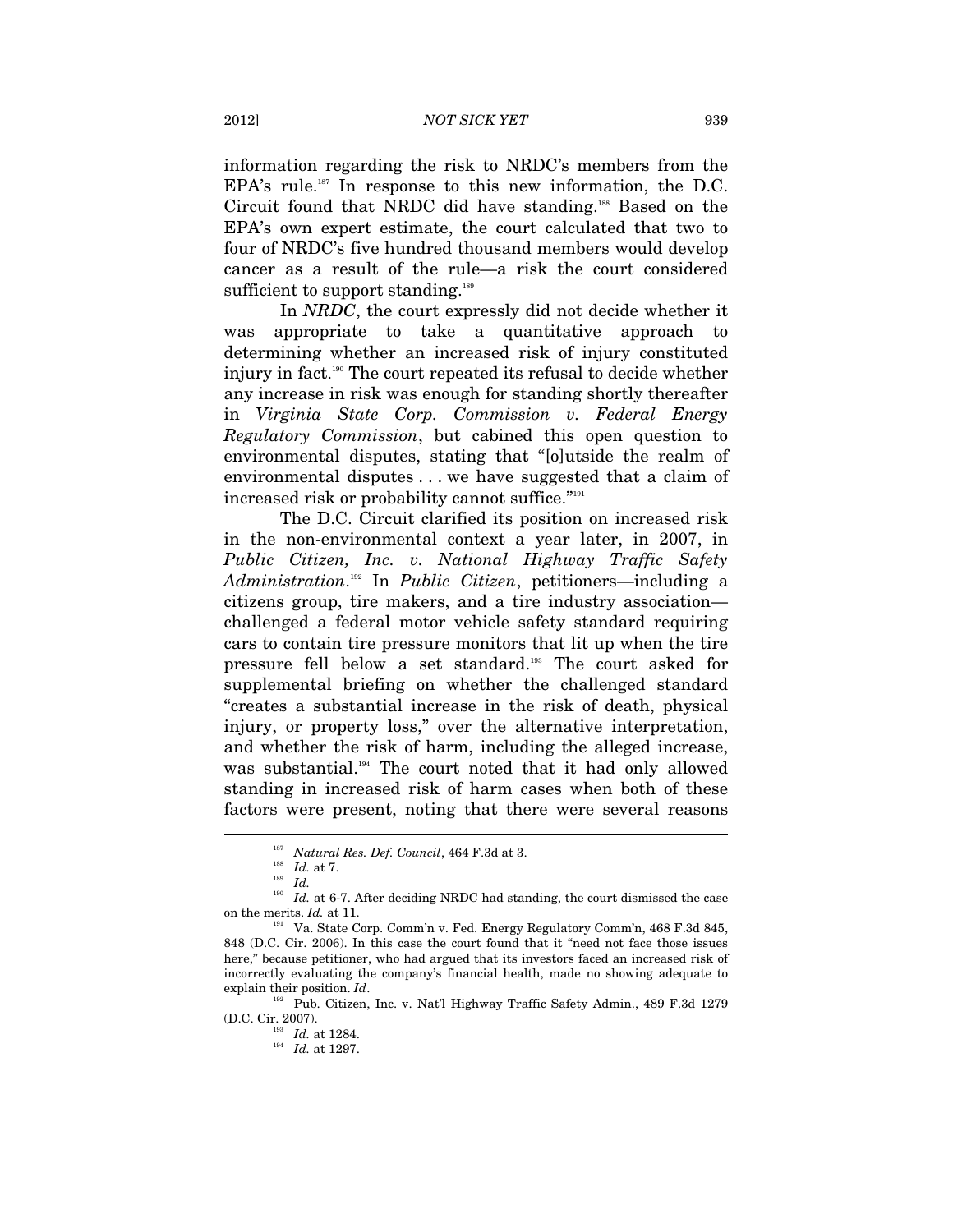why standing should not be allowed lightly in probabilistic cases: (1) allowing injury based on speculative injury would allow judicial review of any agency action because almost all agency action slightly increases risk or, according to citizen preference, insufficiently decreases risk; (2) speculative injury standing would eliminate the requirement that an injury be "actual or imminent" from the standing requirements; and (3) such cases would cause the judiciary to infringe on the Executive's responsibility to "take care" that the laws were faithfully executed by expanding its role beyond the hearing of actual cases or controversies.195 Not surprisingly, the court found that Public Citizen did not meet its burden in its supplemental briefing and dismissed its claims.<sup>196</sup>

The United States Supreme Court appeared to accept probabilistic harm, characterized as increased risk of injury, as support for standing in the environmental context in *Massachusetts v. EPA.*<sup>197</sup> Although the Court noted that "rising" seas have already begun to swallow Massachusetts' coastal land," it emphasized that

[t]he severity of that injury will only increase over the course of the next century: If sea levels continue to rise as predicted, one Massachusetts official believes that a significant fraction of coastal property will be "either permanently lost through inundation or temporarily lost through periodic storm surge and flooding events." Remediation costs alone, petitioners allege, could run well into the hundreds of millions of dollars.<sup>198</sup>

<sup>195</sup> *Id.* at 1295. 196 Pub. Citizen, Inc. v. Nat'l Highway Traffic Safety Admin*.*, 513 F.3d 234, 235-36 (D.C. Cir. 2008). *See* Amanda Leiter, *Substance or Illusion? The Dangers of Imposing a Standing Threshold*, 97 GEO. L.J. 391 (2009) (arguing that the D.C. Circuit's imposition of a substantiality-of-risk threshold is unsupported by any theoretical foundation, and is the wrong approach to determining which increased-risk

cases should be justiciable). 197 *See* Robin Kundis Craig, *Removing "The Cloak of a Standing Inquiry": Pollution Regulation, Public Health, and Private Risk in the Injury-in-Fact Analysis*, 29 CARDOZO L. REV. 149, 194-96 (2007) (discussing the majority's acceptance of probabilistic harm as a basis for standing); Jonathan Remy Nash, *Standing and the Precautionary Principle*, 108 COLUM. L. REV. 494 (2008) (arguing for "precautionarybased standing," in which the precautionary principle is applied to the standing analysis and in cases where there is uncertainty about whether irreversible and catastrophic events will occur). *But c.f.* Leiter, *supra* note 196, at 402 (arguing that *Massachusetts v. EPA* does not sanction the use of probabilistic harm as a basis for standing, especially not for individual (versus sovereign) plaintiffs).<br><sup>198</sup> Massachusetts v. EPA, 549 U.S. 497, 521 (2007) (citation omitted).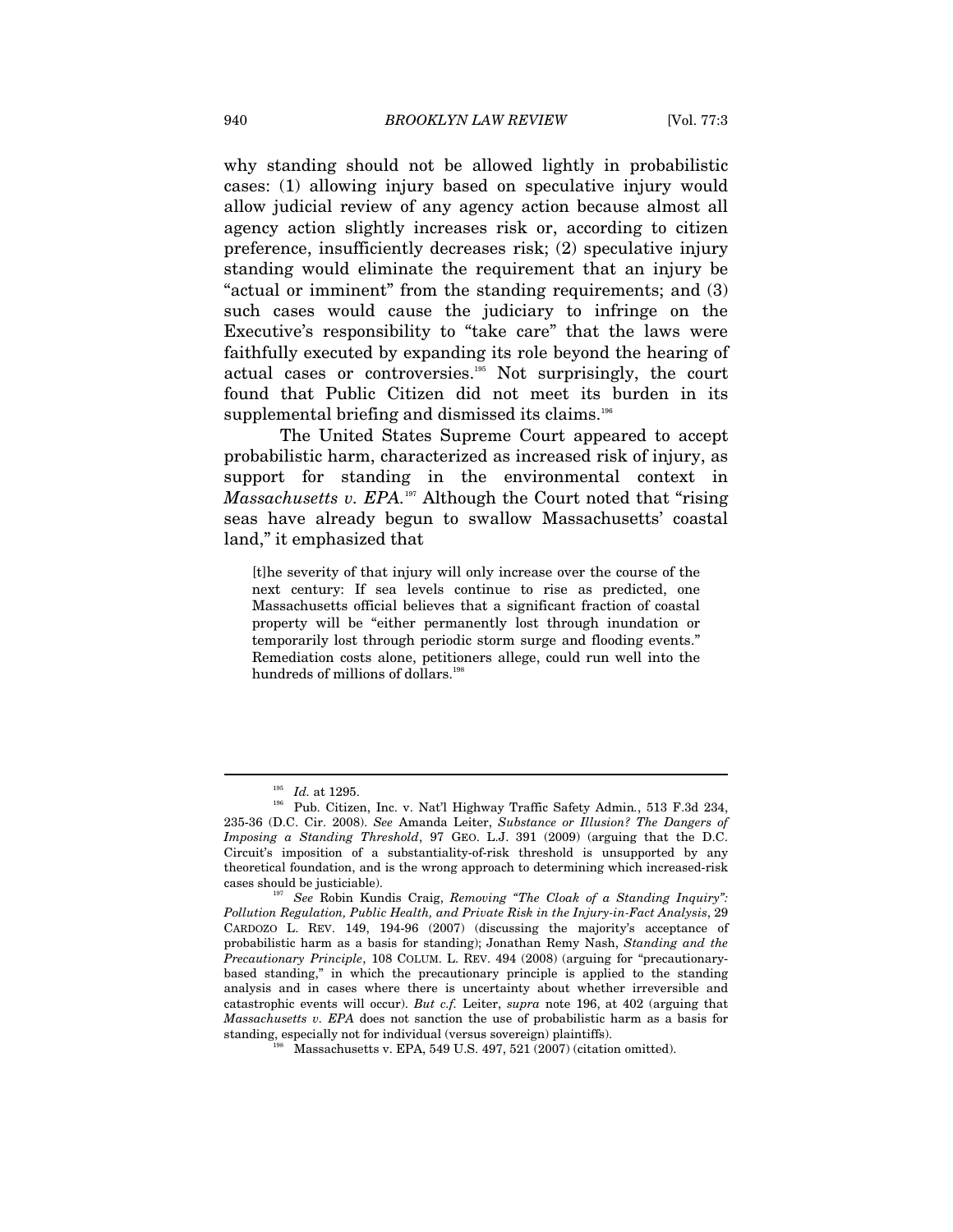The Court's characterization of Massachusetts' standing relies heavily, if not exclusively, on these allegations of future injury.<sup>199</sup>

Increased risk of harm as a basis for standing is a critical tool for food-safety-impact litigants, and whether their claims are successful may depend on whether the courts they are before permit increased risk of harm claims in cases outside of environmental disputes, and whether the court views food-safety issues as either a subset of or analogous to environmental disputes. The possibility of reaching the merits of the case in such litigation will also depend on whether the court applies a quantitative assessment to increased risk, or assumes that any increased risk is adequate.<sup>200</sup>

# 2. The Necessity of Third-Party Action May Thwart Redressability

In *Levine v. Vilsack*, another food-safety-impact case, the court found that standing failed on redressability grounds rather than injury-in-fact grounds. Here, the district court accepted plaintiffs' allegations of increased injury of harm as a basis for Article III standing, but the Court of Appeals found that plaintiffs did not have standing to challenge a USDA Notice because even if the plaintiffs prevailed in court, the requested relief was only available through a series of speculative steps and the actions of third-parties.<sup>201</sup> For this reason, plaintiffs failed to satisfy the redressability prong of the standing inquiry.

In 2005, several individual plaintiffs and several associational plaintiffs (the "Levine Plaintiffs") brought suit in federal district court, challenging a USDA Notice ("Notice") issued earlier that year, which stated that the slaughter of poultry is not governed by any federal standard. The Levine Plaintiffs alleged that the Notice was contrary to law, specifically to the APA, and to the Humane Methods of Slaughter Act (HMSA), a 1958 statute that provided that "cattle, calves, horses, mules, sheep, swine, and other livestock"  $\overline{a}$ 

<sup>199</sup> In this regard, see Justice Roberts' dissent: "[A]ccepting a century-long time horizon and a series of compounded estimates renders requirements of imminence and immediacy utterly toothless. . . . 'Allegations of possible future injury do not satisfy the requirements of Art. III. A threatened injury must be *certainly impending* to constitute injury in fact." *Id.* at 542 (Roberts, C.J., dissenting) (citations omitted).<br><sup>200</sup> Once again, as mentioned *supra* in note 176, it also remains to be seen how

courts negotiate the plausibility standard of *Ashcroft v. Iqbal*, 556 U.S. 662 (2009), and *Bell Atlantic Corp. v. Twombly*, 550 U.S. 544 (2007).<br><sup>201</sup> Levine v. Johanns, 587 F.3d 986, 993-95 (9th Cir. 2009).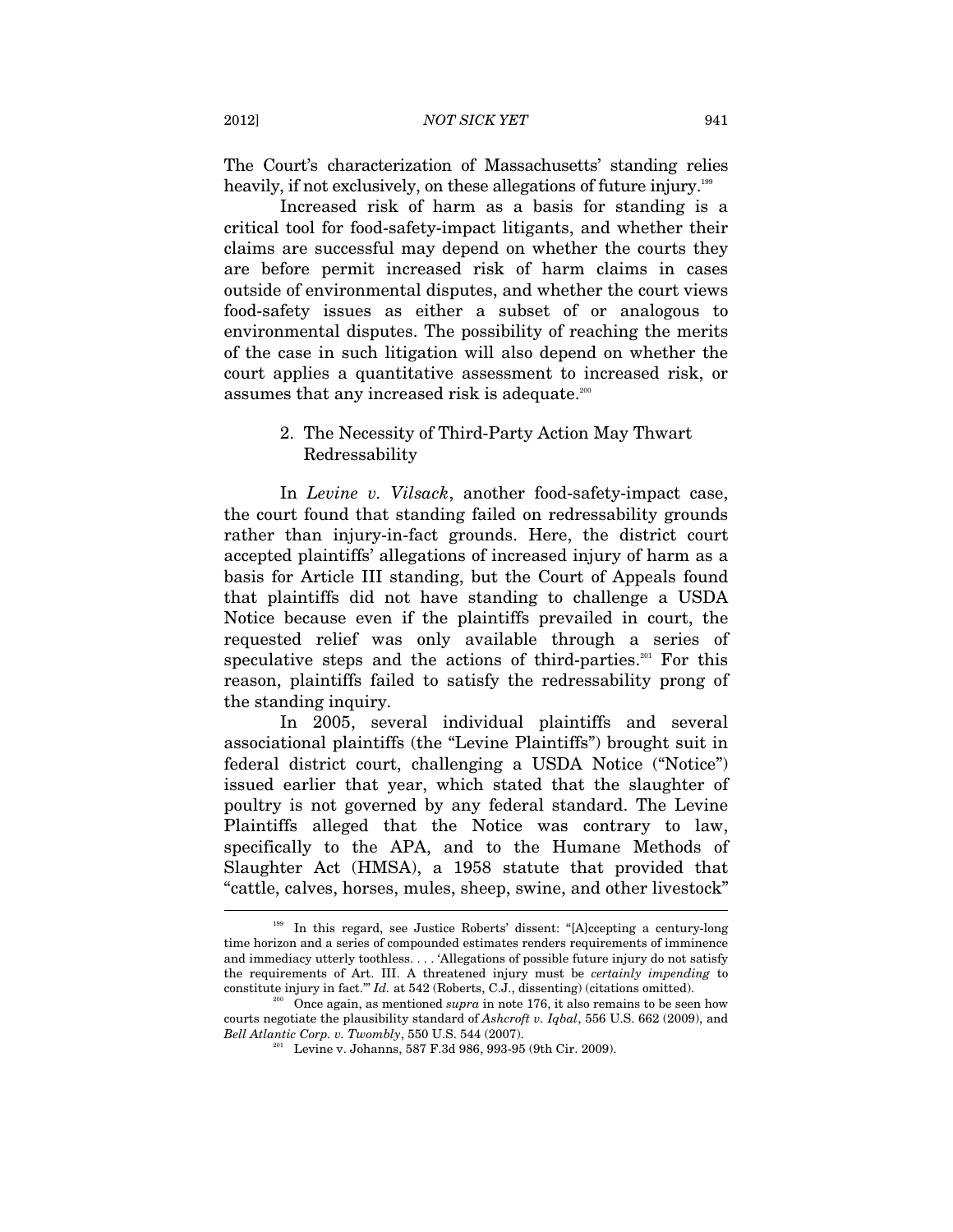must be humanely slaughtered.<sup>202</sup> In 1978, parts of the HMSA were incorporated into the Federal Meat Inspection Act (FMIA), which had the effect of prohibiting federal inspection of meat that had not been slaughtered in compliance with the humane slaughter methods dictated by the HMSA.<sup>203</sup> Meat that is not federally inspected cannot enter the marketplace. The 1978 version of the HMSA retained the section of the 1958 HMSA that listed the types of animals that must be humanely slaughtered, which included "other livestock."<sup>204</sup> The Levine Plaintiffs argued that because the 1958 HMSA was still in force, the Notice—which said that no federal standard applied to poultry—was construing "other livestock" to exclude poultry, which was an arbitrary and capricious interpretation. Because of the Notice, argued the Levine plaintiffs, poultry was being slaughtered inhumanely.<sup>205</sup>

The associational plaintiffs were nonprofit organizations that worked to prevent cruelty to animals, and they brought suit challenging the Notice on behalf of their members, who were also listed as individual plaintiffs, and who were characterized as "regular consumers of poultry meat." The Levine Plaintiffs alleged that inhumane methods of slaughter increased the possibility that the poultry would be contaminated by bacteria, thereby increasing their risk of illness each time they ate inhumanely slaughtered poultry.<sup>206</sup>

<sup>&</sup>lt;sup>202</sup> 7 U.S.C. § 1902(a) (2006).<br><sup>203</sup> 21 U.S.C. § 610(b) (2006).<br><sup>204</sup> Levine v. Johanns, No. C 05-04764 MHP, No. C 05-05346 MHP, 2006 U.S. Dist. LEXIS 63667, at \*3 (N.D. Cal. Sept. 5, 2006). Confusingly, however, the 1978 HMSA, while not repealing the section of the 1958 HMSA applying humane slaughter standards to "other livestock," also stated that humane slaughter standards only applied

to "cattle, sheep, swine, goats, horses, mules, and other equines." 21 U.S.C. § 610(b).<br>
<sup>205</sup> Levine, 2006 U.S. Dist. LEXIS 63667, at \*4-5.<br>
<sup>206</sup> Id. at \*5. These plaintiffs were joined by several workers in poultry processing plants and two organizations that represented workers. They alleged physical and emotional injuries from working in plants where poultry is slaughtered inhumanely. *Id.* at \*6-7.

After this case was filed, the court related it with another case challenging the USDA's failure to apply humane slaughter requirements to bison and reindeer. Plaintiffs in this case alleged that they regularly ate bison and reindeer meat, and were therefore at increased risk of contracting food poisoning whenever they ate meat that had been inhumanely slaughtered. *Id.* at \*9. The court dismissed the Bison plaintiffs' complaint with prejudice, concluding that the USDA did not have a non-discretionary duty to apply the humane slaughter requirements to bison and reindeer, and the APA challenge therefore failed. *Id.* at \*46-50. Section 706(1) of the APA provides for a court to "compel agency action unlawfully withheld or unreasonably delayed," 5 U.S.C. § 706(1) (2006), and to bring an action under this section, a plaintiff must show that "an agency failed to take a *discrete* agency action that it is *required to take*." *Levine*, 2006 U.S. Dist. LEXIS 63667, at \*46 (quoting Norton v. S. Utah Wilderness Alliance, 542 U.S. 55, 64 (2004)).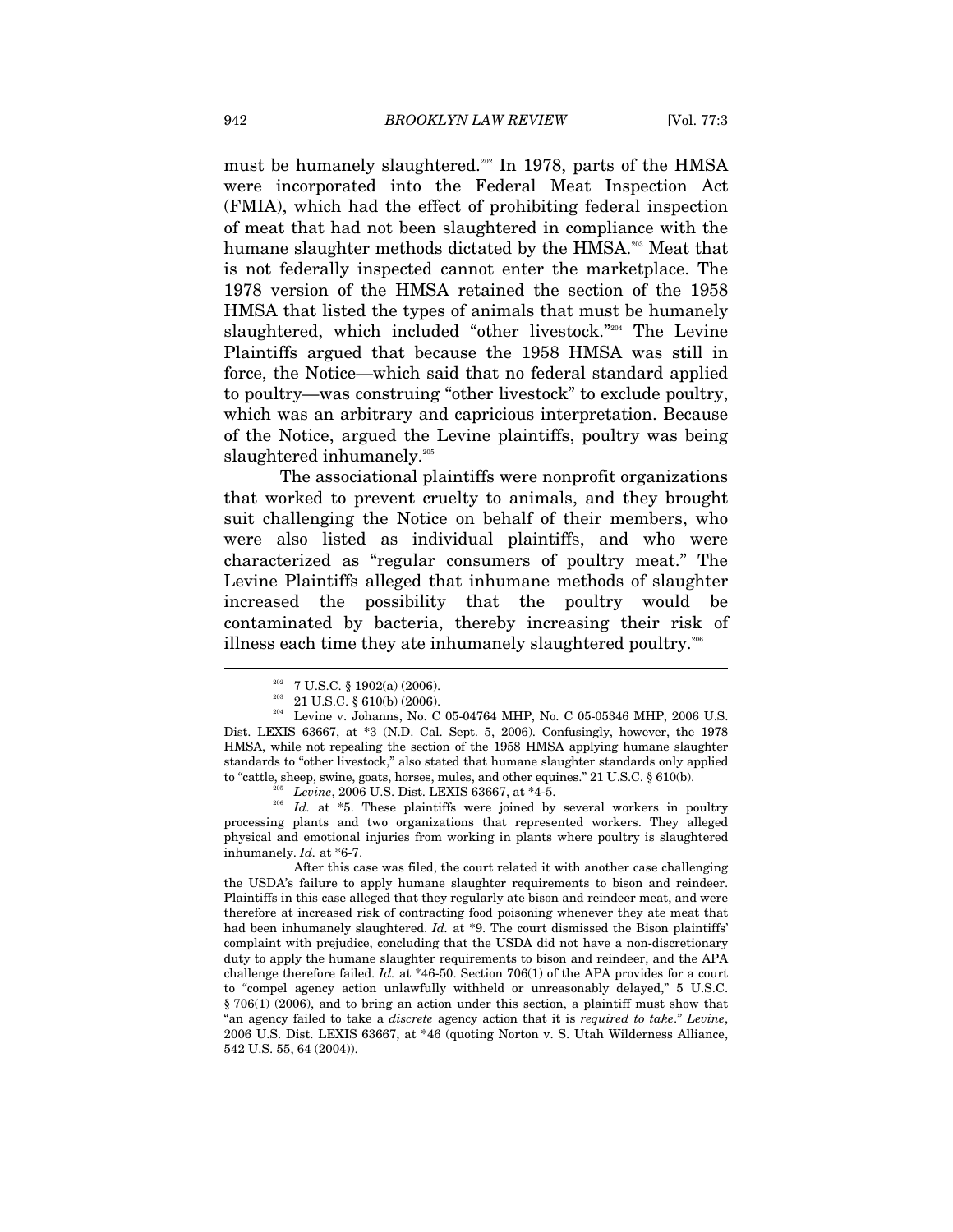#### 2012] *NOT SICK YET* 943

The district court found that the individual plaintiffs established the requirements of Article III standing: injury-infact, traceability, and redressability.<sup>207</sup> The allegation that certain individual plaintiffs were at an increased risk for illness was neither too generalized, nor too speculative to constitute injury-in-fact.208 As long as a harm "is separate from an interest in having the government abide by the law," it "may be concrete even though it is widely shared," explained the court.209 Moreover, the court found there to be a "credible" threat that the plaintiffs would suffer concrete harm in the future, which it found sufficient to satisfy the imminence prong of the injury-in-fact inquiry.210 Analogizing to *Baur*, the court found the plaintiffs' claims credible because they relied on the USDA's own studies showing that bacterial contamination was more likely when inhumane slaughtering methods were used.<sup>211</sup>

The court dismissed the claims of the Levine associational plaintiffs with leave to amend because they had failed to satisfy the requirements for associational standing. For an organization to have standing to sue on behalf of its members, it must show that: (1) "its members would otherwise have standing to sue in their own right," (2) "the interests at stake are germane to the organization's purpose," and (3) "neither the claim asserted nor the relief requested requires the participation of individual members' in the lawsuit."212 The organizations in the lawsuit had asserted the interest of protecting their members' health, although the actual main purpose of the organization was to prevent animal cruelty.<sup>213</sup>  $\overline{\phantom{a}}$ 

<sup>&</sup>lt;sup>207</sup> Although the court dismissed the Bison plaintiffs' complaint for lack of jurisdiction under the APA, it held that all of the plaintiffs, including the animals, had Article III standing, but that the animals lacked statutory standing as the APA only applied to "person[s]." *Levine*, 2006 U.S. Dist. LEXIS 63667, at \*45.<br><sup>208</sup> *Id.* at \*14-31. John Does I and II were found to have Article III standing

based on their allegations of physical and emotional injuries. *Id.* at \*32.<br><sup>209</sup> *Id.* at \*15 (citing FEC v. Akins, 524 U.S. 11, 24-25 (1998)).<br><sup>210</sup> *Id.* at \*29.<br><sup>211</sup> *Id.* at \*20-21.<br><sup>212</sup> *See* Friends of the Earth

U.S. 167, 181 (2000). <sup>213</sup> One of the organizational plaintiffs was permitted to continue because it

stated that it was dedicated partly to consumer protection and human health. *Levine*, 2006 U.S. Dist. LEXIS 63667, at \*37-39. The court also found the challenged Notice to constitute a final agency action which was subject to judicial review. The *Levine* plaintiffs challenged the Notice under APA section 706(2), which provides that a court can "hold unlawful and set aside agency action, findings and conclusions" that are "arbitrary" or "capricious."  $5 \text{ U.S.C. }$   $\frac{6}{9}$   $706(2)(\text{a})$   $(2006)$ . To be set aside under this section, an agency action must be discrete and final, and to be final, an action must "(1) 'mark the consummation of the agency's decision making process' and not be tentative, and (2) have legal consequences.'" *Levine*, 2006 U.S. Dist. LEXIS 63667, at \*52 (citing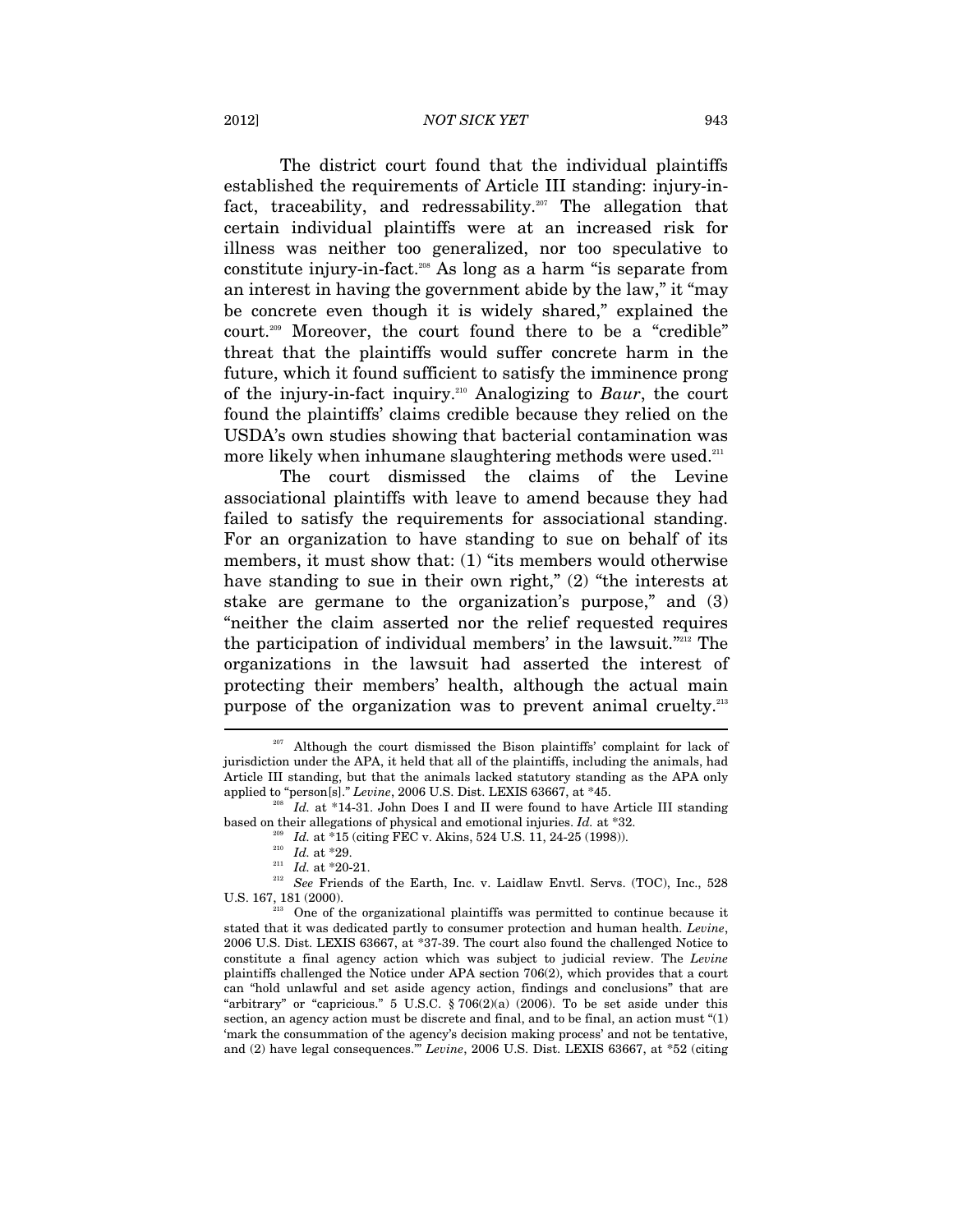Subsequently, the district court granted summary judgment to defendants, ruling that "Congress intended to exclude poultry from the categorical word 'livestock.'"214 Plaintiffs appealed, and the Ninth Circuit vacated the district court's decision, remanding the case for the district court to dismiss based on the plaintiffs' lack of Article III standing. The Ninth Circuit did not question the district court's injury-in-fact analysis,215 but found instead that none of the plaintiffs could show that their alleged injury could be redressed by any ruling of the court. Because the HMSA had no enforcement mechanism, any decision of the court would have to be followed by a series of steps to reach the plaintiffs' desired result of the use of more humane poultry slaughter methods, all of which steps were speculative. If the court ruled that the Notice was contrary to law and poultry should be included as "other livestock," the Secretary would have to determine that poultry should fall under the FMIA's umbrella, and then issue regulations for the humane slaughter of poultry. Furthermore, private processors would then have to follow these regulations. Because of the speculative nature of each of these steps, the court found the likelihood of relief to be too low to satisfy the redressability prong of Article III.<sup>216</sup> r<br>-

Bennett v. Spear, 520 U.S. 154, 177-78 (1997)). The court determined that the Notice constituted final agency action. *Id.* at \*61.

The court also ordered that the *Levine* plaintiffs show cause as to why the claims of the workers, EJC, and WNCWC should not be dismissed for improper venue.  $\mathit{Id.}$  at \*65.

Levine v. Conner, 540 F. Supp. 2d 1113, 1121 (N.D. Cal. 2008). It appears that the *Levine* individual plaintiffs—characterized by the court as "poultry eaters concerned about food-borne illness"—and the organizations representing the workers were the only plaintiffs left. *Id.* at 1113.<br><sup>215</sup> The absence of a discussion regarding injury-in-fact most likely shows that

the Ninth Circuit accepts that a "credible" increase in risk suffices as injury-in-fact. In this regard, see also *Central Delta Water Agency v. United States*, 306 F.3d 938, 947 (9th Cir. 2002) ("[T]he possibility of future injury may be sufficient to confer standing on plaintiffs; threatened injury constitutes 'injury in fact.'").<br><sup>216</sup> Levine v. Vilsack, 587 F.3d 986, 988, 993-95, 997 (9th Cir. 2009). The

redressability point was not as clear cut as the Ninth Circuit represented. The court concluded that the chain of events that would have to take place to remedy plaintiffs' injury (the increased risk of foodborne illness) was too speculative to satisfy the Article III standing requirements, supposing that if the court construed "other livestock" to include poultry, the Secretary of Agriculture would still need to enforce the humane slaughter mechanisms in the FMIA and write regulations to do so. The court also noted that poultry processors would then have to adhere to the regulations. However, if one instead assumes that the Secretary will follow the legislative mechanism, then an inclusion of poultry in the HMSA humane slaughter mandate would lead inevitably to poultry's inclusion in the FMIA, and the writing of regulations to govern its humane slaughter. Moreover, the inclusion of poultry in the definition of "other livestock" would surely relieve the injury to plaintiffs, which was the failure to include poultry in this definition, even if its ultimate effectiveness in ensuring humane slaughter requirements was delayed. *See, e.g.*,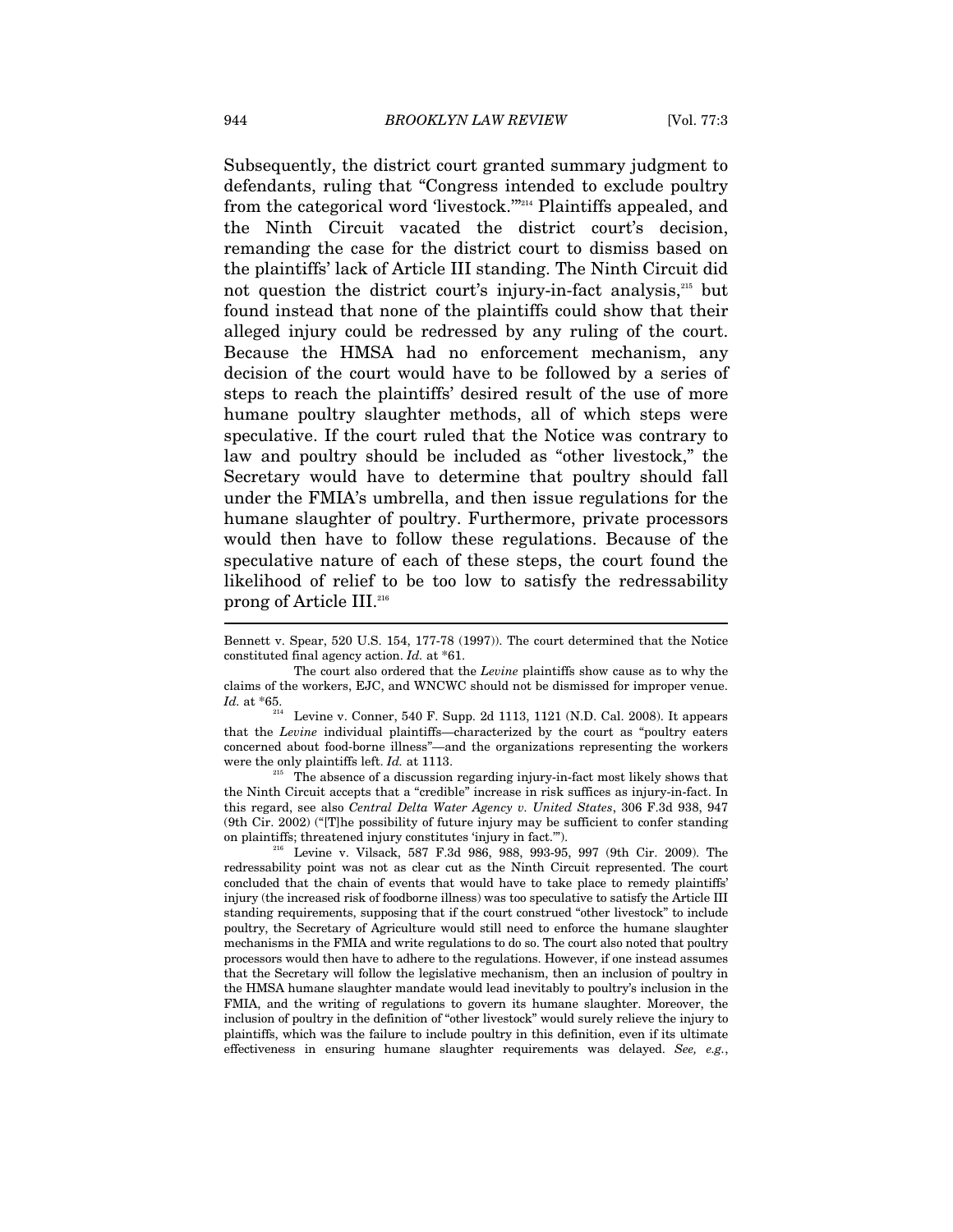#### 2012] *NOT SICK YET* 945

In *Levine*, the associational plaintiffs failed to satisfy the requirements for associational standing because the interest that they asserted was not germane to the organization's purpose. However, had they asserted an interest in animal welfare, they may have failed to satisfy the prudential zone-of-interests standing test, as did the plaintiffs in the next case.

# 3. The Zone-of-Interests Standing Requirement

The zone-of-interests standing requirement appears to be a sticking point for the existing food-safety impact cases. This is only, however, because a significant portion of these cases thus far have been instigated by organizations such as animal welfare organizations or trade associations which have as their main purpose something other than food safety or consumer protection. The interests germane to these organizations' purposes are not protected by the food-safety statutes. In *Baur*, Farm Sanctuary, with whom Michael Baur originally brought suit, was dismissed from the case because as an animal welfare organization, it could not assert an interest protected by the Federal Meat Inspection Act or the Federal Food Drug and Cosmetic Act.<sup>217</sup> The Levine associational plaintiffs were dismissed because the interest they asserted in the lawsuit, the protection of their members' health—which presumably they asserted because it fell under the zone of

Massachusetts v. EPA, 549 U.S. 497, 525 (2007) ("'[A] plaintiff satisfies the redressability requirement when he shows that a favorable decision will relieve a discrete injury to himself. He need not show that a favorable decision will relieve his every injury'" (quoting Larson v. Valente, 456 U.S. 228, 244, n.15 (1982))).

The Ninth Circuit also commented that a district court need not take a plaintiff at her word at the motion-to-dismiss stage when determining the redressability prong of Article III standing—that this standard only applies to injury in fact and causation. *Levine*, 587 F.3d at 997 (citing Lujan v. Defenders of Wildlife, 504 U.S. 555, 561 (1992)).

The court, however, did not discuss whether the standard for taking a plaintiff at her word at the motion-to-dismiss stage had changed since *Ashcroft v. Iqbal*, 556 U.S. 662 (2009), and *Bell Atlantic Corp. v. Twombly*, 550 U.S. 544 (2007). It appears that the Ninth Circuit is now applying the *Iqbal* standard to 12(b)(1) subject matter jurisdiction challenges. *See* Coal. for a Sustainable Delta v. Fed. Emergency Mgmt. Agency, 711 F. Supp. 2d 1152, 1158 (E.D. Cal. 2010).

Here, the Ninth Circuit explained that a plaintiff needed to plead facts showing the likelihood of redressability by pointing to earlier (1990, 1975) Supreme Court decisions, and without addressing *Iqbal* or *Twombly*, thereby implying that this had long been the case. By not discussing the district court's injury-in-fact determination, the Ninth Circuit was therefore able to avoid discussing the possible effect *Iqbal* and *Twombly* would have on such an analysis.<br><sup>217</sup> Farm Sanctuary, Inc. v. Veneman, 212 F. Supp. 2d 280, 285 (S.D.N.Y. 2000).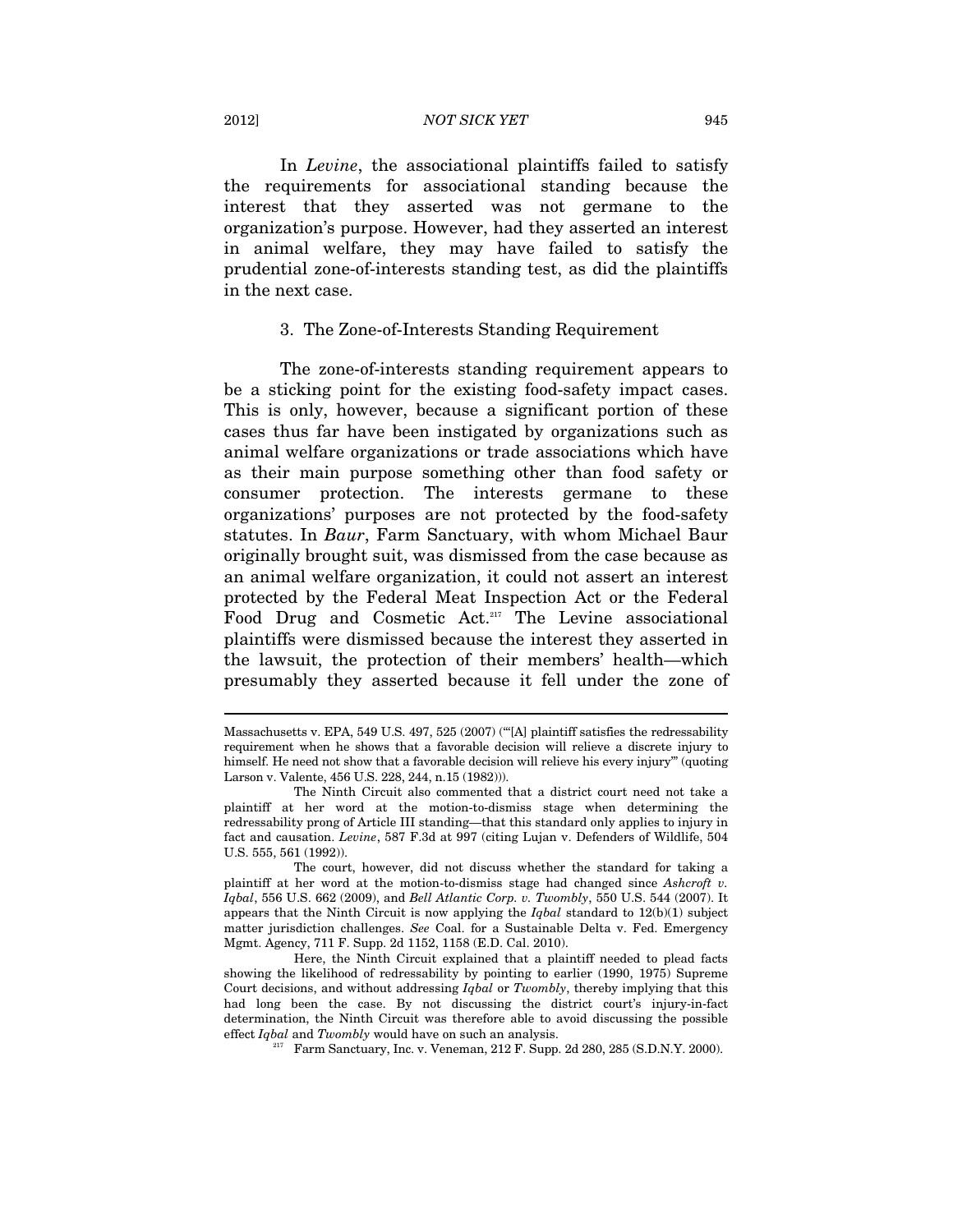interests of the Federal Meat Inspection Act—was not germane to the purposes of their organization.<sup>218</sup>

And, in 2005, the Ninth Circuit dismissed a claim by the Ranchers Cattlemen Action Legal Fund United Stockgrowers of America (R-CALF), a nonprofit organization representing United States cattle producers "on domestic and international trade and marketing issues [which] . . . is dedicated to ensuring the continued profitability and viability of the U.S. cattle industry"219 under NEPA for a failure to satisfy the zone-of-interests prudential standing requirement. R-CALF had sued the USDA seeking to overturn the USDA's decision to lift a ban on Canadian imports of most bovine meat for human consumption.<sup>220</sup>

Until January 4, 2005, the USDA had banned the importation of all ruminants and ruminant products from countries in which BSE had been found, including Canada.<sup>221</sup> On that date, the USDA published a Final Rule relaxing the ban on the importation of Canadian ruminants. R-CALF sued to block the implementation of the Rule, arguing that it was arbitrary and capricious under the APA; that it violated NEPA because the agency had failed to make its environmental assessment public before publishing the Rule and had failed to prepare an Environmental Impact Statement; and that it violated the Regulatory Flexibility Act (RFA) by failing to assess whether the Rule's impact on small businesses could have been mitigated. $222$ 

The district court agreed with plaintiffs on all counts, writing that the USDA had "preconceived intention, based upon inappropriate considerations, to rush to reopen the border regardless of uncertainties in the agency's knowledge," and had "attempted to work backwards to support and justify this

 $^{218}$  Levine v. Johanns, No. C 05-04764 MHP, No. C 05-05346 MHP, 2006 U.S. Dist. LEXIS 63667, at \*38-39 (N.D. Cal. Sept. 5, 2006).

<sup>&</sup>lt;sup>219</sup> About R-Calf USA; Working for the U.S. Cattle Industry, R-CALF USA, http://www.r-calfusa.com/about/about.htm (last updated Feb. 11, 2011).<br><sup>220</sup> Ranchers Cattlemen Action Legal Fund United Stockgrowers of Am. v.

Dep't of Agric., 415 F.3d 1078, 1084 (9th Cir. 2005). <br>221 As the Ninth Circuit explained, "[r]uminants are hoofed mammals

generally defined by their four-chambered stomachs and their practice of chewing a cud consisting of regurgitated, partially digested food," and "include cattle, sheep, goats, deer, giraffes, camels, llamas, and okapi." *Id.* at 1084 n.1.<br><sup>222</sup> The RFA dates from 1980, and was passed "to 'encourage administrative

agencies to consider the potential impact of nascent federal regulations on small businesses.'" *Id.* at 1100 (quoting Assoc. Fisheries of Maine, Inc. v. Daley, 127 F.3d 104, 111 (1st Cir. 1997)).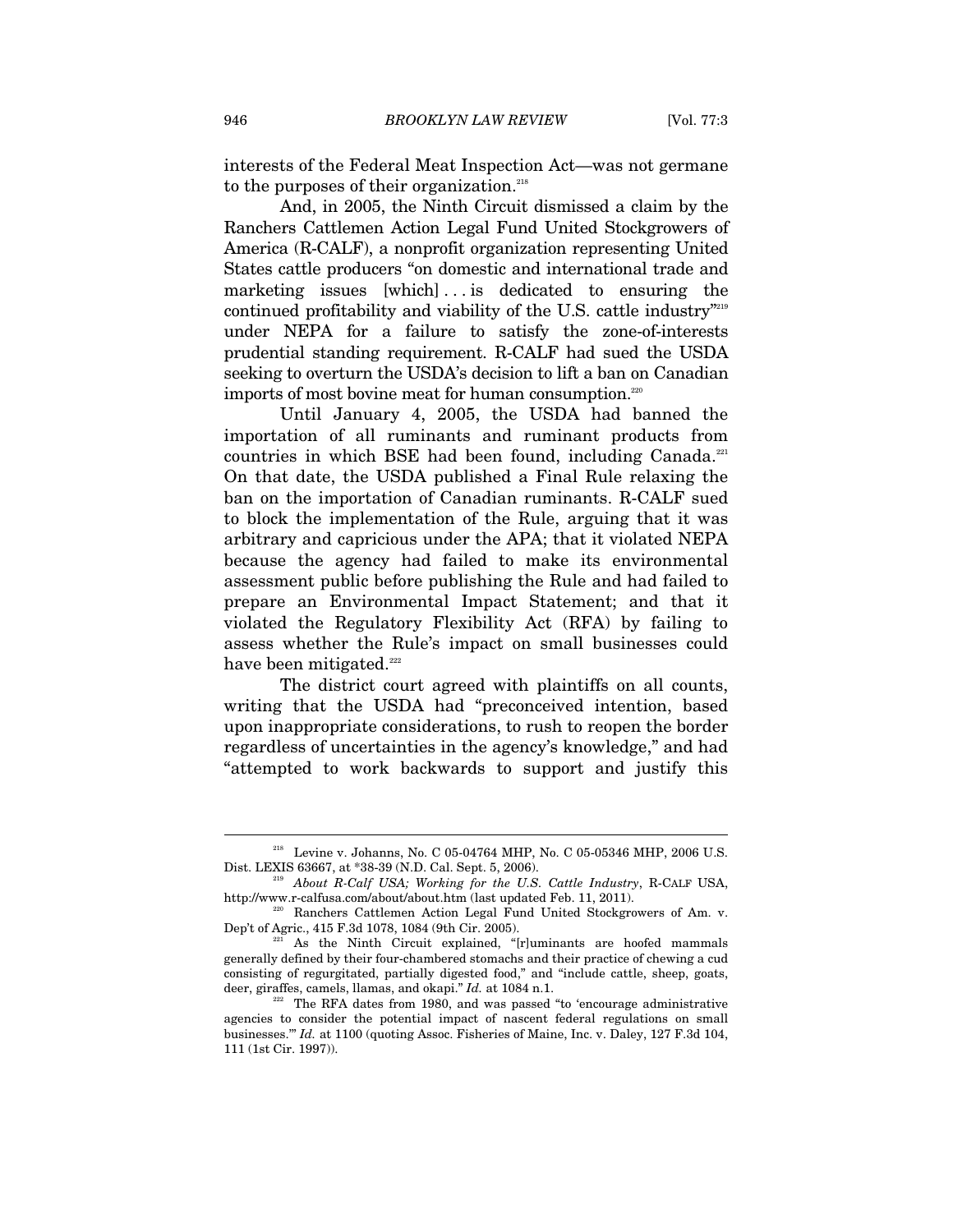goal,"223 but the Ninth Circuit reversed. First, the court found that the district court had improperly substituted its judgment for that of the agency and had failed to defer properly to the agency's determinations. The court found the USDA's determination that the risks inherent in the Rule were both small and acceptable to be supported by an adequate administrative record.224 As to the RFA, the Ninth Circuit held that the USDA met RFA's purely procedural requirements, by "conduct[ing] a detailed economic assessment of its proposed rule on small businesses."225

Regarding NEPA, the Ninth Circuit held that R-CALF did not have standing to pursue its claim under this statute.<sup>226</sup> NEPA, which prescribes the steps an agency must take before taking an action that will affect the environment, contains no private right of action or citizen-suit provision. A plaintiff suing for a NEPA violation must bring suit under the APA and must fall under the zone of interests protected by NEPA. Under Ninth Circuit law, a party seeking to sue for a NEPA violation must assert an environmental injury.<sup>227</sup> R-CALF, however, exists to protect the economic interests of its members, and the injuries it asserted in its complaint were economic.<sup>228</sup> Economic interests are not protected by NEPA, and R-CALF therefore lacked standing to bring its NEPA challenge. The Ninth Circuit remanded the case, and the district court granted summary judgment to the USDA.<sup>229</sup>

4. Conclusion

These cases, both in the abstract and as tools for future food-safety-impact litigation, teach three lessons. First, the

<sup>223</sup> Ranchers Cattlemen Action Legal Fund United Stockgrowers of Am. v. Dep't of Agric., 359 F. Supp. 2d 1058, 1066, 1074 (D. Mont. 2005). 224 *Ranchers Cattlemen Action Legal Fund United Stockgrowers of Am.*, 415

F.3d at 1100.<br>  $\begin{array}{r} \scriptstyle 225 \scriptstyle \, 226 \scriptstyle \, 226 \scriptstyle \, 126 \scriptstyle \, 126 \scriptstyle \, 126 \scriptstyle \, 126 \scriptstyle \, 126 \scriptstyle \, 126 \scriptstyle \, 126 \scriptstyle \, 126 \scriptstyle \, 126 \scriptstyle \, 126 \scriptstyle \, 126 \scriptstyle \, 126 \scriptstyle \, 126 \scriptstyle \, 126 \scriptstyle \, 126 \scriptstyle \, 126 \scriptstyle \, 126 \scriptstyle \, 126 \scriptstyle \, 126 \script$ 

<sup>&</sup>lt;sup>227</sup> Id. at 1103 (citing Stratford v. FAA, 285 F.3d 84, 88 (D.C. Cir. 2002)). <br><sup>228</sup> R-CALF also asserted that "R-CALF USA members will also be adversely affected by the increased risk of disease they face when Canadian beef enters the U.S. meat supply." *Id.* (internal quotation marks omitted).<br><sup>229</sup> Ranchers Cattlemen Action Legal Fund United Stockgrowers of Am. v.

Dep't of Agric., 359 F. Supp. 2d 1058, 1062 (D. Mont. 2005). The Ninth Circuit affirmed, reminding R-CALF that it could not use post-decision evidence to show that the USDA had "rel[ied] on faulty assumptions," but that it could use this new evidence to petition the USDA to reopen rulemaking under the APA. Ranchers Cattlemen Action Legal Fund United Stockgrowers of Am. v. Dep't of Agric., 499 F.3d 1108, 1111, 1117- 18 (9th Cir. 2007).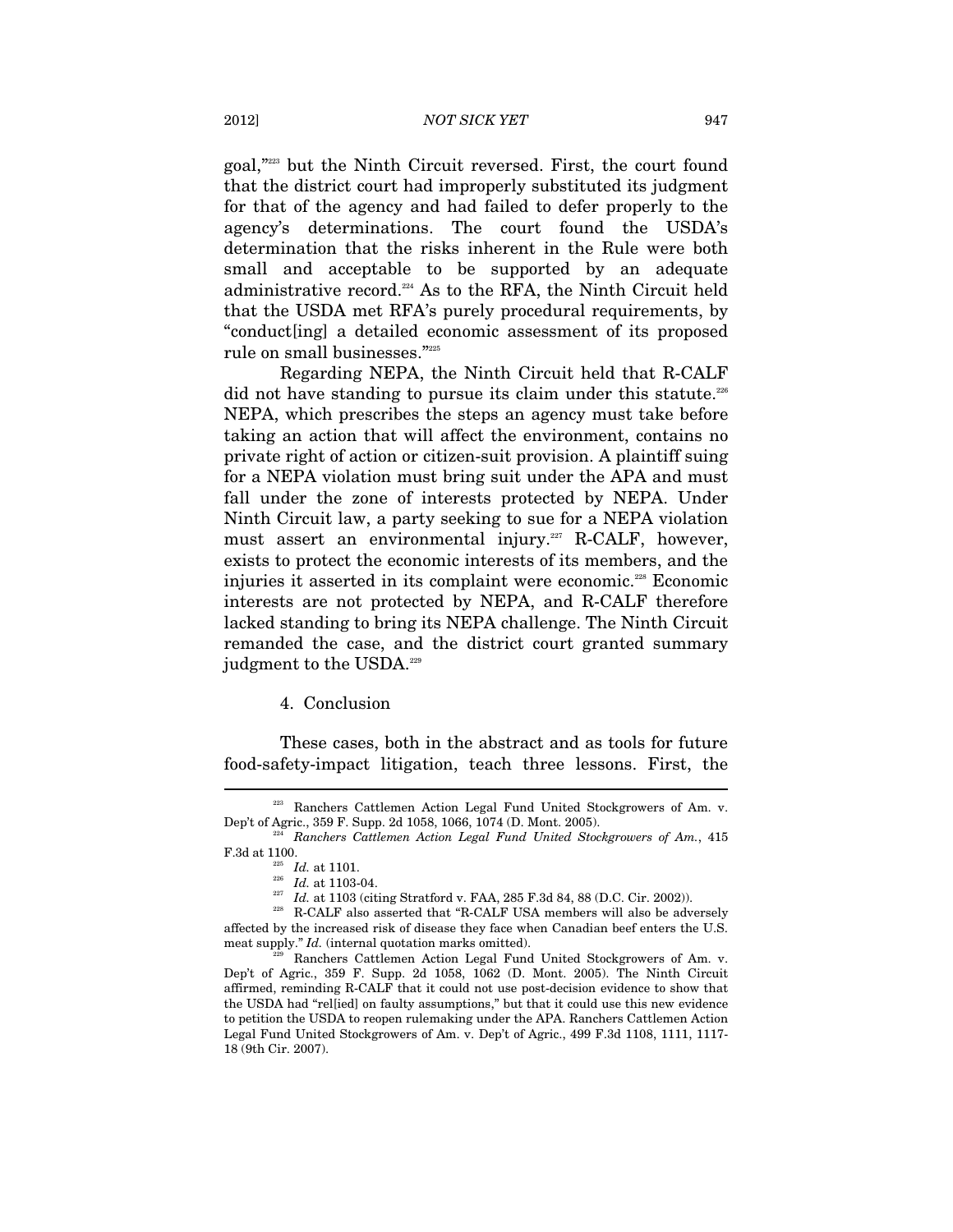standing challenges are navigable. At least the Ninth Circuit and the Second Circuit have shown themselves amenable to the allegation of an increased risk of contracting foodborne illness as a basis for injury in fact. Such a claim matches the purpose of the statutes that protect the safety of our food supply.

Second, these cases illustrate the absence of a foodsafety-impact litigation culture. Two of these three cases were brought by animal welfare organizations, and one by a trade organization. Not one of the organizations spearheading this litigation had as its primary purpose the prevention, or minimization of foodborne illness, although they all alleged the increased risk of such as a basis for standing. Food-safety litigants, especially organizational litigants, must better negotiate the zone-of-interests test.

And finally, in two of the three cases, the court found the plaintiffs' use of the government's own studies to show that the agency action would result in the alleged harm to be strong support for standing. The agency's refusal to act in the face of its own studies lends support to the possibility that the agency's final action was arbitrary and capricious, and allows a court to remain deferential to the agency, while ruling against it.

# *C. Challenges to Judicial Review of Agency Action*

As described above, food-safety-impact litigation must be brought under the APA because the major food-safety statutes have neither citizen-suit provisions nor provide for private rights of action. Each case discussed above in the section on standing involved a challenge to agency action under the APA, for these very reasons, and in two, defendants challenged whether the agency action was reviewable under the APA. In *Levine*, the defendants argued that the plaintiffs had not challenged a final agency action, as is necessary for review under the APA, but the court disagreed.230 And in the *R-CALF* case, the Ninth Circuit ultimately determined that the district court had erred under the APA in its failure to defer to the agency's expertise, and that the agency action was not, therefore, arbitrary and capricious.<sup>231</sup>

<sup>&</sup>lt;sup>230</sup> Levine v. Johanns, No. C 05-04764 MHP, No. C 05-05346 MHP, 2006 U.S. Dist. LEXIS 63667, at \*10, \*58-61 (N.D. Cal. Sept. 5, 2006).

<sup>&</sup>lt;sup>231</sup> Ranchers Cattlemen Action Legal Fund United Stockgrowers of Am., 415 F.3d at 1100.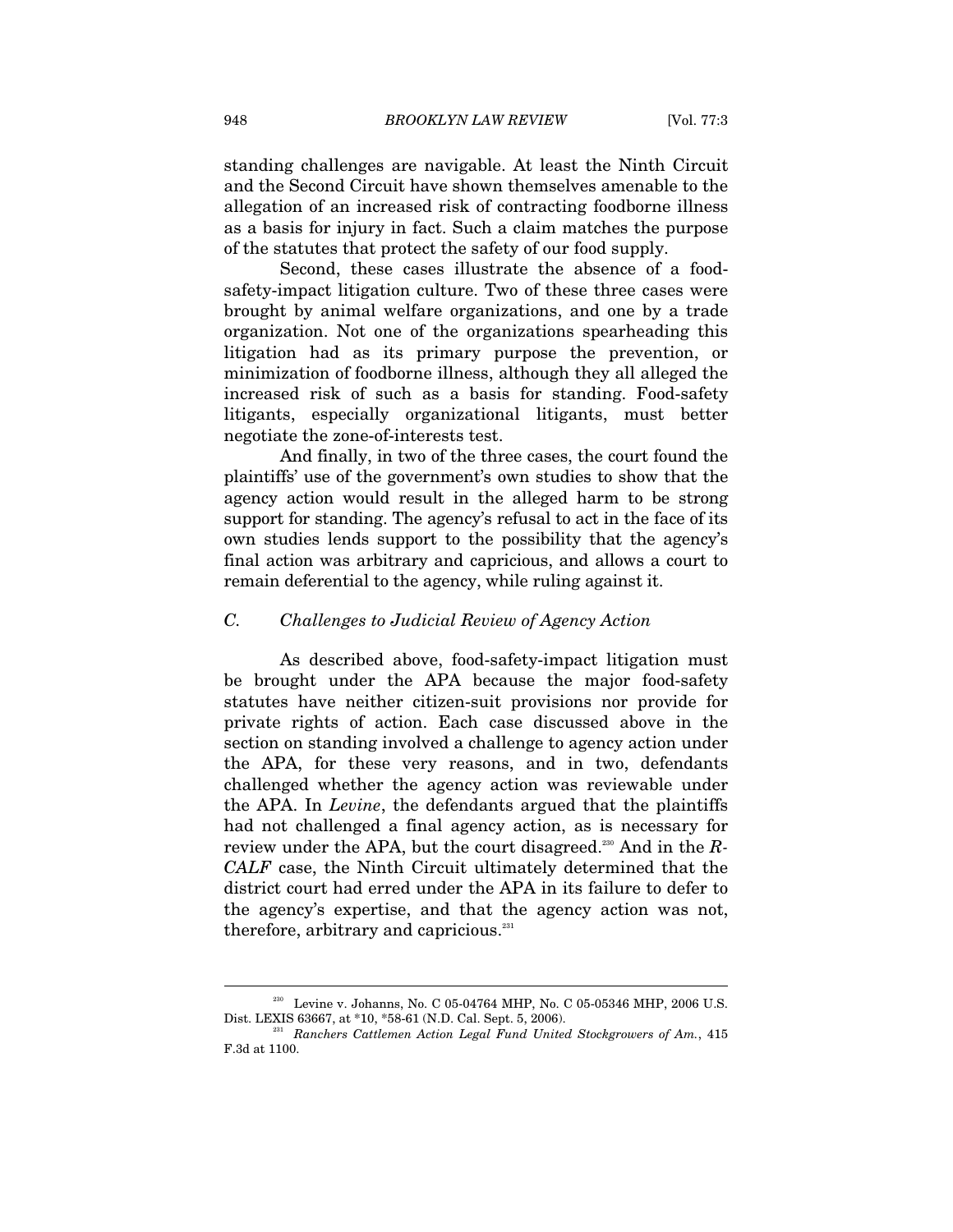#### 2012] *NOT SICK YET* 949

Another common<sup>232</sup> challenge to the judicial reviewability of agency action in the food-safety context is the claim that the agency action at issue has been committed to agency discretion by law, and is therefore unreviewable under section  $701(a)(2)$  of the APA.<sup>233</sup> There are several categories of actions that the Supreme Court have found to fall under section  $701(a)(2)$ , and thus to be unreviewable, including "an agency's decision not to institute enforcement proceedings," "an agency's refusal to grant reconsideration of an action because of material error," and "the allocation of funds from a lump-sum appropriation."234 In the following two cases, defendants claimed that the challenged agency action was an enforcement decision, and therefore unreviewable under the APA. In each of these cases, the court disagreed. Furthermore, both of these cases were actually successful in achieving their requested relief.

*Public Citizen v. Heckler* was the impetus behind the federal government's ban on the interstate sale of raw milk.235 Public Citizen, a citizen advocacy organization, filed a citizen petition with the FDA in April of 1984, requesting that the agency prohibit the sale of unpasteurized milk.<sup>236</sup> After no ruling was made, and the FDA refused to provide a schedule for a ruling, Public Citizen filed suit in September 1984 seeking a response to its petition. HHS held an informal hearing in October 1984 to solicit information on whether raw milk was a

<sup>&</sup>lt;sup>232</sup> "Common" insofar as this challenge was made in two of the fourteen cases found.<br><sup>233</sup> 5 U.S.C. § 701(a)(2) (2006).<br><sup>234</sup> Lincoln v. Vigil, 508 U.S. 182, 191-92 (1993) (citing Heckler v. Chaney, 470

U.S. 821, 831 (1985); ICC v. Locomotive Eng'rs, 482 U.S. 270, 282 (1987)) (internal quotation marks omitted).<br><sup>235</sup> Pub. Citizen v. Heckler, 653 F. Supp. 1229 (D.D.C. 1987). Raw milk is milk

that has not been pasteurized or homogenized. Before 1987, the federal government did not regulate the sale of raw milk, although many local and state governments did in some manner. The city of Chicago passed a mandatory milk pasteurization law in 1908, and in 1947, Michigan was the first state to do so. 236 *Id.* at 1231-33. In 1973, the Food and Drug Administration had

promulgated a regulation prohibiting the sale of all unpasteurized milk products in interstate commerce, but, in 1974, this was stayed as to certified raw milk until the FDA could hold a hearing as to its safety. *In re* Revising Existing Standards and Establishing New Identity Standards for Milk and Cream, 38 Fed. Reg. 27,924 (Oct. 10, 1973) (stayed in 39 Fed. Reg. 42,351 (Dec. 5, 1984)). "[C]ertified raw milk" satisfies standards established by the American Association of Medical Milk Commissions. *Pub. Citizen*, 653 F. Supp. at 1232.

The FDA collected information from 1974 to 1982, and in 1982, wrote a proposed regulation banning the interstate sale of all raw milk, based on the evidence that the consumption of raw milk was linked to bacterial disease. High-level officials at HHS and the CDC supported this regulation, and statistical support was provided by the Chief of the Bureau of Foods Epidemiology and Clinical Toxicology Division in 1984. *Id*. at 1232-33.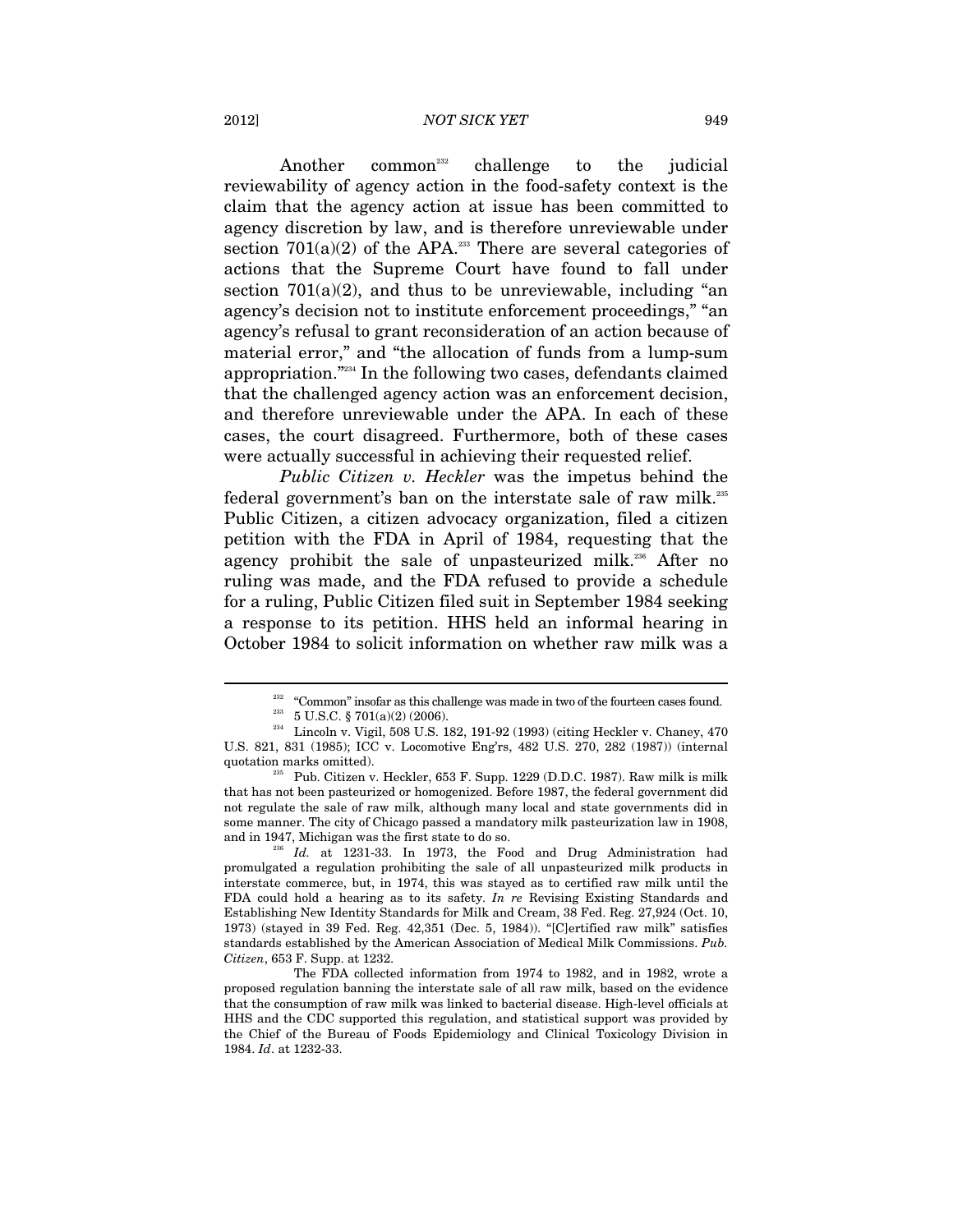public health concern and, if so, whether requiring pasteurization was the best solution. The evidence collected by the FDA, and the evidence introduced at the informal hearing "conclusively show[ed] . . . [that] raw milk is unsafe."237

After the district court ruled that the Department of Health and Human Services' "justifications for delay were 'lame at best and irresponsible at worst,'" and ordered the Department to respond,<sup>238</sup> the Department responded by denying Public Citizen's petition for several reasons, including the following: (1) most raw milk was sold intrastate, (2) illnesses from raw milk stemmed mainly from intrastate commerce, and (3) banning interstate sales of raw milk would therefore have little effect on the public health.<sup>239</sup> Public Citizen returned to district court to challenge the rule as arbitrary and capricious.<sup>240</sup>

Defendant HHS challenged the reviewability of the petition's denial, claiming that it was an enforcement decision, and thus fell under the section  $701(a)(2)$  exception to reviewability. The court rejected this contention, explaining that "[h]ere the action at issue is not an individual enforcement action, but an agency's refusal to engage in rulemaking."241 Furthermore, in *Heckler v. Chaney*, the case establishing the discretionary enforcement exception, the agency chose not to take an enforcement action against an entity, and there were no clear statutory guidelines for the court to interpret on when such actions should be taken. Here, on the other hand, HHS's action could be reviewed with the clear statutory guidelines of the FFDCA and the Public Health Act as a guide. $^{242}$ 

The court then determined that the denial of Public Citizen's petition was arbitrary and capricious. It found the explanation offered to be inconsistent with the evidence in front of the agency; that the documents before the court showed

<sup>237</sup> *Pub. Citizen*, 653 F. Supp. at 1241. 238 *Id.* at 1234-35 (citing Pub. Citizen v. Heckler, 602 F. Supp. 611, 613 (D.D.C. 1985)).  $Z^{239}$  *Id.* at 1235. The FDA's other reasons were that milk sold interstate did not

pose a greater risk than milk sold intrastate, that the FDA did not have the authority to prohibit intrastate sales, and that the problem was better dealt with by state and local governments anyway. *Id.*

<sup>&</sup>lt;sup>241</sup> Id. at 1236 (citing Heckler v. Chaney, 470 U.S. 821, 825 n.2 (1985)). This issue was settled in *Massachusetts v. EPA*, 549 U.S. 497, 527 (2007) ("Refusals to promulgate rules are thus susceptible to judicial review, though such review is 'extremely limited' and 'highly deferential'" (quoting Nat'l Customs Brokers & Forwarders Ass'n of Am., Inc. v. United States, 883 F.2d 93, 96 (D.C. Cir. 1989))). 242 *Public Citizen*, 602 F. Supp. at 1236.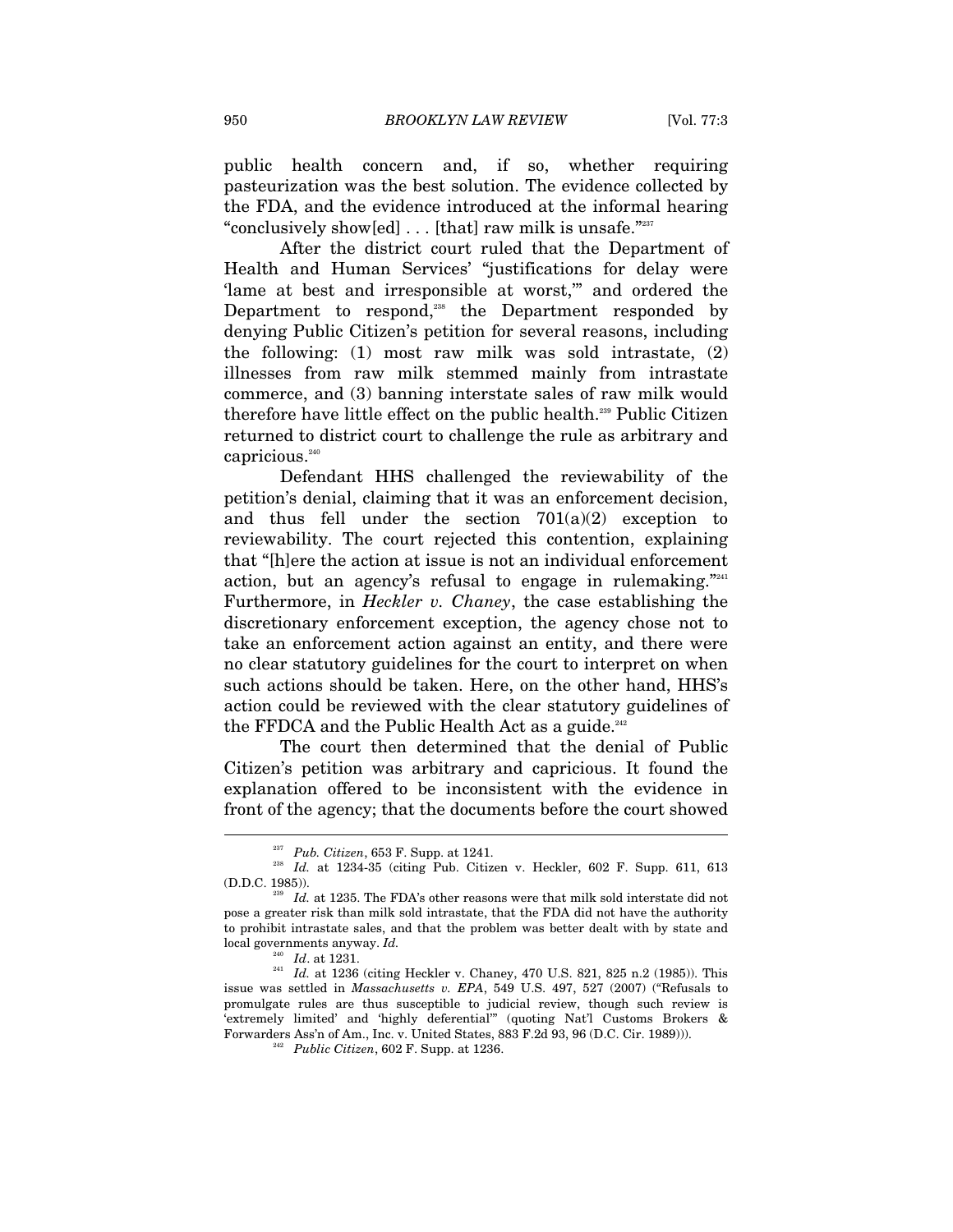that high level officials at the FDA and the CDC thought a ban on raw milk sales was a good idea, and indicated "a lack of rationality on the part of HHS in the decision making process"; and that the reason given for the decision had "no rational connection to the undisputed facts in the record."243 Pursuant to the court's order, the FDA published a Final Rule banning the interstate sale of all raw milk and all raw milk products.<sup>244</sup>

In *Kenney v. Glickman*, a number of individual plaintiffs,245 calling themselves "poultry consumers," sued the USDA for discrepancies in the way that the USDA regulated poultry and meat.246 Plaintiffs argued that the USDA should either issue the same regulations for poultry and meat, or provide a "legally sufficient reason for treating meat and  $\mathop{\rm\,}\nolimits^{\rm\!}$  poultry differently." $\real^{n_{247}}$ 

The Eighth Circuit rejected the USDA's contention that the discrepancies between the meat and poultry inspection standards reflected an enforcement decision—that the agency had merely chosen to use agency resources to enforce meat inspections more rigorously. The standards at issue involved neither a decision about whether there had been a violation nor a refusal to institute proceeding, but were, instead, general

 $\footnotesize{^{243}$   $Id.$  at 1237, 1241. <br> $\footnotesize{^{244} }$  21 C.F.R. § 1240.61 (2010); Memoranda from Milk Safety Branch on Sale/Consumption of Raw Milk to All Regional Food and Drug Directors (Mar. 19, 2003), *available at* http://www.fda.gov/Food/FoodSafety/Product-SpecificInformation/MilkSafety/

 $^{45}$  Kenney v. Glickman, 96 F.3d 1118, 1118 (8th Cir. 1996). The original plaintiffs included red meat producers, who brought the case to remedy a perceived inequity in the USDA's treatment of poultry and of beef, but the district court dismissed these plaintiffs for lack of standing. *See* Joe Roybal, *Fighting for Fairness*, BEEF MAG. (Nov. 1, 2000, 1:00 PM), http://beefmagazine.com/mag/beef\_fighting\_fairness/. The red meat producers did not appeal. *See id.* 

Both the PPIA, which regulates poultry products, and the FMIA, which regulates meat, require that carcasses be inspected for the presence of certain contaminants that may cause the carcasses to be termed "adulterated," and hence not allowed into the food supply. *Kenney*, 96 F.3d at 1121. Individual carcasses are inspected, and any contaminants are removed. *Id.* No contaminants are allowed to remain; there is a "zero tolerance" policy as to these contaminants on individual carcasses. *Id.* The contaminated parts must be removed from meat, while they may be washed off of poultry. *Id.* After the individual carcasses are inspected, an inspector then inspects sample carcasses from a particular lot to determine if there may be any process defects on that lot. *Id.* Until 1993, both the PPIA and the FMIA allowed a tolerance level of slightly more than zero for process defects, but in March 1993, the USDA lowered the tolerance level to zero for meat, but not for poultry. *Id.* <sup>247</sup> *Id.*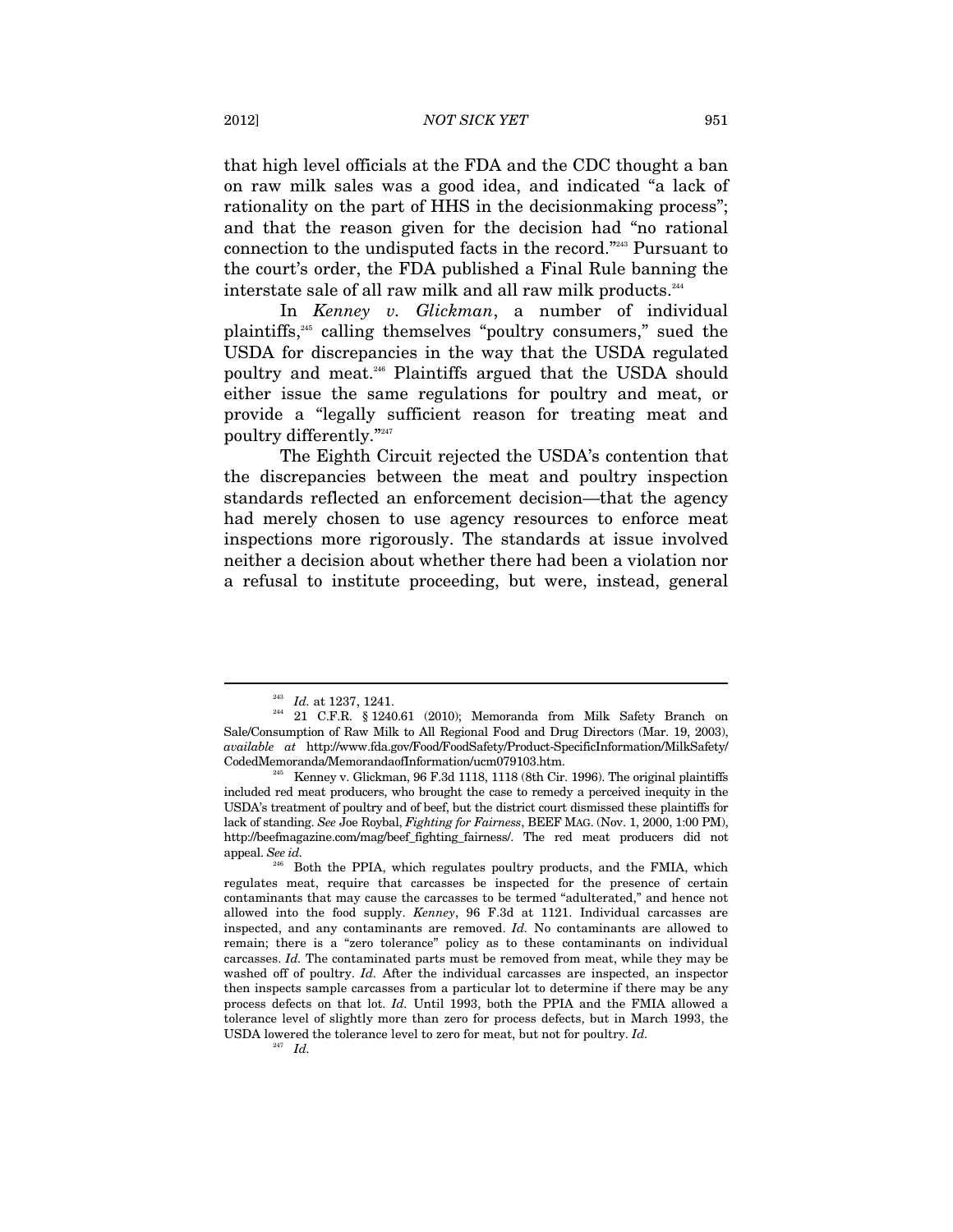policies.248 The case did not, therefore, fall into the *Heckler v. Chaney* category of presumptively unreviewable cases.<sup>249</sup>

The Court of Appeals also found that the prohibition against allowing adulterated products to enter the food supply provided a "sufficient standard" for the court to evaluate whether the USDA's policies made sense.<sup>250</sup> In addition, the court looked to the legislative history of the PPIA and the FMIA to determine that Congress intended for the two to be construed consistently. For this reason, there was sufficient law to apply to determine whether the USDA acted arbitrarily and capriciously in implementing differing inspection standards for meat and poultry.<sup>251</sup>

After remand, the district court found the discrepancy between meat and poultry regulation to be arbitrary and capricious, $252$  and in direct response to this decision—indeed, noting the decision in the background to the Final Rule—the FSIS harmonized the regulations.<sup>253</sup>

*Kenney* and *Public Citizen* have three main implications*.* First, *Heckler v. Chaney*'s presumption of unreviewability does not apply to arbitrary and capricious challenges to the refusal to promulgate rules, which, in any event, was settled definitively by *Massachusetts v. EPA*. 254 Second, if a petitioner presents evidence to support its allegations, the statutes governing food safety (including the FMIA, the PPIA, and the FFDCA) provide sufficient guidelines for a court to determine whether the relevant agency has acted reasonably. Third, a court is more likely to permit a case to go forward if petitioner's evidence was produced by the relevant agency.<sup>255</sup>

 $^{248}$   $\,$   $Id.$  <br> One judge dissented in part, finding that the USDA's regulations  $^{249}$ regarding tolerance standards for process defects and regarding the methods used to cleanse contaminants were enforcement actions, and were therefore presumptively unreviewable under *Chaney*. *Id.* at 1126 (McMillian, J., dissenting in part).<br><sup>250</sup> *Id.* at 1124 (majority opinion).<br><sup>251</sup> *Id.* Roybal, *supra* note 245. The district court decision is unavailable.

<sup>&</sup>lt;sup>253</sup> See Retained Water in Raw Meat and Poultry Products; Poultry Chilling Requirements, 66 Fed. Reg. 1750, 1751-52 (Jan. 9, 2001), *available at*

 $h^{254}$  Massachusetts v. EPA, 549 U.S. 497, 527 (2007) ("Refusals to promulgate rules are thus susceptible to judicial review, though such review is 'extremely limited' and 'highly deferential'" (quoting Nat'l Customs Brokers & Forwarders Ass'n of Am., Inc. v. United States, 883 F.2d 93, 96 (D.C. Cir. 1989))).<br><sup>255</sup> This has been a theme throughout the food-safety cases. The court relied

on the government's own documents to find standing in *Baur*, and in *Levine* as well, although that decision was overturned on other grounds.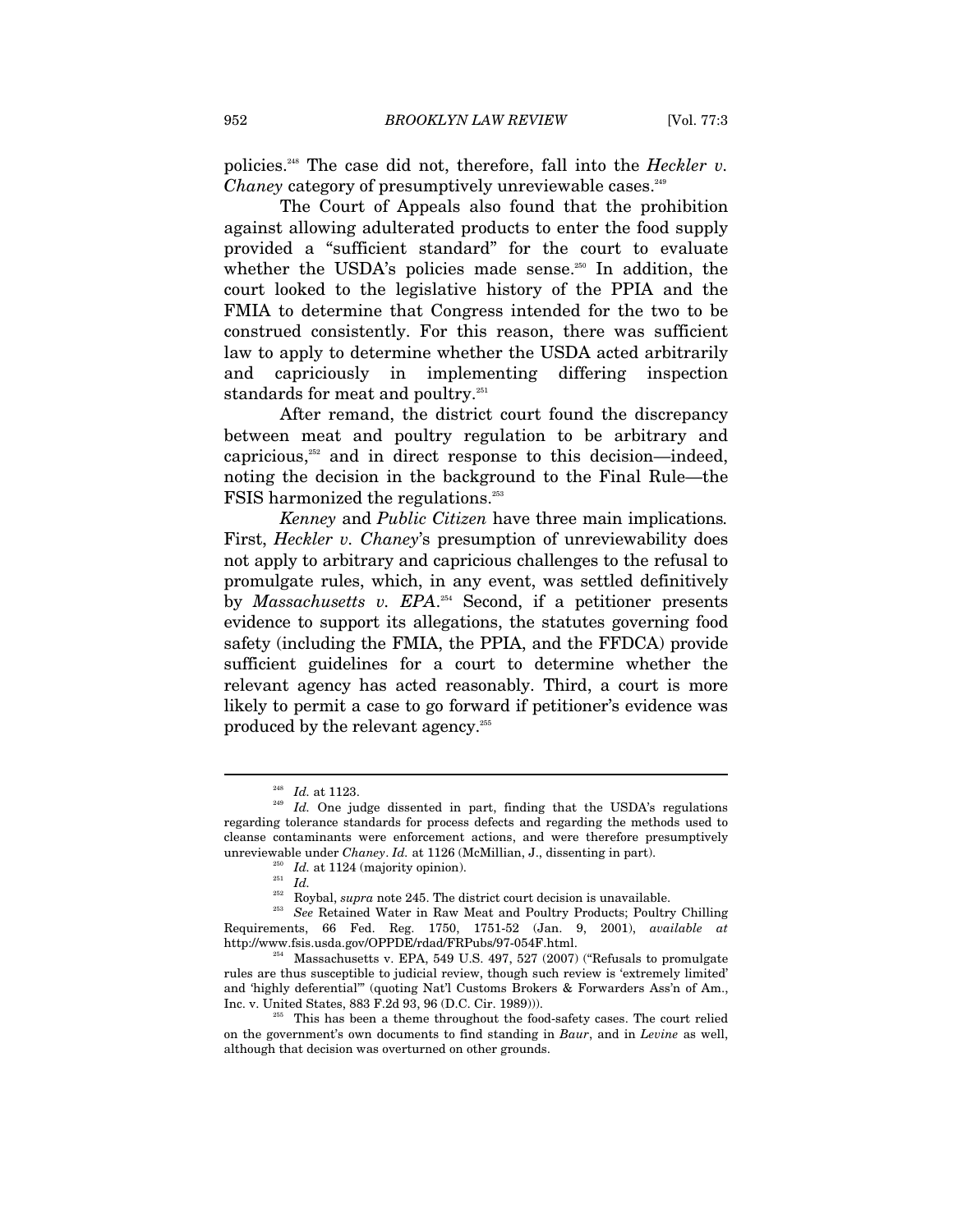### *D. Paths to Success in Food-Safety-Impact Litigation*

The upshot of the food-safety cases described above is that suits brought by food consumers or public health organizations alleging an increased risk of contracting foodborne illness because of an established governmental policy, and relying on the agency's own documents, are likely to get into court. Specifically, these cases have four main implications for justiciability.

First, courts seem to generally accept that the increase in risk of foodborne illness satisfies the Article III injury in fact standing requirement. This is noted with several caveats. One is that not every court is likely to accept such a claim. As discussed above, the D.C. Circuit would most likely look for a quantifiable increase in risk, and may even prohibit this category of claimant from litigating outside of the environmental context. The second caveat is that the cases discussed above were, for the most part, decided before the Court's decisions in *Ashcroft v. Iqbal* and *Bell*  Atlantic Corp. v. Twombly,<sup>256</sup> which instructed district courts that a plaintiff needed factual allegations that "raise a right to relief above the speculative level," and must "state a claim to relief that is plausible on its face."257 Lower courts are now grappling with the implications of applying this "plausibility standard" to determinations regarding challenges to subject matter jurisdiction, including standing challenges.<sup>258</sup> This standard may make it more difficult for impact plaintiffs to progress beyond the motion-to-dismiss stage, although many will have been through the administrative petitioning process before filing a complaint, thus allowing them to gather information and evidence towards their complaint. Those plaintiffs who can accumulate more information before filing a complaint will fare better.

The second lesson learned from the above discussion of justiciability relates to a plaintiff's use of the relevant agency's own documents and evidence to show that the potential harm from the agency action was significant. The *Levine*, *Baur*, *Kenney*, and *Public Citizen* courts found the fact that the agency's own documents supported plaintiffs' contentions (i.e., inhumanly slaughtered poultry are more likely to be carriers of

<sup>256</sup> Ashcroft v. Iqbal, 556 U.S. 662 (2009); Bell Atlantic Corp. v. Twombly, 550 U.S. 544 (2007). 257 *Twombly*, 550 U.S. at 555, 570. 258 *See, e.g.*, Coal. for a Sustainable Delta v. Fed. Emergency Mgmt. Agency,

<sup>711</sup> F. Supp. 2d 1152 (E.D. Cal. 2010); Eugster v. Wash. State Bar Ass'n, No. CV 09- 357-SMM, 2010 WL 2926237 (W.D. Wash. July 23, 2010).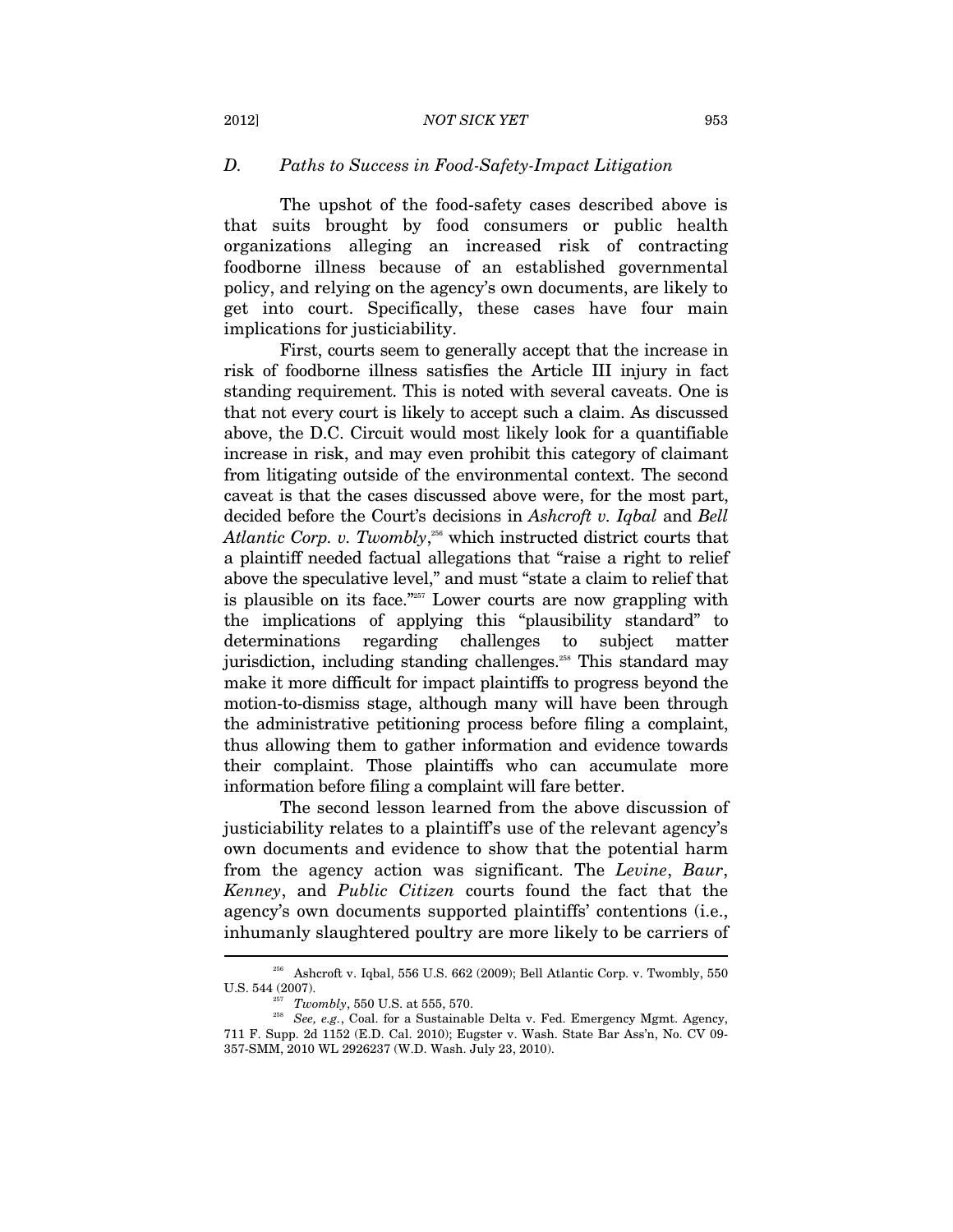communicable illness; downed cattle are more likely to have mad cow disease; the PPIA and the FMIA were meant to be construed similarly; FDA officials themselves acknowledged the danger of drinking raw milk) to be a compelling factor in allowing the case into court, and in the case of *Public Citizen*, to rule in favor of the plaintiff.

Is this not a question for the merits? Yes, such documents ultimately go to whether the plaintiff has managed to show that the agency's action was arbitrary and capricious. But the presence of such documents indicates to the court that the suit is neither futile nor frivolous; it speaks to an implicit likelihood of success inquiry. A court is required to defer to an agency's reasonable construction of its regulations,<sup>259</sup> and may not substitute its judgment for that of the agency. This is even more important when a high level of technical expertise is implicated.260 Because judicial deference to agency decision making is so strong, a court must see a role for itself in the dispute, and a way to remain within its institutional competence before it allows plaintiffs into court. Documentary evidence of the relevant harm indicates that, whether through corruption, inefficiency, or sheer irrationality, the agency has acted against its own evidence and, in certain cases, its own directives. Moreover, such documents show that the agency was not acting pursuant to internal management considerations or other factors that a court should have no hand in administering.<sup>261</sup>

The use of an agency's own documents by petitioners does not, however, guarantee success on the merits. For example, in the *R-CALF* case, the Ninth Circuit reversed the district court's grant of a preliminary injunction to plaintiffs,  $\overline{\phantom{a}}$ 

 $^{259}$  Chevron U.S.A. Inc. v. Natural Res. Def. Council, Inc., 467 U.S. 837, 843 (1984). Ranchers Cattlemen Action Legal Fund United Stockgrowers of Am. v.

Dep't of Agric., No. 05-35264, 2005 U.S. App. LEXIS 17360, at \*32 (9th Cir. Aug. 17, 2005). Similarly, in *Simpson v. Young*, 854 F.2d 1429 (D.C. Cir. 1988), the D.C. Circuit dismissed a citizen-suit challenge to the FDA's decision to list a color additive, Blue No. 2 dye, as safe for human consumption. Public Citizen, the Center for Science in the Public Interest, and a private citizen alleged that the FDA's studies on the dye had been improperly done. The court explained that it was compelled to "uphold the FDA's decision if it reveals that significant evidence on both sides of the question has been considered and that the agency has explained its conclusions in light of significant objections." *Id.* at 1434. Deference to the agency's judgment was particularly important in cases involving "sophisticated scientific judgment," as was this one. *Id.* And in *Public Citizen v. Foreman*, 631 F.2d 969, 977 (D.C. Cir. 1980), discussed *supra* note 162, the D.C. Circuit dismissed Public Citizen's challenge to the FDA's determination that nitrites were sanctioned as a preservative prior to 1958, and therefore qualified for an exemption from the FFDCA, finding that it must defer to the agency's technical expertise.<br><sup>261</sup> Kenney v. Glickman, 96 F.3d 1118, 1122-23 (8th Cir. 1996).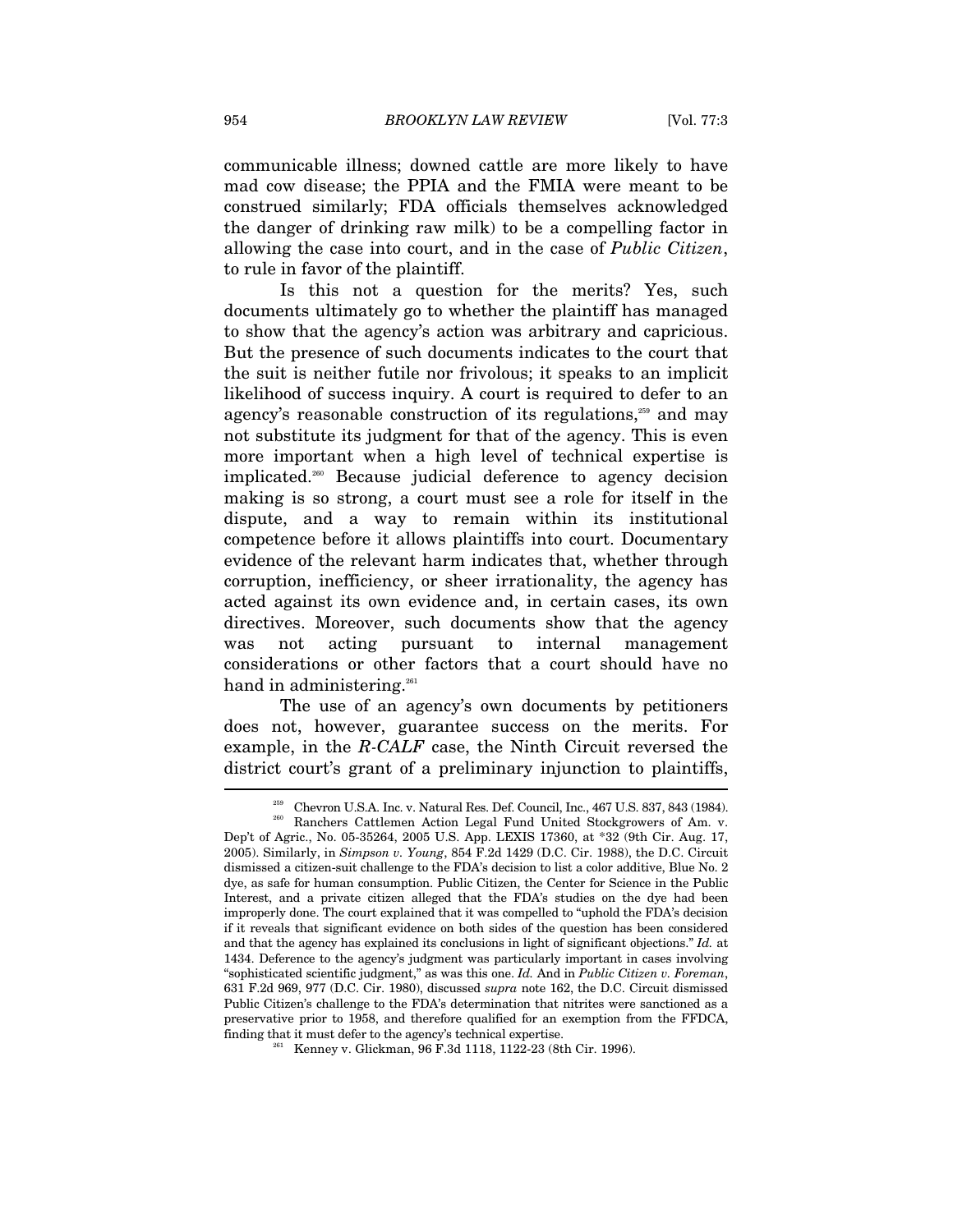explaining that the district court had failed to sufficiently defer to the agency's interpretation of the statute.<sup>262</sup> The appeals court noted that the district court had erred by "analyzing each protective component of the regulatory system in isolation," instead of "evaluat[ing] the cumulative effects of the multiple, interlocking safeguards."263

Third, an organizational plaintiff must be able to show that the interests at stake in the lawsuit are germane to the organization's purpose and that the interests asserted fall under the zone of interests protected by the statute. This was an issue with the animal welfare organizations in *Levine*, which could not show that that an interest in consumer health, as put forward in this lawsuit, was germane to their purposes;  $264$  with R-CALF, which could not show environmental injury so as to have standing under NEPA;<sup>265</sup> in *Baur*, when Farm Sanctuary was dismissed from the case;<sup>266</sup> and in *Kenney*, where the red-meat producers did not survive a motion to dismiss.<sup>267</sup>

This barrier is less likely to stand in the way of environmental plaintiffs. In the first place, the citizen-suit provisions arguably negate the zone-of-interests test altogether.268 Moreover, as discussed earlier, there is a well-organized environmental impact plaintiff movement. Nothing similar exists in the food-safety world. The inclusion of citizen-suit provisions in the environmental laws was partially a function of the existence of the environmental protection movement. Legislators, with the help of individuals from these organizations, recognized a beneficial symbiosis between the fledgling EPA and the efforts of these organizations to enforce and strengthen regulation. In a sense, several of these organizations, through a push and pull, became extra eyes, ears, and arms of the government in enforcing environmental protection.<sup>269</sup>

Because there are fewer litigating public health organizations, food-safety litigation may be brought ostensibly for public health, but actually for other purposes, such as the

<sup>262</sup> *Ranchers Cattlemen Action Legal Fund United Stockgrowers of Am.*, 2005

U.S. App. LEXIS 17360, at \*32.<br>
<sup>264</sup> *Id.* at \*37.<br>
<sup>264</sup> Levine v. Johanns, No. C 05-04764 MHP, No. C 05-05346 MHP, 2006 U.S.<br>
Dist. LEXIS 63667, at \*37-39 (N.D. Cal. Sept. 6, 2006).

<sup>&</sup>lt;sup>265</sup> Ranchers Cattlemen Action Legal Fund United Stockgrowers of Am., 415 F.3d at 1100.<br>Farm Sanctuary, Inc. v. Veneman, 221 F. Supp. 2d 280, 284-85 (S.D.N.Y. 2002).<br><sup>267</sup> See Roybal, *supra* note 245.<br>*<sup>268</sup> See supra* note 176.<br>ADAMS & ET AL., *supra* note 77, at 27; SALE, *supra* note 96, at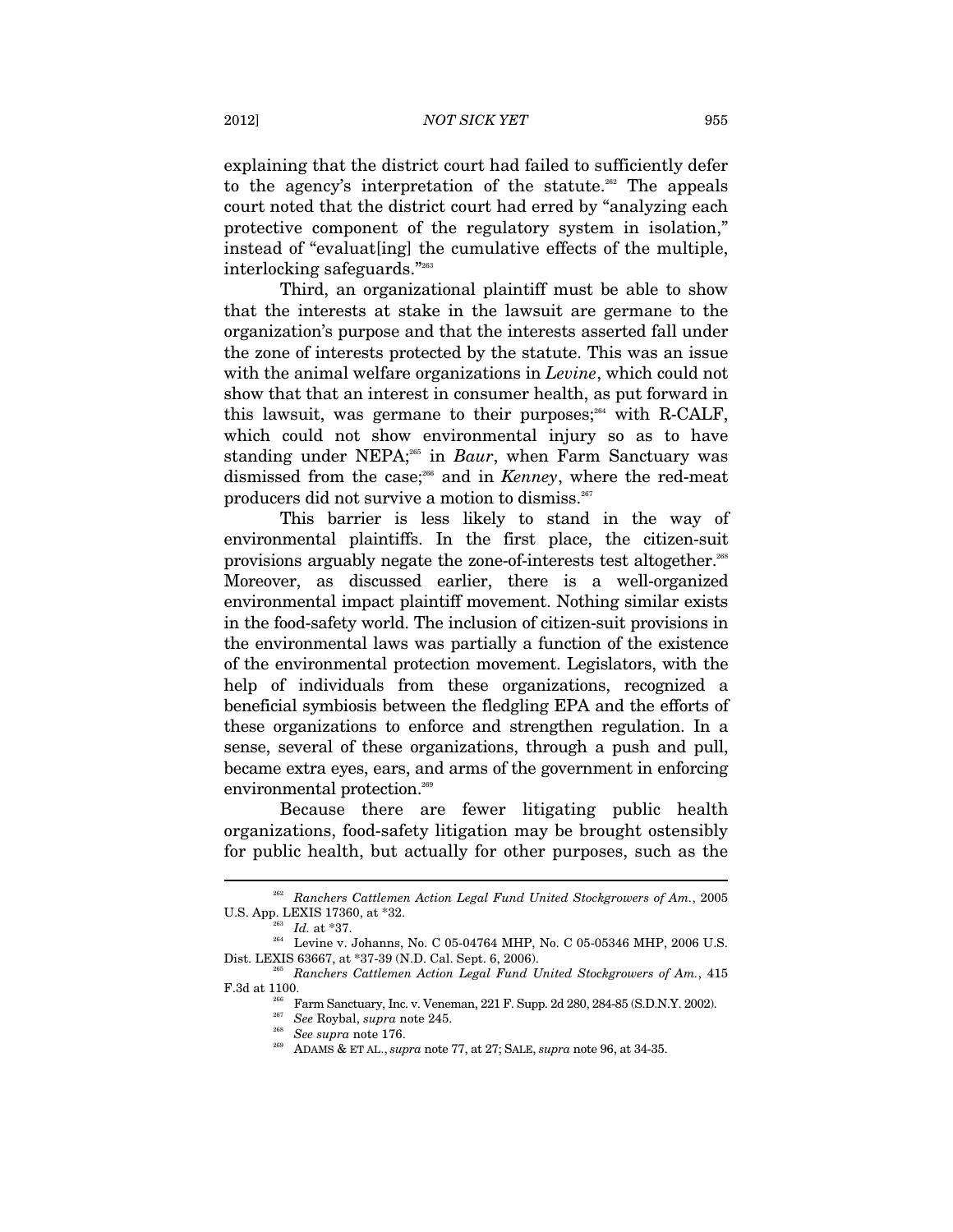humane treatment of animals, or the economic interests of cattle producers—hence the associational standing and zone-ofinterests problem commonly faced by food-safety-impact litigants. Of course, if an organization brings suit alongside a consumer or two, the consumer may have standing even if the organizational plaintiff does not. The suit can therefore go forward, and the stated goal of the organization in the suit may still be reached. Other goals, however, such as publicity for the issue, and for the organization, may not be forthcoming in such a suit. And in certain cases, increased public awareness is more important than achievement of the suit's sought relief. Moreover, it is publicity that raises the profile of the organization bringing the suit, lends legitimacy to its enterprise, and teaches the public that this is an issue worthy of donating money.

Fourth, and finally, courts are more likely to grant access if the stated injury stems from a present governmental policy—for example, the policy of allowing "downed" cattle to enter the food supply.<sup>270</sup> This element speaks to the injury-infact prong of the Article III standing analysis as well as the redressability prong—no third party has to act for the injury to take place, nor would a third party need to act for the requested relief to take place.<sup>271</sup>

#### **CONCLUSION**

 $\overline{a}$ 

Food-safety-impact cases are few and far between, but there is no compelling reason for this to remain the case. The absence of citizen-suit provisions in the food-safety statutes does not foreclose citizen suits. Food-safety-impact litigation brought by individuals or groups able to show that they or their members are at increased risk of contracting foodborne illness as a result of a final agency action, ideally by pointing to evidence in the relevant agency's own documents, is likely to make it past constitutional and prudential standing challenges. Moreover, it is entirely within the competence of the judiciary

<sup>&</sup>lt;sup>270</sup> Baur v. Veneman, 352 F.3d 625, 637 (2d Cir. 2003).<br><sup>271</sup> The *Baur* Court distinguished the harm alleged by plaintiff—increased risk of foodborne illness—from "alleged future injury [that] rested on the independent actions of third-parties not before the court." *Id.* at 640. And the appeals court in *Levine* found the need for actions by third parties—the poultry producers—to make the possibility of redress for the plaintiffs too attenuated and consequently too speculative to satisfy the Article III requirement. Levine v. Vilsack, 587 F.3d 986, 994-95 (9th Cir. 2009).